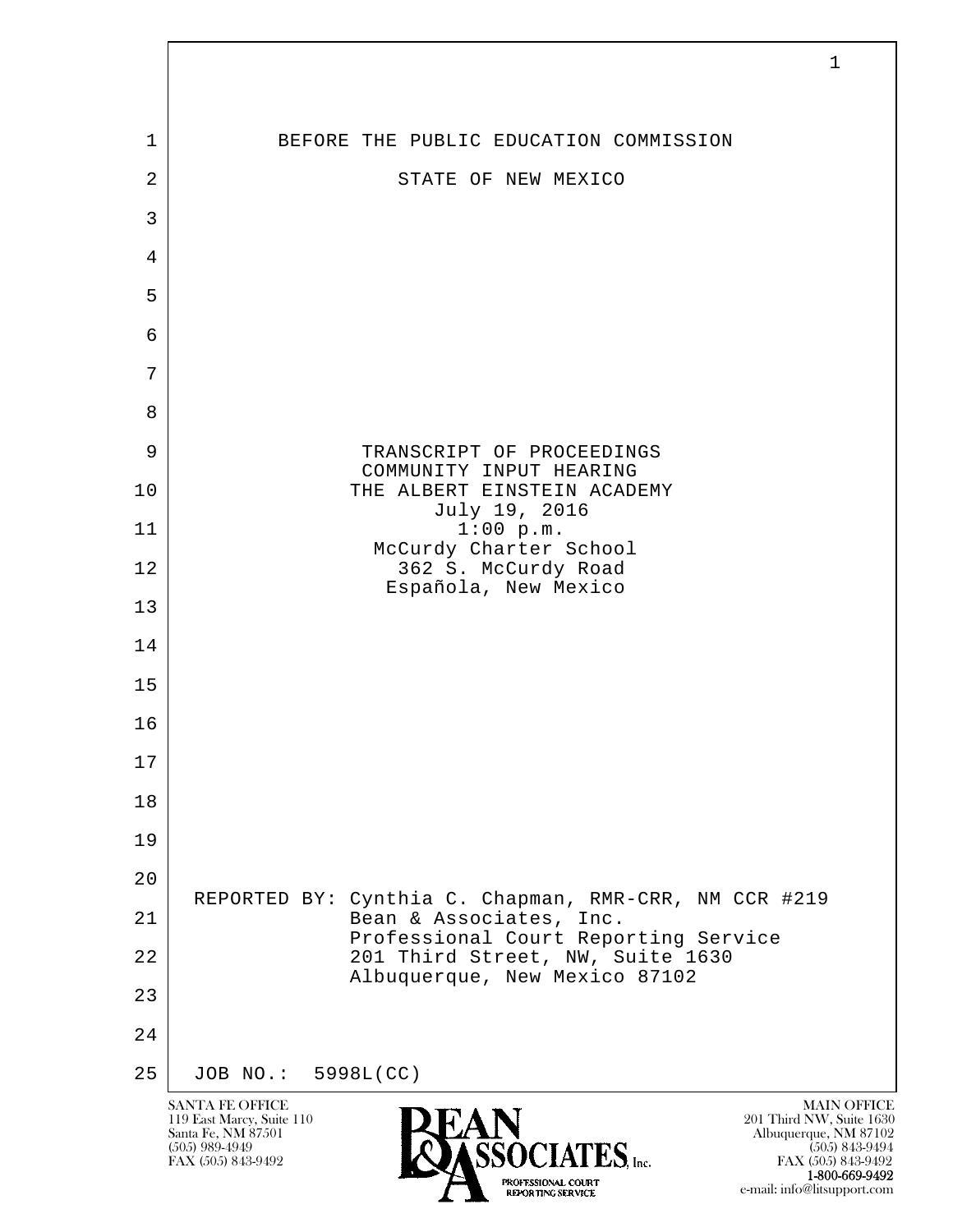| $\mathbf{1}$   | A P P E A R A N C E S                                                                                                                                            |
|----------------|------------------------------------------------------------------------------------------------------------------------------------------------------------------|
| $\overline{2}$ | COMMISSIONERS:                                                                                                                                                   |
| $\mathsf{3}$   | MS. PATRICIA GIPSON, Chair                                                                                                                                       |
| 4              | MR. GILBERT PERALTA, Vice Chair<br>MS. KARYL ANN ARMBRUSTER, Secretary                                                                                           |
| 5              | MR. JEFF CARR, Member<br>MS. CAROLYN SHEARMAN, Member                                                                                                            |
| 6              | MS. CARMIE TOULOUSE, Member                                                                                                                                      |
| 7              | STAFF:                                                                                                                                                           |
| 8              | MS. KATIE POULOS, Director, Options for Parents                                                                                                                  |
| 9              |                                                                                                                                                                  |
| 10             |                                                                                                                                                                  |
| 11             |                                                                                                                                                                  |
| 12             |                                                                                                                                                                  |
| 13             |                                                                                                                                                                  |
| 14             |                                                                                                                                                                  |
| 15             |                                                                                                                                                                  |
| 16             |                                                                                                                                                                  |
| 17             |                                                                                                                                                                  |
| 18             |                                                                                                                                                                  |
| 19             |                                                                                                                                                                  |
| 20             |                                                                                                                                                                  |
| 21             |                                                                                                                                                                  |
| 22             |                                                                                                                                                                  |
| 23             |                                                                                                                                                                  |
| 24             |                                                                                                                                                                  |
| 25             |                                                                                                                                                                  |
|                | SANTA FE OFFICE<br><b>MAIN OFFICE</b>                                                                                                                            |
|                | 119 East Marcy, Suite 110<br>201 Third NW, Suite 1630<br>Santa Fe, NM 87501<br>Albuquerque, NM 87102<br><b>CCÀCLATEC</b><br>$(505) 843-9494$<br>$(505)$ 989-4949 |

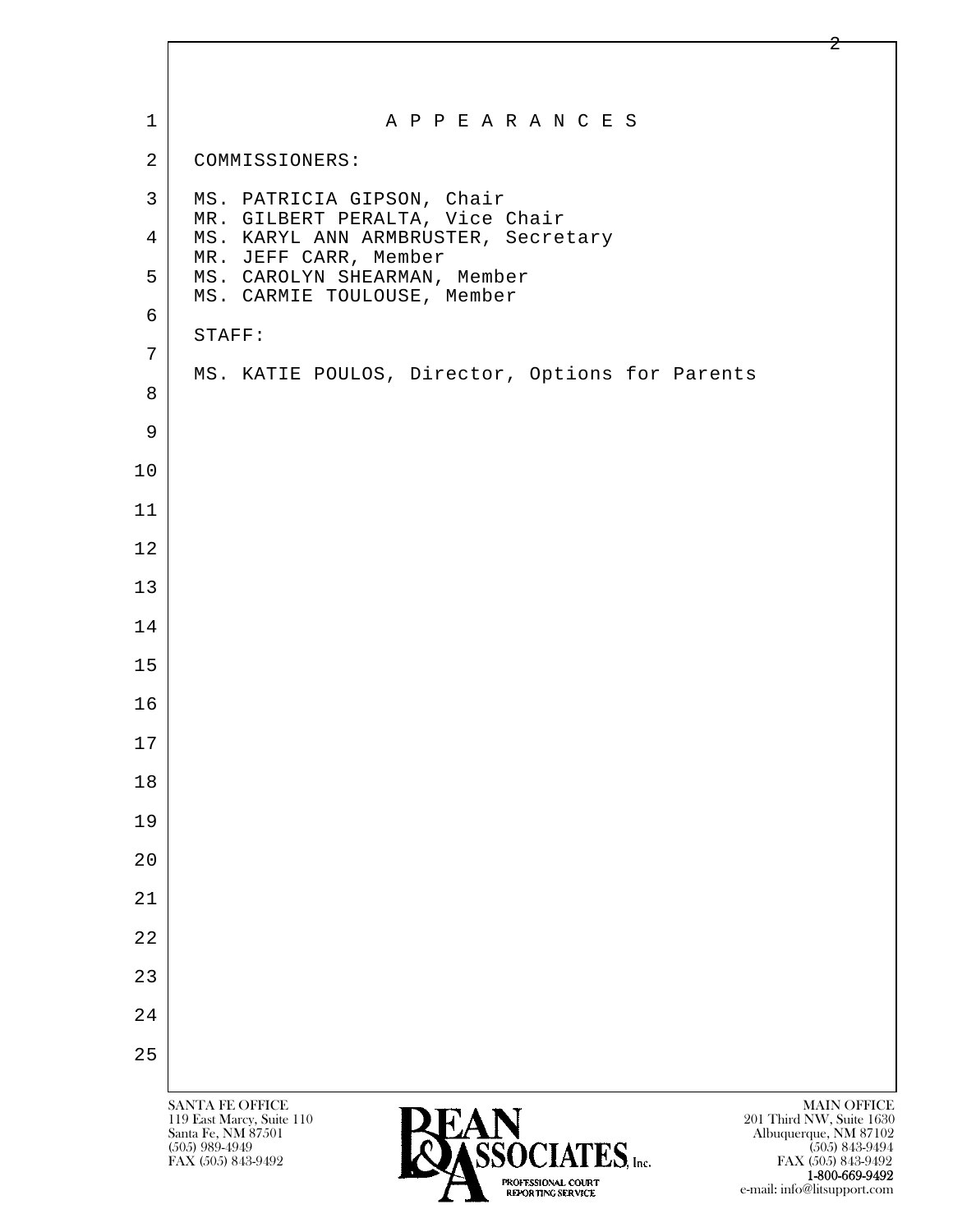l  $\overline{\phantom{a}}$ 1 THE CHAIR: I bring back into session 2 these Public Education Commission Community Input 3 hearings. It is now Tuesday, July 19th, 1:00 p.m. 4 And we are here to -- for the input hearings for 5 Albert Einstein Academy, Española, New Mexico. 6 We don't have flags. 7 COMMISSIONER SHEARMAN: I think we can do 8 it without flags. 9 THE CHAIR: We are going to have to start 10 with the Pledge and the New Mex- -- because we're a  $11$  State public -- so -- 12 (A discussion was held off the record.) 13 THE CHAIR: If I could ask Commissioner 14 Peralta to lead us in the American -- in the Pledge 15 of Allegiance, and Commissioner Carr for the 16 New Mexico Salute. 17 (Pledge of Allegiance and Salute to the 18 | New Mexico Flag conducted.) 19 THE CHAIR: And if Commissioner Armbruster 20 will do roll call, please. 21 COMMISSIONER ARMBRUSTER: Commissioner 22 Pogna? Okay. 23 Commissioner Toulouse? 24 COMMISSIONER TOULOUSE: Yes, present. 25 COMMISSIONER ARMBRUSTER: Commissioner

119 East Marcy, Suite 110<br>Santa Fe, NM 87501

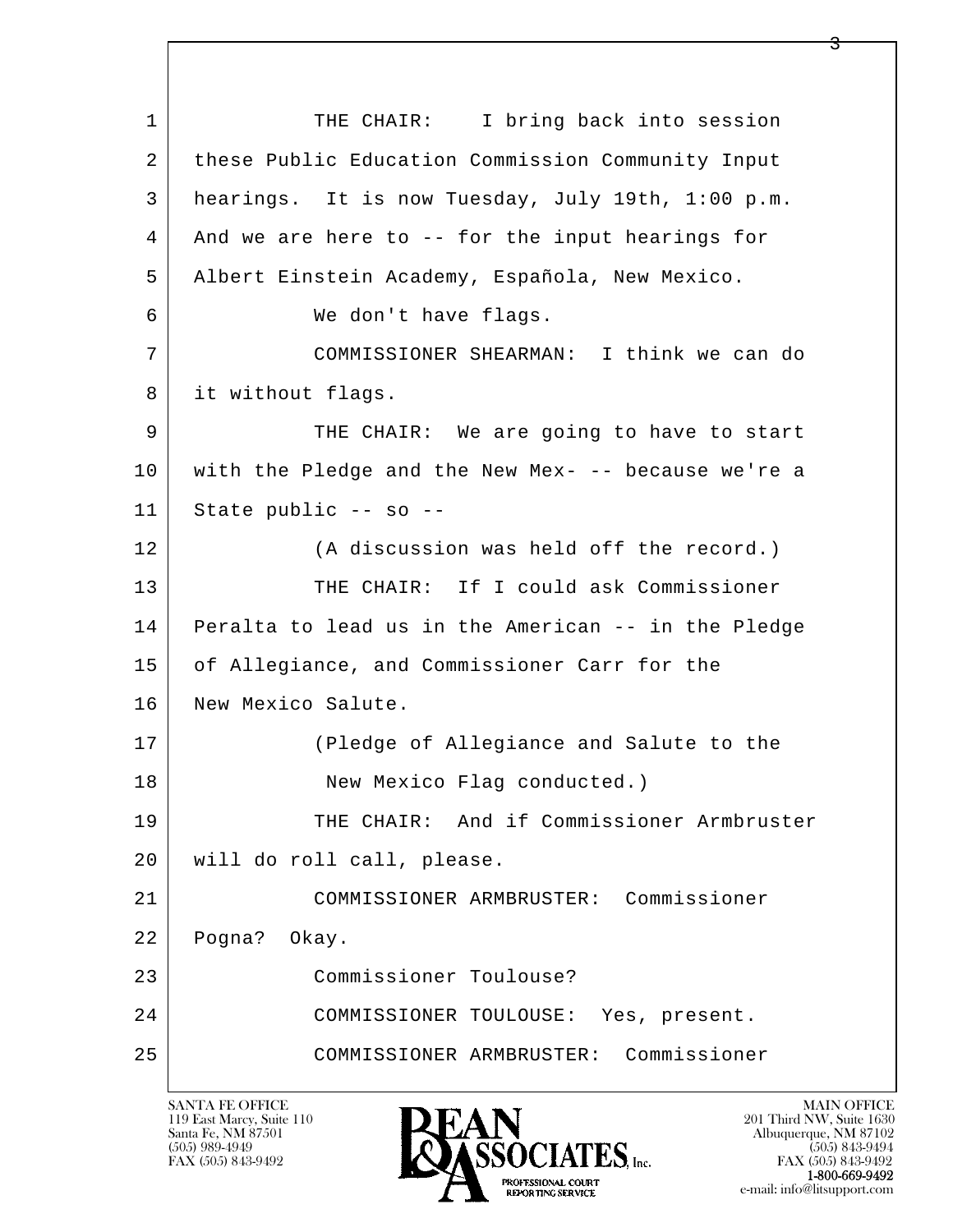l  $\overline{\phantom{a}}$ 1 | Armbruster is present. 2 Commissioner Conyers? 3 Commissioner Peralta? 4 COMMISSIONER PERALTA: Here. 5 COMMISSIONER ARMBRUSTER: Commissioner 6 Gipson? 7 THE CHAIR: Yes. 8 COMMISSIONER ARMBRUSTER: Commissioner 9 Shearman? 10 COMMISSIONER SHEARMAN: Yes. 11 COMMISSIONER ARMBRUSTER: Commissioner 12 Chavez? 13 Commissioner Carr? 14 COMMISSIONER CARR: Here. 15 COMMISSIONER ARMBRUSTER: Madam Chair, we 16 have six members, and three are not here. 17 | THE CHAIR: Thank you. 18 | This meeting is being -- this meeting is 19 being conducted pursuant to New Mexico Statutes 20 Annotated Title 22, Section 8B-6J, 2009. 21 The purpose of these Community Input 22 hearings that will be held from July 18th through  $23$  July 19th -- yeah, because we had -- we had the 20th 24 drop -- is to obtain information from the applicants 25 and to receive community input to assist the Public

119 East Marcy, Suite 110<br>Santa Fe, NM 87501

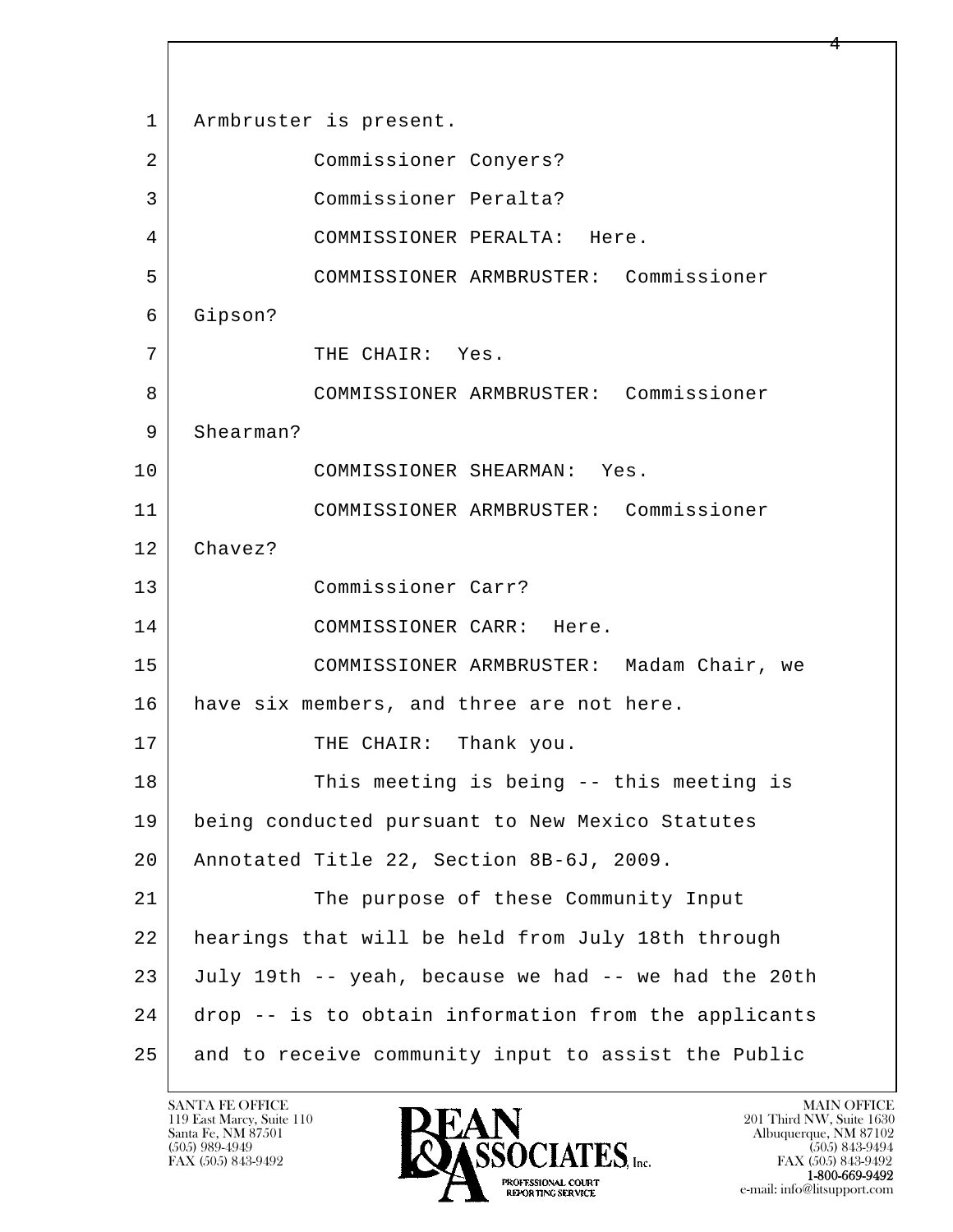l  $\overline{\phantom{a}}$ 1 Education Commission in its decision whether to 2 grant the proposed charter applications. 3 According to this section of the law, the 4 Commission may appoint a subcommittee of no fewer 5 than three members to hold the public hearing. 6 According to law, these hearings are being 7 | transcribed by a professional court reporter. 8 The total time allocated to each 9 application is 90 minutes, which will be timed to 10 ensure an equitable opportunity to present 11 applications. 12 During the hearing, the Commission will 13 allow for community input about the charter 14 application. The time for public comments will be 15 limited to 20 minutes. If you wish to speak 16 regarding the application, please sign in at least 17 | 15 minutes before the applicant's presentations. 18 and I presume everyone has done so. 19 Please be sure that you indicate on the 20 sign-up sheet whether you are here in opposition or 21 | support of the charter school. 22 The Commission Chair, based on the number 23 of requests to comment, will allocate time to those 24 wishing to speak. 25 If there are a large number of supporters

119 East Marcy, Suite 110<br>Santa Fe, NM 87501

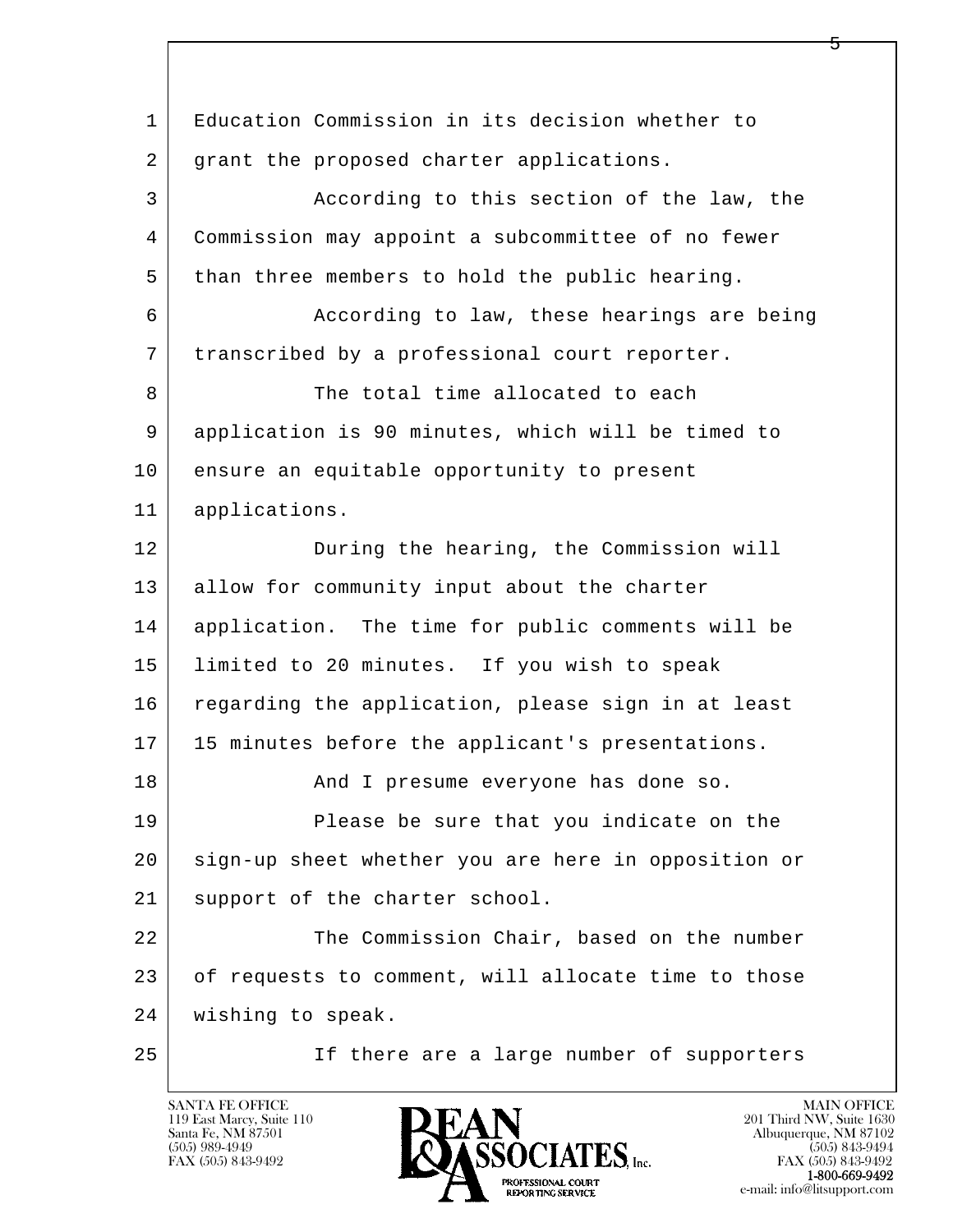l  $\overline{\phantom{a}}$  1 or opponents, they are asked to select a speaker to 2 represent common opinions. 3 We will try to allocate an equitable 4 amount of time to represent the community 5 accurately. 6 The Commission will follow this process 7 | for each community input hearing: 8 | The Commission will ask each applicant or 9 group to present at the table in front -- or on top. 10 They will be given 20 minutes to present their 11 application in the manner they deem appropriate. 12 The Commission will not accept any written 13 documentation from the applicant; but the applicant 14 | may use exhibits to describe their school, if 15 necessary. 16 However, the setup time for exhibits, 17 et cetera, will be included in that 20 minutes. 18 Following the applicant's presentation, 19 | the local school district representatives, which 20 include superintendent, administrators, and board 21 members, will be given ten minutes to comment. 22 Subsequently, the Commission will allow 23 20 minutes for public comment, as described above. 24 Finally, the Commission will be given at 25 least 40 minutes to ask questions of the applicant.

119 East Marcy, Suite 110<br>Santa Fe, NM 87501

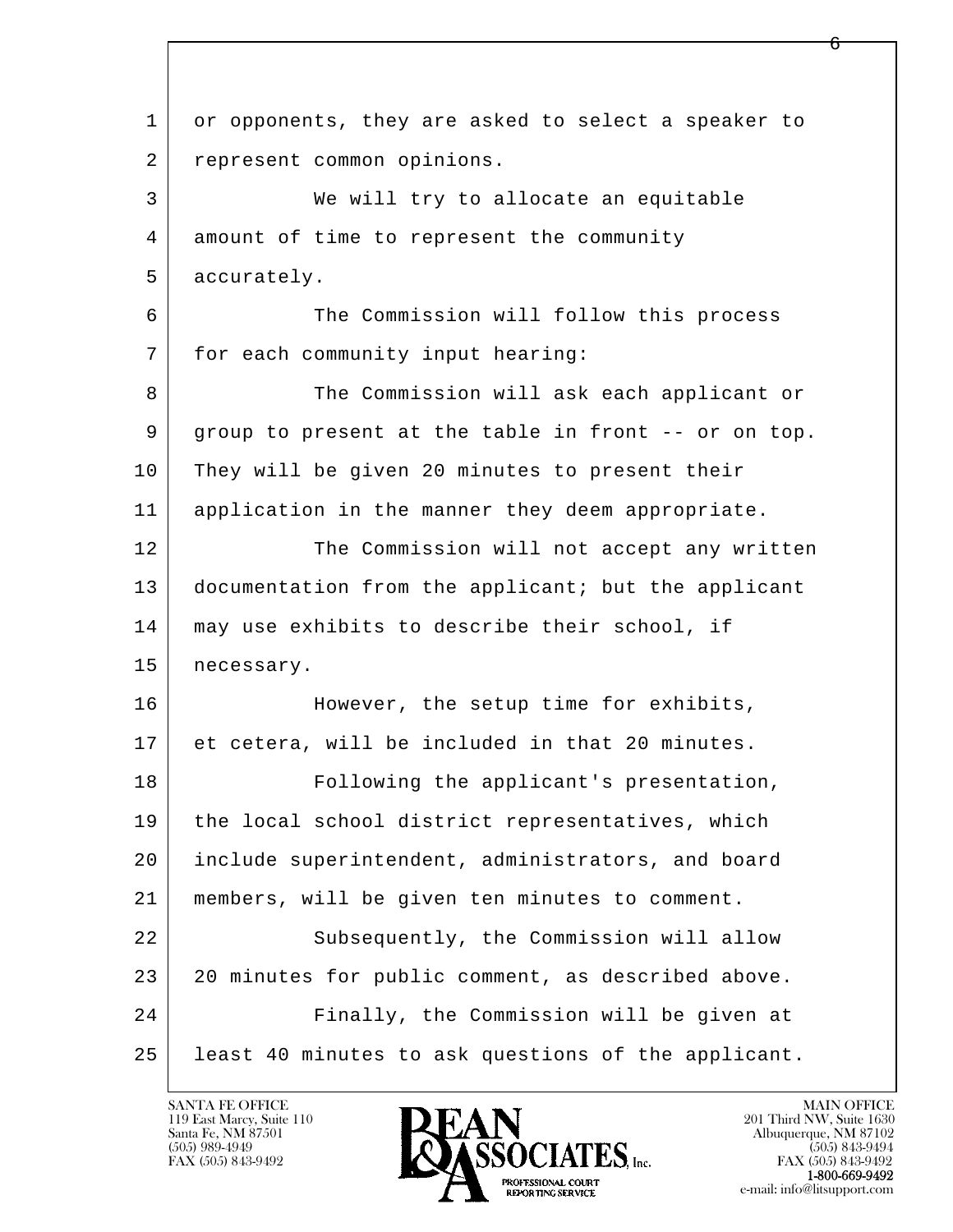l  $\overline{\phantom{a}}$ 1 So we do have here Albert Einstein 2 Academy, Española, New Mexico. 3 And if you would, please state your names, 4 and spell your last names for the court reporter. 5 And if you are ready, your time will begin. 6 FROM THE FLOOR: The 20 minutes? 7 | THE CHAIR: Correct. 8 | FROM THE FLOOR: All right. 9 | THE CHAIR: Are you ready? 10 FROM THE FLOOR: Sure. 11 THE CHAIR: Okay. 12 MS. LEANN SALAZAR-MONTOYA: My name is 13 Leann Salazar Montoya, S-A-L-A-Z-A-R, hyphen, 14 M-O-N-T-O-Y-A. I am the founder of the Albert 15 | Einstein Academy. And to my right is... 16 | MR. AMBROSE BAROS: Ambrose Baros, 17 B-A-R-O-S. And I am a board member -- or a 18 prospective board member of the Albert Einstein 19 Academy. 20 MS. LEANN SALAZAR-MONTOYA: Sure. I hope 21 you don't mind if I stand. My name is Leann 22 Salazar-Montoya. I'm the founder of the Albert 23 Einstein Academy. I'm a seasoned professional, born 24 and raised in the Española Valley. My background -- 25 THE CHAIR: Sorry. You have to speak just

119 East Marcy, Suite 110<br>Santa Fe, NM 87501

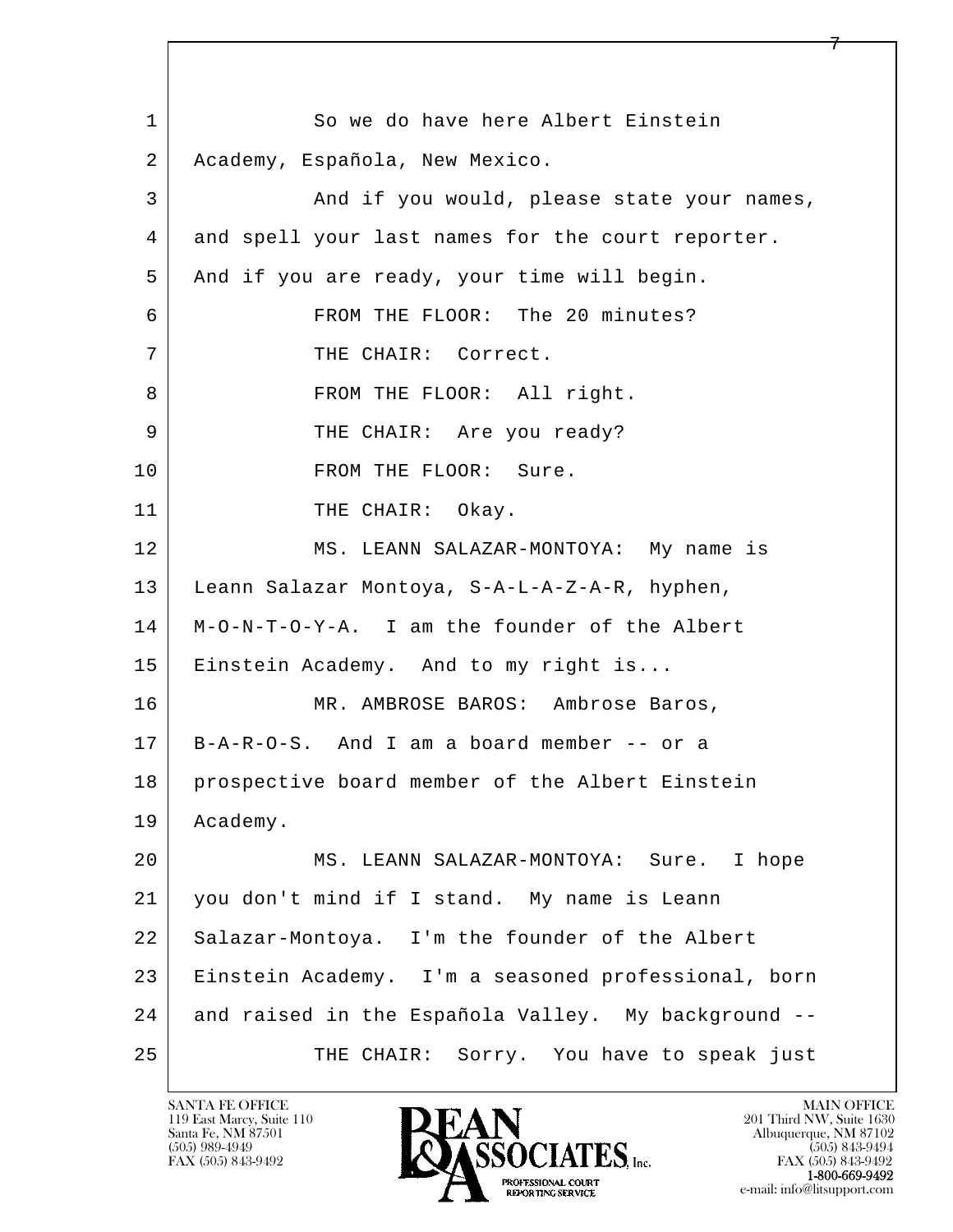| 1  | a little bit slower so the court reporter can keep  |
|----|-----------------------------------------------------|
| 2  | up with you.                                        |
| 3  | MS. LEANN SALAZAR-MONTOYA: Sure. So my              |
| 4  | background is in education. Currently, I serve as   |
| 5  | an administrator in the district, which makes my    |
| 6  | application unique to others. I do have credentials |
| 7  | as an administrator, K-12, in the State of New      |
| 8  | Mexico. I'm also a K-12 teacher, endorsed in many   |
| 9  | areas.                                              |
| 10 | I have a master's degree from the                   |
| 11 | University of New Mexico in Educational Leadership; |
| 12 | also, a master's degree from New Mexico State       |
| 13 | University in Special Education, and master's       |
| 14 | credentials from New Mexico Highlands University in |
| 15 | Bilingual Education. I have served Northern         |
| 16 | New Mexico for the last 17 years, both as an        |
| 17 | educator and as an administrator. I'm currently     |
| 18 | completing --                                       |
| 19 | THE CHAIR: You're starting to --                    |
| 20 | MS. LEANN SALAZAR-MONTOYA: Make her                 |
| 21 | stress? I only have 20 minutes.                     |
| 22 | THE CHAIR: I know; but                              |
| 23 | COMMISSIONER TOULOUSE: If the machine               |
| 24 | smokes, stop.                                       |
| 25 | MS. LEANN SALAZAR-MONTOYA: So I am                  |
|    |                                                     |

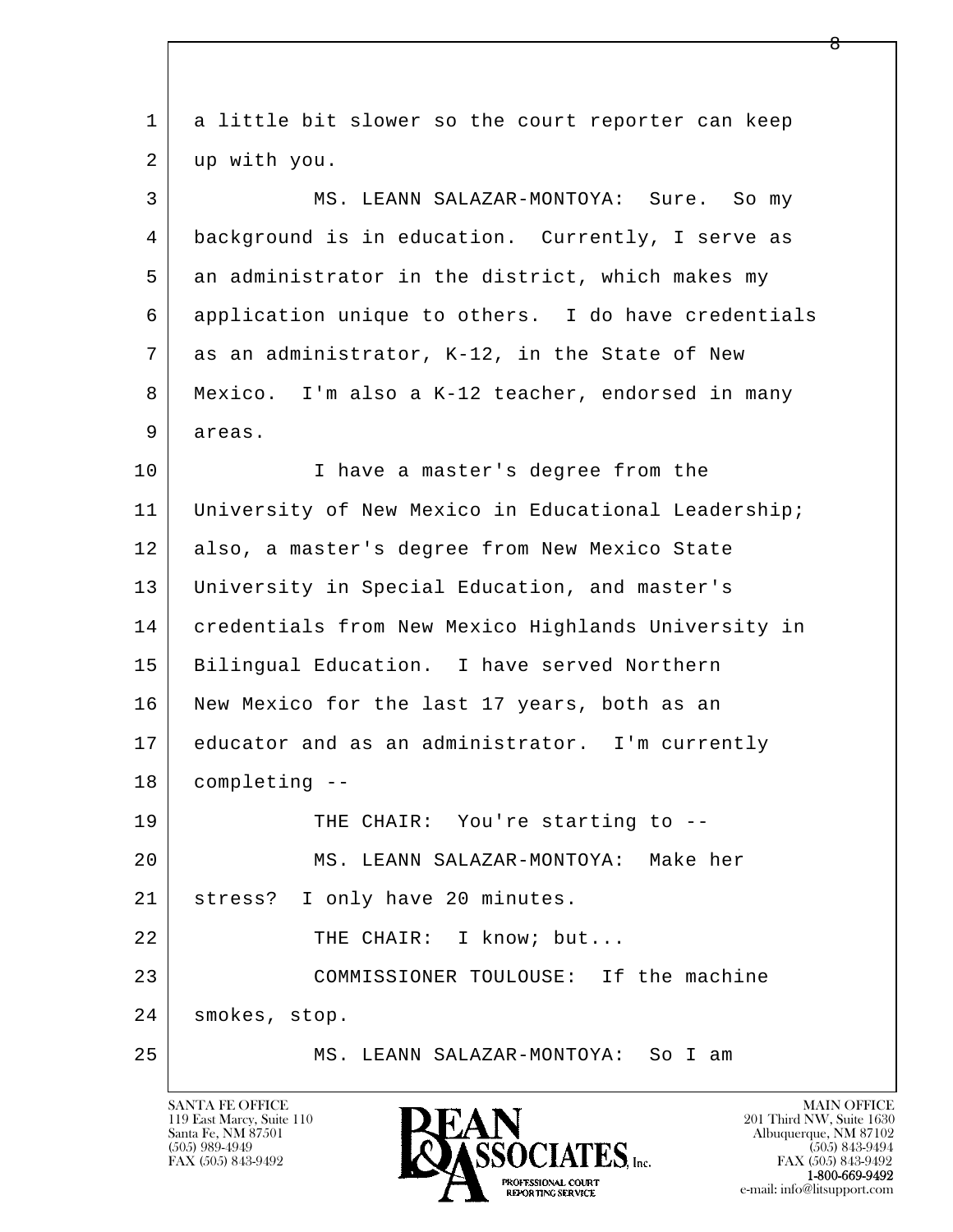| $\mathbf{1}$ | completing my doctoral program in Educational        |
|--------------|------------------------------------------------------|
| 2            | Leadership at New Mexico State University.           |
| 3            | The purpose of the Albert Einstein Academy           |
| 4            | charter school is to take my background, my          |
| 5            | services, and come back and serve my community.      |
| 6            | Some of the individuals to the back of the           |
| 7            | room are individuals that I work with today in my    |
| 8            | capacity working with Northern New Mexico Community  |
| 9            | College. Northern New Mexico has been plagued by a   |
| 10           | number of different issues that are unique to        |
| 11           | Northern New Mexico. We have a high rate of          |
| 12           | dropout. The current public school district is       |
| 13           | graduating 61 -- according to PED's latest           |
| 14           | statistic, 61.7 percent of their graduates.          |
| 15           | As an experienced educator here in                   |
| 16           | New Mexico, my curiosity is where do these students  |
| 17           | Any students who have been expelled and who<br>go?   |
| 18           | have had issues in the regular setting have not been |
| 19           | allowed in neighboring school districts, thus        |
| 20           | limiting their education.                            |
| 21           | Students are then turned -- some -- to the           |
| 22           | college for GED programs. However, as some will      |
| 23           | attest to the fact that the GED program is not for   |
| 24           | everyone. The GED program is for those who have the  |
| 25           | foundation of basic education and then given the     |

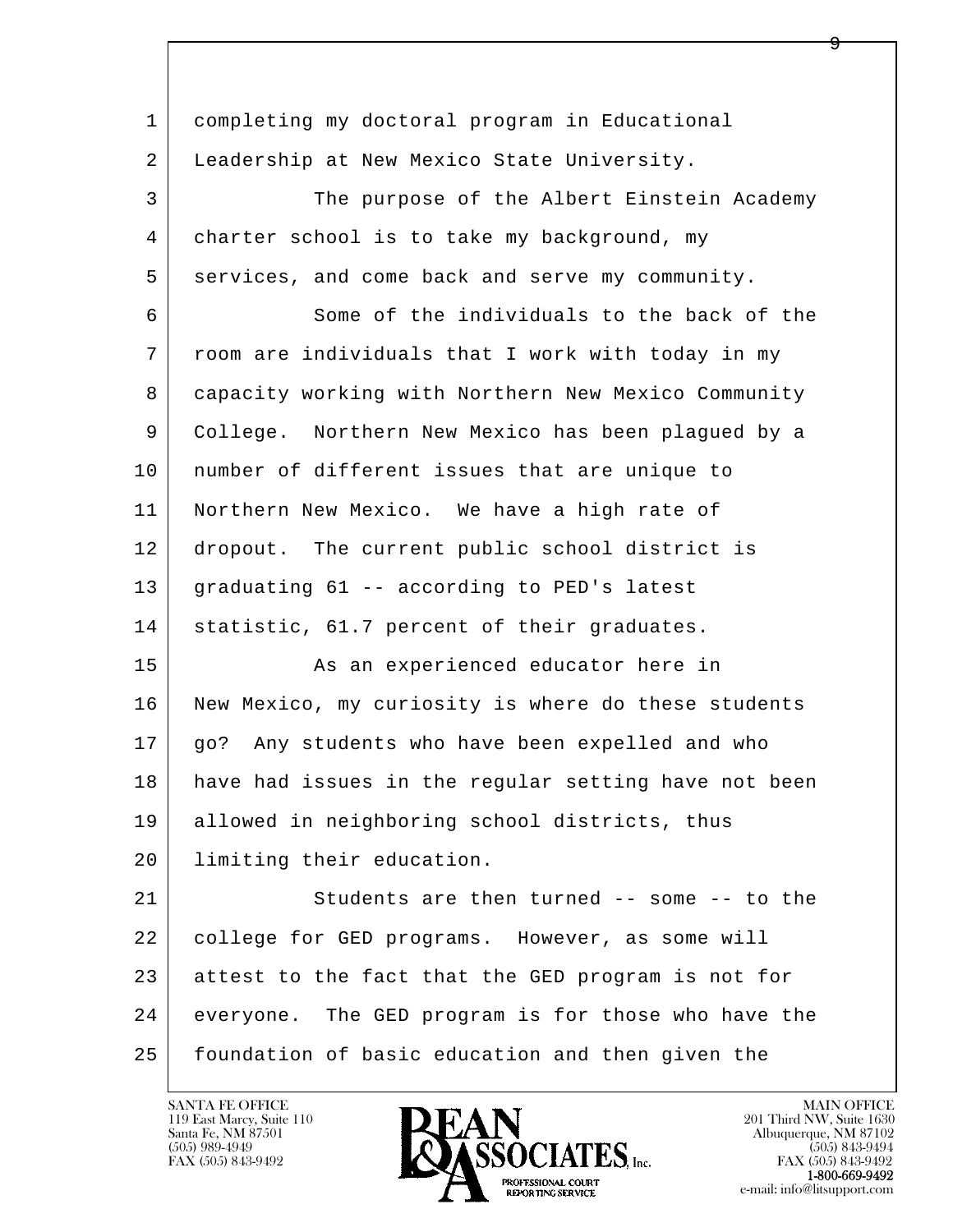1 skills they need to pass that test.

| $\overline{2}$ | For others who drop out earlier in                   |
|----------------|------------------------------------------------------|
| 3              | Grades 6, 7, and 8, there's nowhere for them to go.  |
| 4              | We feel that the Albert Einstein Academy, based on   |
| 5              | our vision and our mission, which has been shared -- |
| 6              | oh, I can't give you this -- which has been shared   |
| 7              | in our application, indicates that our vision is to  |
| 8              | create one of the state's most effective schools,    |
| 9              | helping students who have not succeeded in           |
| 10             | traditional schools prepare for and be accepted into |
| 11             | post-secondary education, whereby our school is      |
| 12             | highly regarded for its academic excellence and for  |
| 13             | its contribution in actively serving and improving   |
| 14             | the community in which it operates.                  |
| 15             | I know that if students are -- have                  |
| 16             | provided an opportunity, and if the door is open,    |
| 17             | they will succeed. Some of the individuals in this   |
| 18             | room are an example of that. Thankful to some        |
| 19             | programs that they have attended, they are           |
| 20             | succeeding in post-secondary education.              |
| 21             | As parents themselves, they strongly                 |
| 22             | believe that the Española Valley is in need of a     |
| 23             | program like the Albert Einstein Academy, where we   |
| 24             | work to serve the students who are not currently     |
| 25             | being served adequately in the neighboring public    |

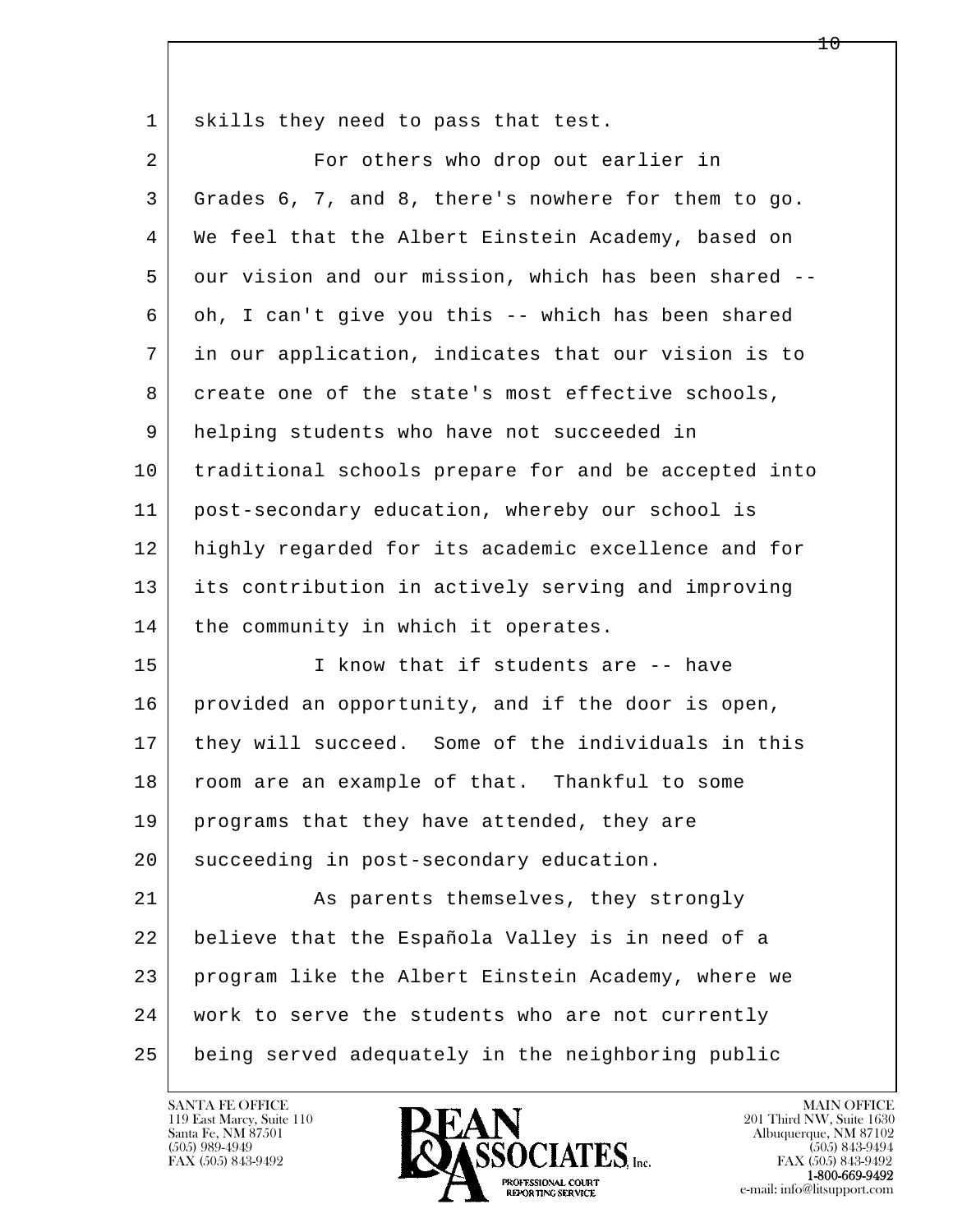1 school.

 2 We're not looking to take students from 3 the public school. We're looking to take those 4 students that are looking for a place to go to 5 school.

 6 I know a number of students at the age of 7 13 and 14 here in the Valley who are being 8 introduced that young, and earlier, to heroin and 9 other heavy drugs. They go back to school, and they 10 encounter academic issues, social issues. They're 11 expelled. And I have individuals calling me from 12 the Probation & Parole Office asking me, "Where do 13 | these students go? They need help."

14 Many times, they turn to Mr. Baros at Hoy 15 | Recovery Center for treatment. These students need 16 treatment. What Albert Einstein Academy's mission 17 is, is to look at these students, in addition to 18 what is written here, to heal them on the inside to 19 teach them on the outside.

l  $\overline{\phantom{a}}$ 20 If our students are coming where they 21 don't have dinner at night, and if they're coming 22 from a home where people are abusing drugs and 23 alcohol, you know, it's difficult to learn. And so 24 our partnership, the other side of our founding 25 method, is to have the social component, the social

119 East Marcy, Suite 110<br>Santa Fe, NM 87501

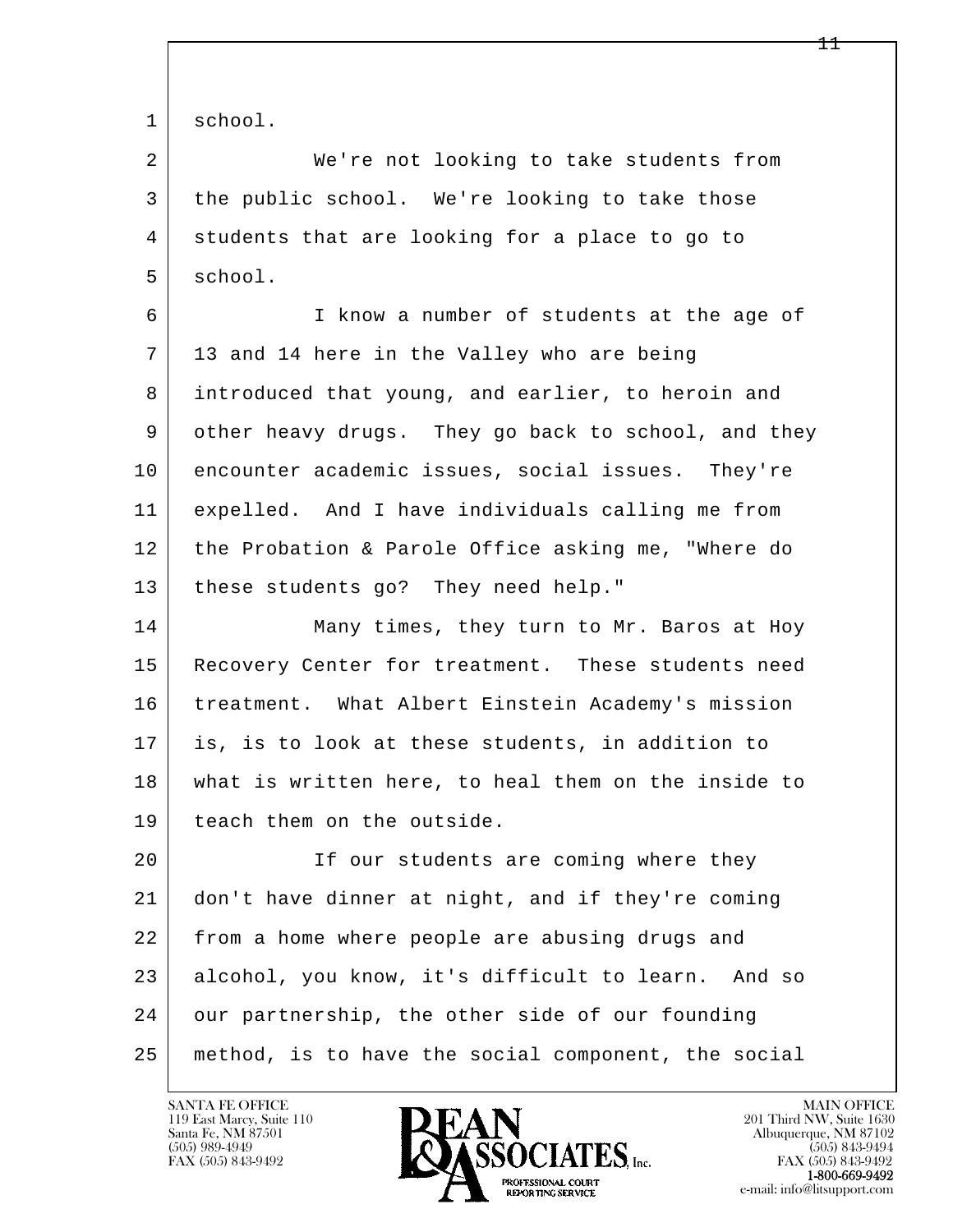| $\mathbf{1}$ | work component, the counseling, attached to our        |
|--------------|--------------------------------------------------------|
| 2            | academic rigor and relevance.                          |
| 3            | Our mission, in written form, states, "Our             |
| 4            | school strives to be a racially and culturally         |
| 5            | diverse community of students, parents, and staff      |
| 6            | dedicated to creating a respectful environment and     |
| 7            | one in which each person is treated with               |
| 8            | unconditional positive regard and acceptance. With     |
| 9            | such an environment, each student, 8 through 12 -- 7   |
| 10           | through 12 -- will be empowered and inspired to        |
| 11           | reach his or her full academic, emotional, physical,   |
| 12           | and personal potential."                               |
| 13           | Again I want to reemphasize, we're not                 |
| 14           | trying to take students away from the public school.   |
| 15           | We're here to provide another gateway, another         |
| 16           | opportunity. We want to see these students who have    |
| 17           | failed in other arenas succeed.                        |
| 18           | We have properly prepared some of our                  |
| 19           | issues with our application, which didn't result in    |
| 20           | us scoring very low in our meeting -- our hearing --   |
| 21           | was that we had technical difficulties uploading.      |
| 22           | We were not allowed to provide those. Some of the      |
| 23           | things we were missing include job descriptions.<br>As |
| 24           | a current and practicing superintendent, we have       |
| 25           | those.<br>We have those in place; we have them in a    |

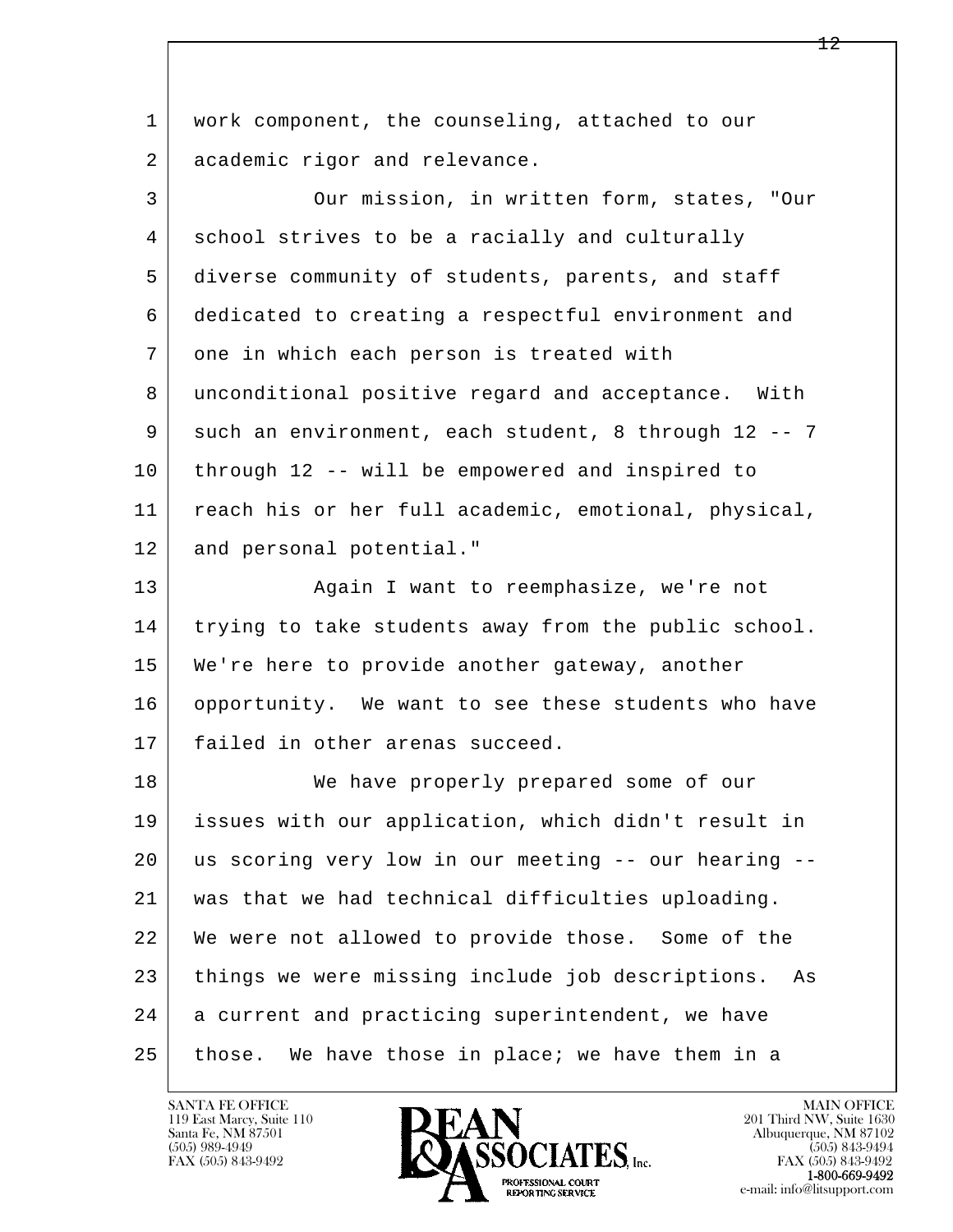l  $\overline{\phantom{a}}$  1 file; we can provide them at a moment's notice. 2 (Indicates.) 3 Also, our governance and operating 4 manuals, we have those; so the few documents we were 5 missing, we have those. 6 Again, the primary purpose of our school 7 is to help students, provide opportunity. Mr. Baros 8 and his organization have paired up with other local 9 organizations to provide the supports that we're 10 going to need for the counseling and other areas 11 | that our students so desperately need. 12 We have community partners; namely, 13 Ms. Kelly Cook, who has provided us the start-up 14 area, should we be approved. We already have a 15 location, which she will front for us, to prepare 16 for the opening of the school; so we have a facility 17 picked out. We have other financial sources in 18 which we can begin to operate to provide the 19 foundation for the first year. 20 We know that we would have no funding; but 21 we feel that our community is strong, and we have 22 adequate resources, financially, physically, and 23 socially, to have this school open. 24 Do you want to let me just take a 25 two-second break and just add the social component?

119 East Marcy, Suite 110<br>Santa Fe, NM 87501



FAX (505) 843-9492<br>1-800-669-9492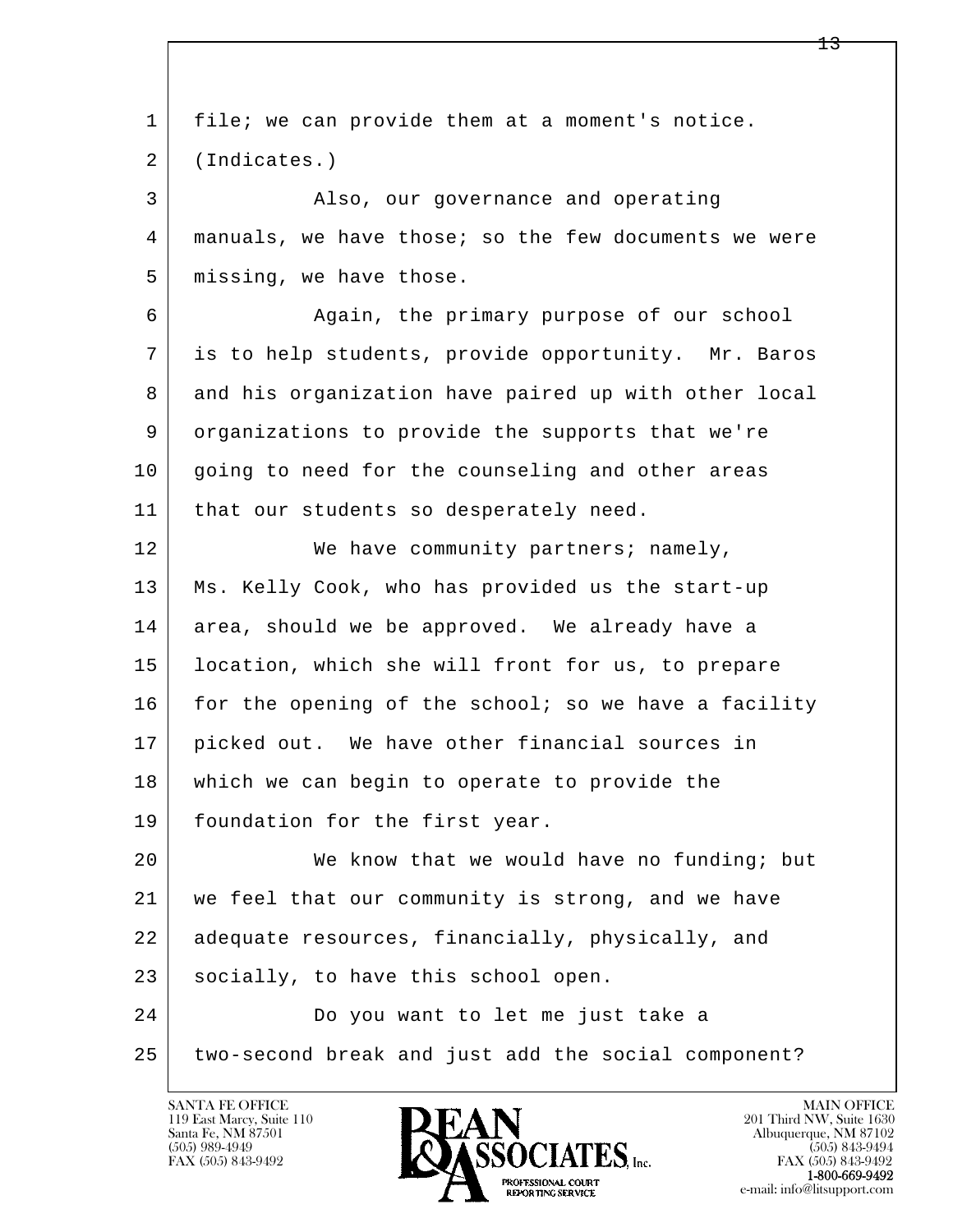| $\mathbf 1$ | THE CHAIR: That would be great.                        |
|-------------|--------------------------------------------------------|
| 2           | MR. AMBROSE BAROS: Absolutely. Thank                   |
| 3           | you, Madam Chair, Commission members. My name is       |
| 4           | Ambrose Baros, as I stated earlier. I am the CEO of    |
| 5           | the Hoy Recovery Program, which provides substance     |
| 6           | abuse treatment to adults, ages 18 and up. We also     |
| 7           | provide mental health treatment in an outpatient       |
| 8           | setting.                                               |
| 9           | As Leann stated, the philosophy of this                |
| 10          | school is to really integrate behavioral health        |
| 11          | services with academic services to help students       |
| 12          | build capacity for not only academics and -- and       |
| 13          | post-secondary education; but also substance           |
| 14          | prevention.                                            |
| 15          | It's no secret that substance abuse is a               |
| 16          | major epidemic here in our community. Many of the      |
| 17          | students who fall through the cracks turn to drugs     |
| 18          | or alcohol as a way of self-medicating and coping      |
| 19          | with, you know, the pain that they feel, whether       |
| 20          | it's trauma that they've experienced due to            |
| 21          | decisions, or just being born into a very              |
| 22          | unfortunate situation that has caused a lot of         |
| 23          | difficulty.                                            |
| 24          | In this school, we look to build                       |
| 25          | resiliency within these student populations.<br>To me, |

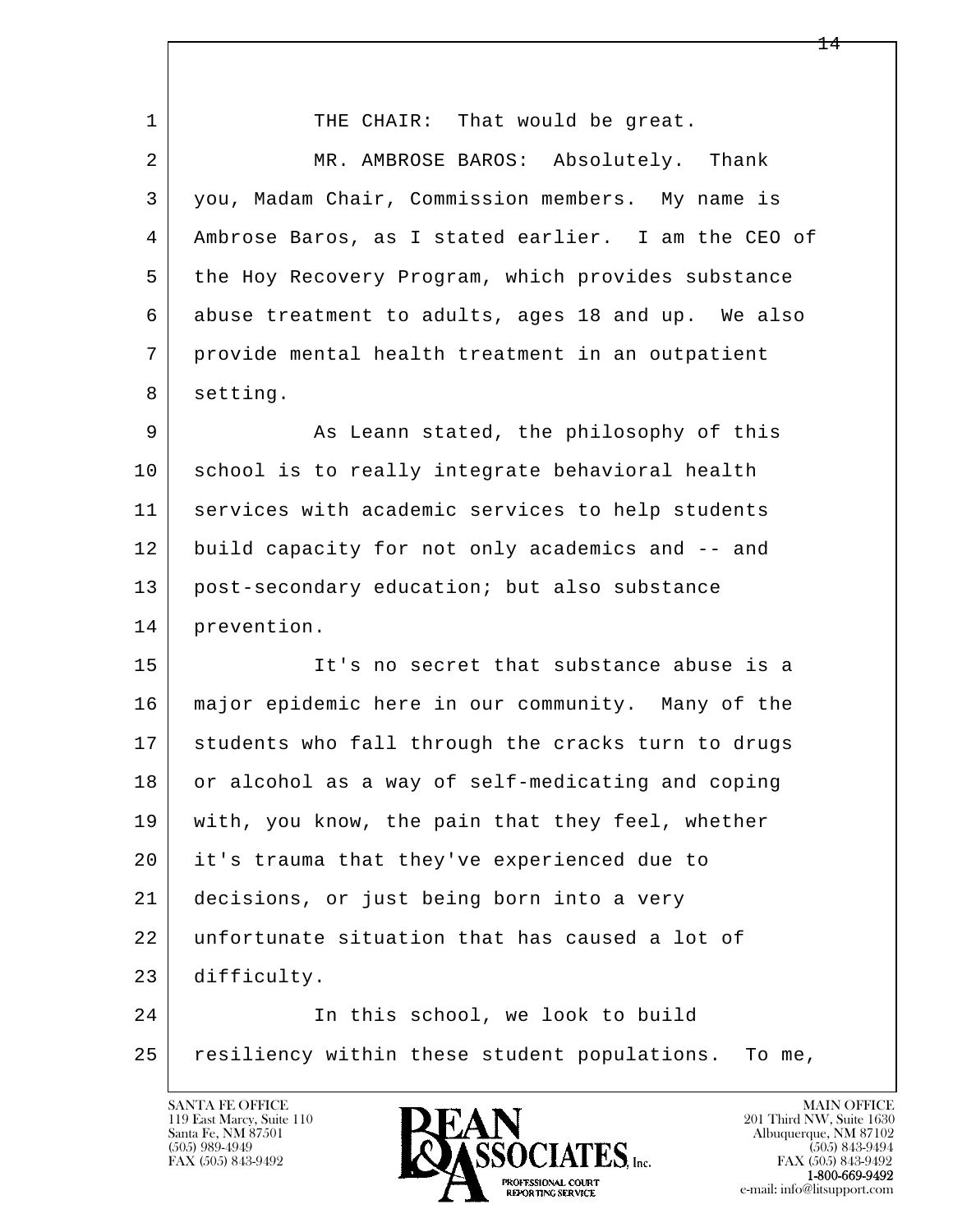1 prevention comes from resiliency. And resiliency 2 forms in the prefrontal cortex of the brain to help 3 problem-solve, you know, make proper decisions, 4 limit your impulse control.

5 And a major development in the brain is 6 math and science skills. They provide that 7 problem-solving ability. But unfortunately, if our 8 students are coming from a -- and which many of them 9 are -- a very trauma environment, they're really 10 working off the limbic system, the back portion of 11 the brain that's fight-or-flight, where they're not 12 really concentrating or focused on problem-solving 13 at that moment in time because of whatever they may 14 have witnessed at home.

l  $\overline{\phantom{a}}$  15 Our age population is going to start in 16 the seventh grade, that transition age of 13 years 17 old. We're going to look to go up to twelfth grade 18 in the hopes that we could graduate more students 19 and instill this resiliency to provide the hope and 20 the direction for a further education, whether it be 21 post-secondary or trade school. That's two seconds?  $22$  Or do you want me to  $-$  23 MS. LEANN SALAZAR-MONTOYA: You're good. 24 So we really do want to emphasize that 25 academics is the core focus of our school. We want

119 East Marcy, Suite 110<br>Santa Fe, NM 87501



FAX (505) 843-9492<br>**1-800-669-9492**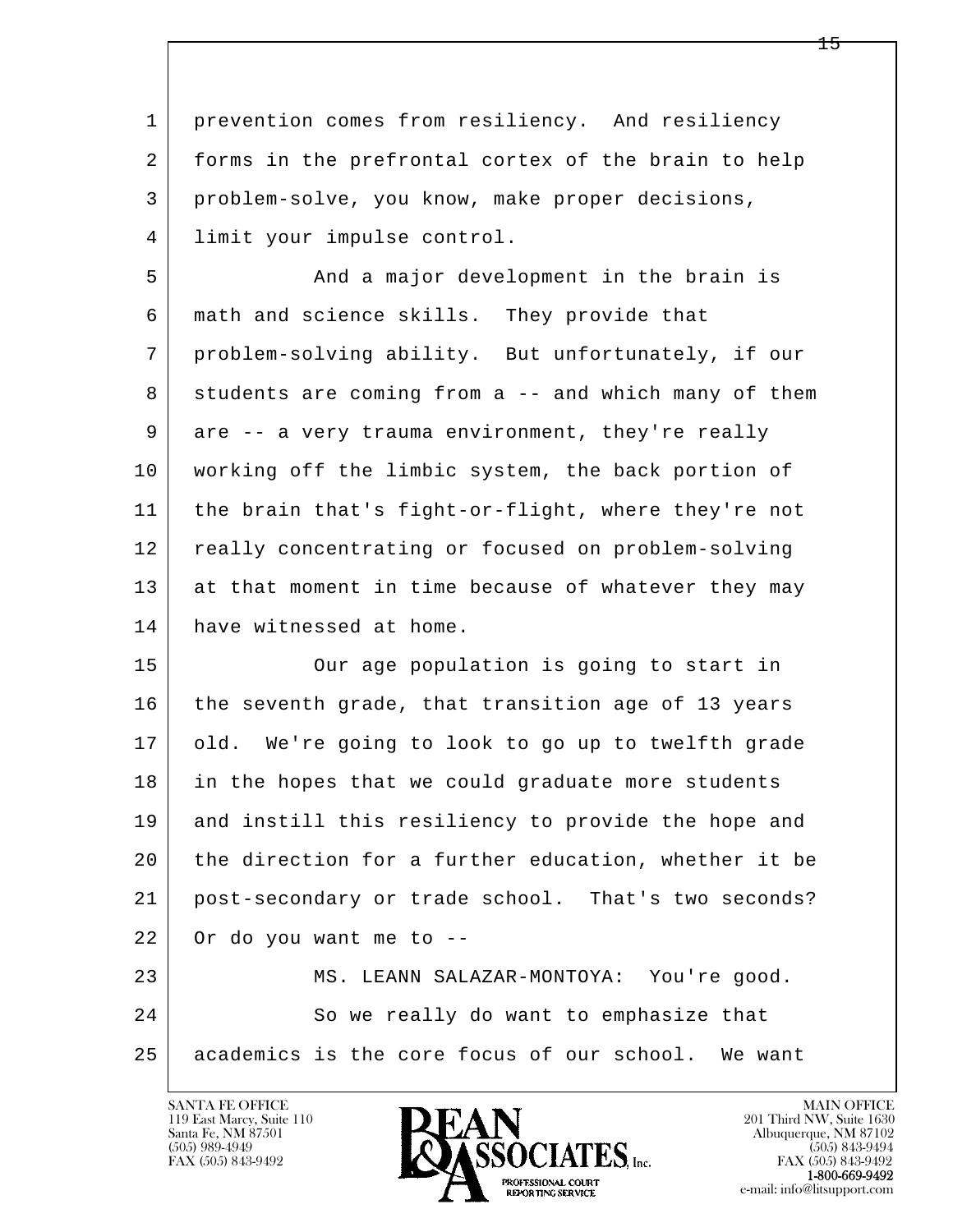1 to make sure that we prepare our students for a 2 bright future. So let us not forget that that is 3 what our primary purpose is.

 4 We're looking at starting with a four-day 5 school week so that we can have block scheduling, 6 provide the instruction that they need at the longer 7 periods; so two-hour block periods, give or take a 8 few minutes. Provided that we meet the 9 instructional hours of 1,180, we would make certain 10 | that our final copy would meet the hours.

l  $\overline{\phantom{a}}$ 11 | The Interest Limited resources, 12 we would have to access types of curriculum within 13 the state. We are looking at research-based 14 curriculum. We'd like to do a model in which we 15 have some of our courses being possibly at IDEAL 16 New Mexico, because hiring teachers in these highly 17 qualified areas and to teach this specific 18 population may not be as easy as we'd like it to be. 19 | The can financially support live 20 teachers, we'd be more than happy to do that; but if 21 our budget does not suffice, our Plan B is to have a 22 hybrid program, where we look to work with some 23 classes, possibly in IDEAL New Mexico, and possibly 24 with live teachers. It would all depend on how our 25 hiring would carry out within our school process.



FAX (505) 843-9492<br>**1-800-669-9492**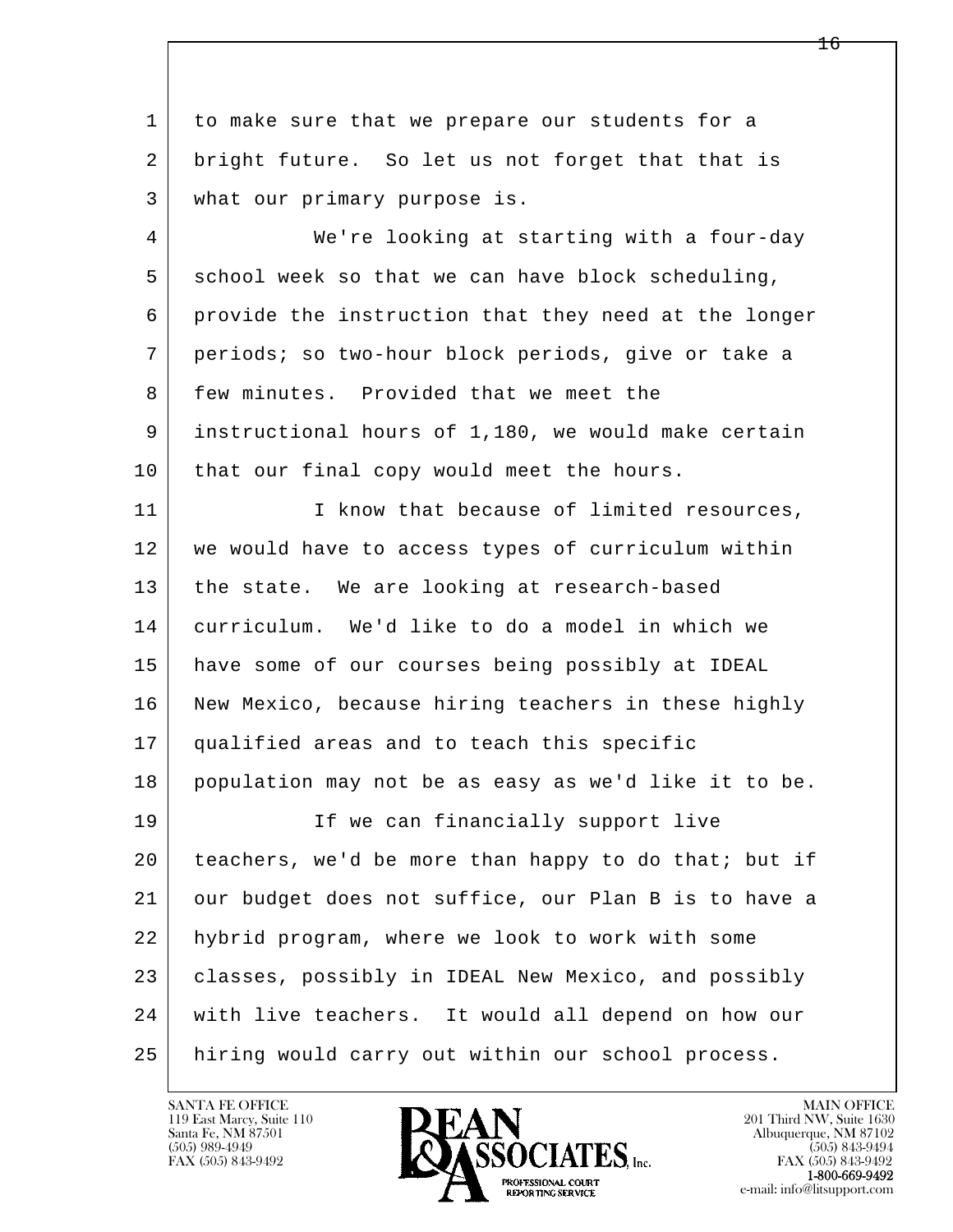l  $\overline{\phantom{a}}$ 1 In addition to that, we want to have our 2 instruction follow the five tenets of the blueprint 3 that was created by Dr. Fryer at the Educational 4 Innovation Laboratory at Harvard University. And 5 what that model really focuses on are five primary 6 areas, which was in our application. And that is to 7 have the focus on human capital; that's where our 8 social area and social well-being comes in. 9 We'd like the increased time on task. 10 That's our block scheduling and additional tutoring 11 on Fridays, and the social work or counseling that 12 may take place on Fridays. 13 | High-dosage tutoring for those that need 14 it. We would have schedules that are adaptable to 15 their personal lives. Some of our students may be 16 parents or whatever the case might be, and we want 17 to work around that and have that availability. 18 | We also want to have high expectations. 19 No excuses. We're not going to hold the bar down 20 there for them. We want to hold the bar up here. 21 I'm tired of, as a community member -- I'm a mother. 22 Two of my children are here in the room who just 23 walked in. If my student was struggling having 24 issues, I wouldn't want to see my student in the 25 back gymnasium of the administration building, which

119 East Marcy, Suite 110<br>Santa Fe, NM 87501

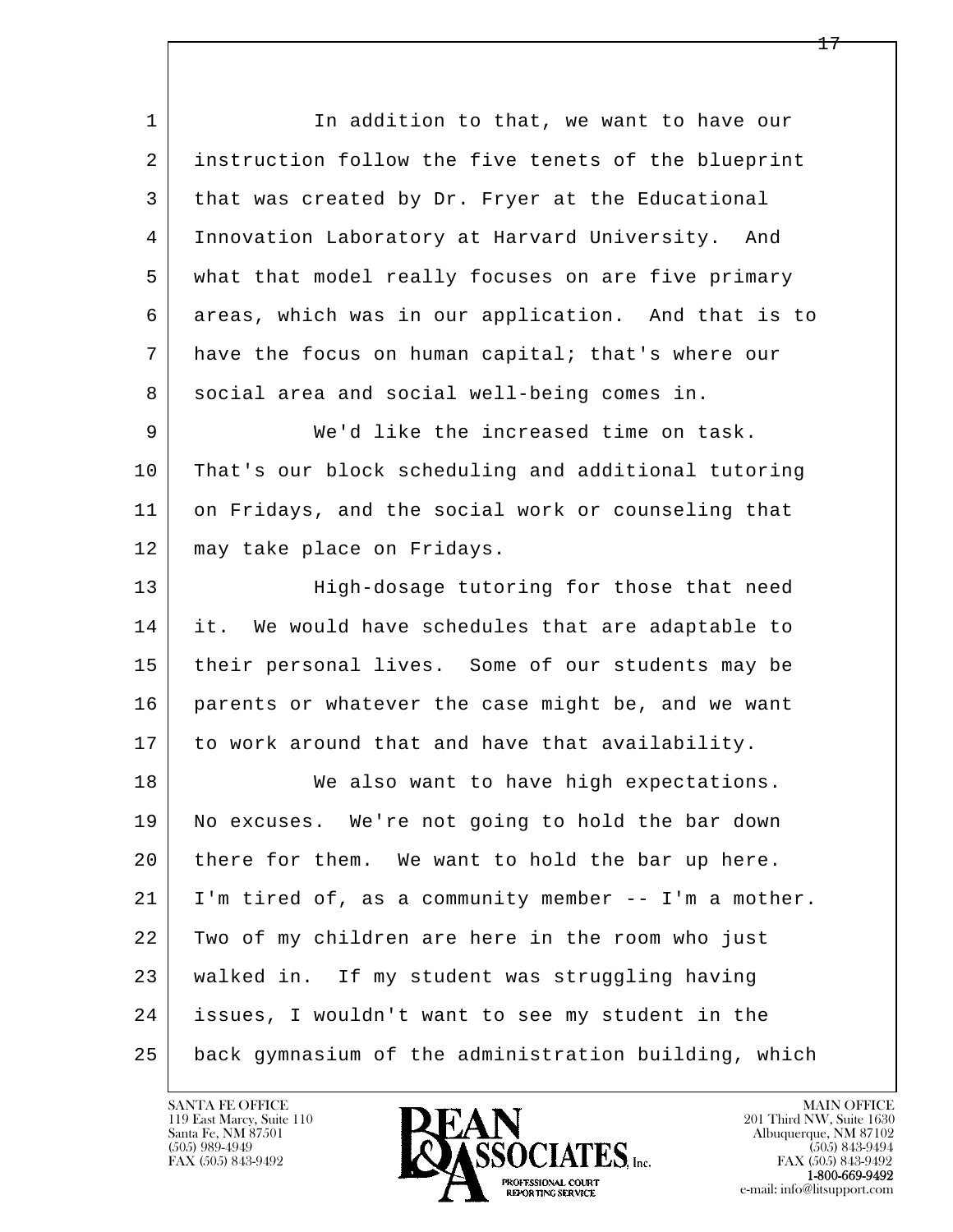l  $\overline{\phantom{a}}$  1 up until this past current school year -- I can't 2 speak to this school year -- but the Española 3 Schools were currently serving the at-risk students 4 or whatever the PC word for students who are having 5 difficulties is, in the back room of the 6 | administration building with a computer and hoping 7 that they figure it out for themselves. 8 The people that I know don't think that's 9 the best instructional model. I, as a parent, sent 10 my son 45 miles away to the next closest, best 11 educational center I thought was available to him. 12 Many parents in Española send their children away 13 after sixth grade. The statistics will show how 14 many students in Pojoaque, Los Alamos, Gallina, even 15 the charter school here, how many choose another 16 option at the seventh grade. 17 | And so we've opted to open our school at 18 seventh grade, and then seventh, eighth, and ninth, 19 and graduate a grade in. We do want to have 20 assessments; we want to make sure we're seeing 21 academic progress for our students. 22 We have great goals, and we know we have a 23 | solid blueprint and a solid plan. Many of the 24 people in this room are parents, community members,

25 all in support of the Albert Einstein Academy. And

119 East Marcy, Suite 110<br>Santa Fe, NM 87501



FAX (505) 843-9492<br>**1-800-669-9492**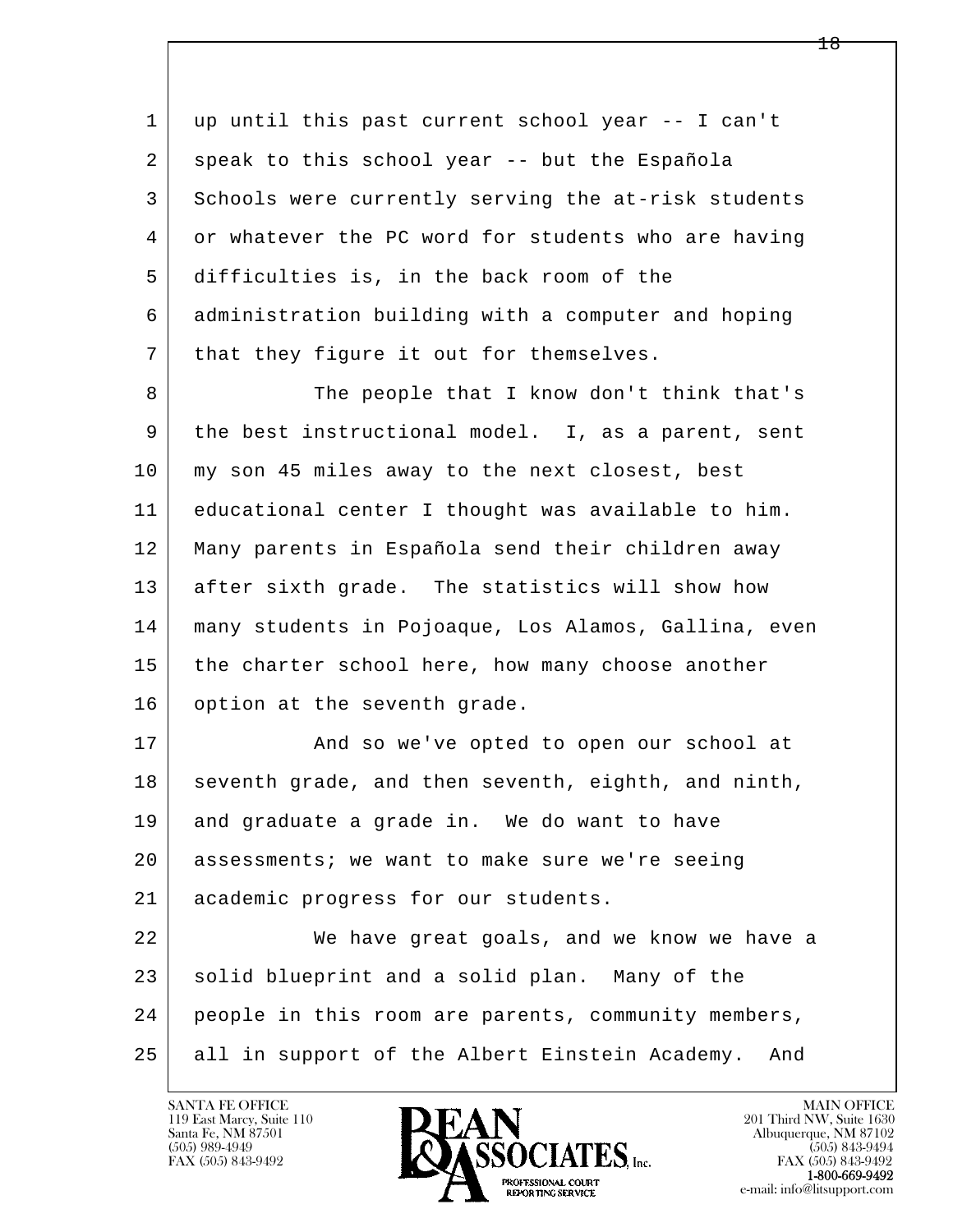| $\mathbf{1}$ | I know that many of them struggled in school and had |
|--------------|------------------------------------------------------|
| 2            | the Albert Einstein Academy been open when they were |
| 3            | of school age, they would have sought out a school   |
| 4            | like Albert Einstein.                                |
| 5            | How many people -- raise your hand, just             |
| 6            | for visual -- if Albert Einstein had been open in    |
| 7            | your day, how many of you would have sought the      |
| 8            | Albert Einstein Academy?                             |
| 9            | FROM THE FLOOR: Right here.                          |
| 10           | (Show of hands.)                                     |
| 11           | MS. LEANN SALAZAR-MONTOYA: So I know that            |
| 12           | the Española Valley needs the Albert Einstein        |
| 13           | Academy. I know that we need options for our         |
| 14           | students. I know that when programs are provided     |
| 15           | for students, students succeed.                      |
| 16           | Many of the people in the back row                   |
| 17           | currently are in a program at Northern New Mexico    |
| 18           | College, due to a grant for Hispanic serving         |
| 19           | institutions, who were picked up primarily through   |
| 20           | the GED program; and because of the five tenets      |
| 21           | similar to this, they are successful.                |
| 22           | We provide free tutoring. We provide them            |
| 23           | the support they need, socially, emotionally, and    |
| 24           | academically. And when these supports are there,     |
| 25           | students can and will succeed. And Española needs a  |

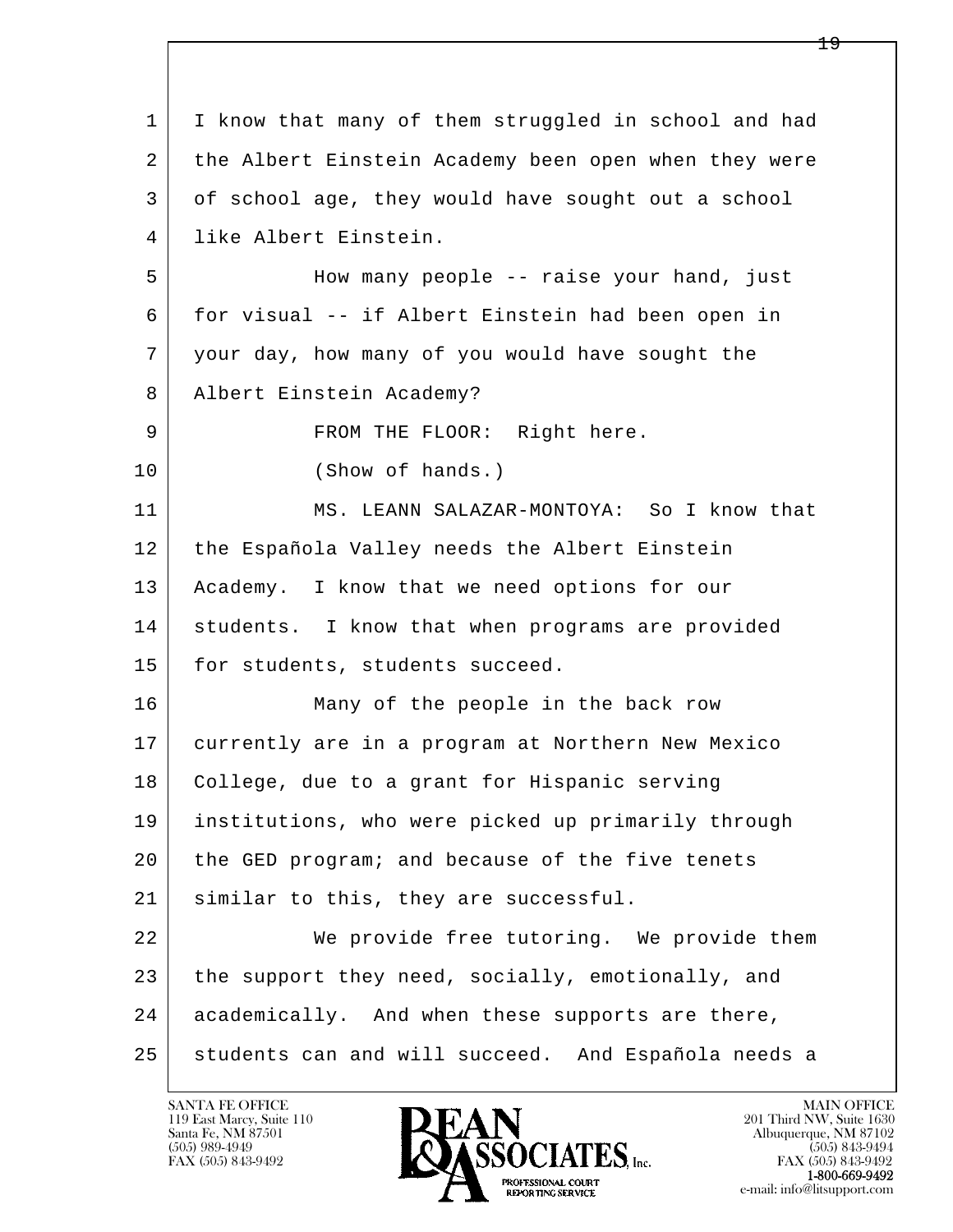l  $\overline{\phantom{a}}$ 1 school like the Albert Einstein Academy. 2 | Mow many agree? 3 (Audience response.) 4 MS. LEANN SALAZAR-MONTOYA: Do I have any 5 more time? We're good? 6 MS. POULOS: You have five minutes and 7 45 seconds. 8 | MS. LEANN SALAZAR-MONTOYA: Ambrose, do 9 you have any supplemental? 10 MR. AMBROSE BAROS: One thing that we're 11 going to do, we're going to take these initiatives 12 very seriously when we do the integrated model of 13 behavioral health and academics; so we're looking at 14 existing evidence-based models that have been 15 developed on the East Coast that provide 16 opportunities, alternative opportunities for this 17 type of student population. 18 Primarily, the student population that is 19 addressed on the East Coast is -- are those students 20 at risk of substance abuse or that are already 21 engaged in a regular pattern of substance abuse. 22 And research shows that students start experimenting 23 with drugs and alcohol at a very young age, some as 24 young as nine years old; but the early onset is 25 right around 12 and 13 years old, that transition

119 East Marcy, Suite 110<br>Santa Fe, NM 87501



FAX (505) 843-9492<br>**1-800-669-9492**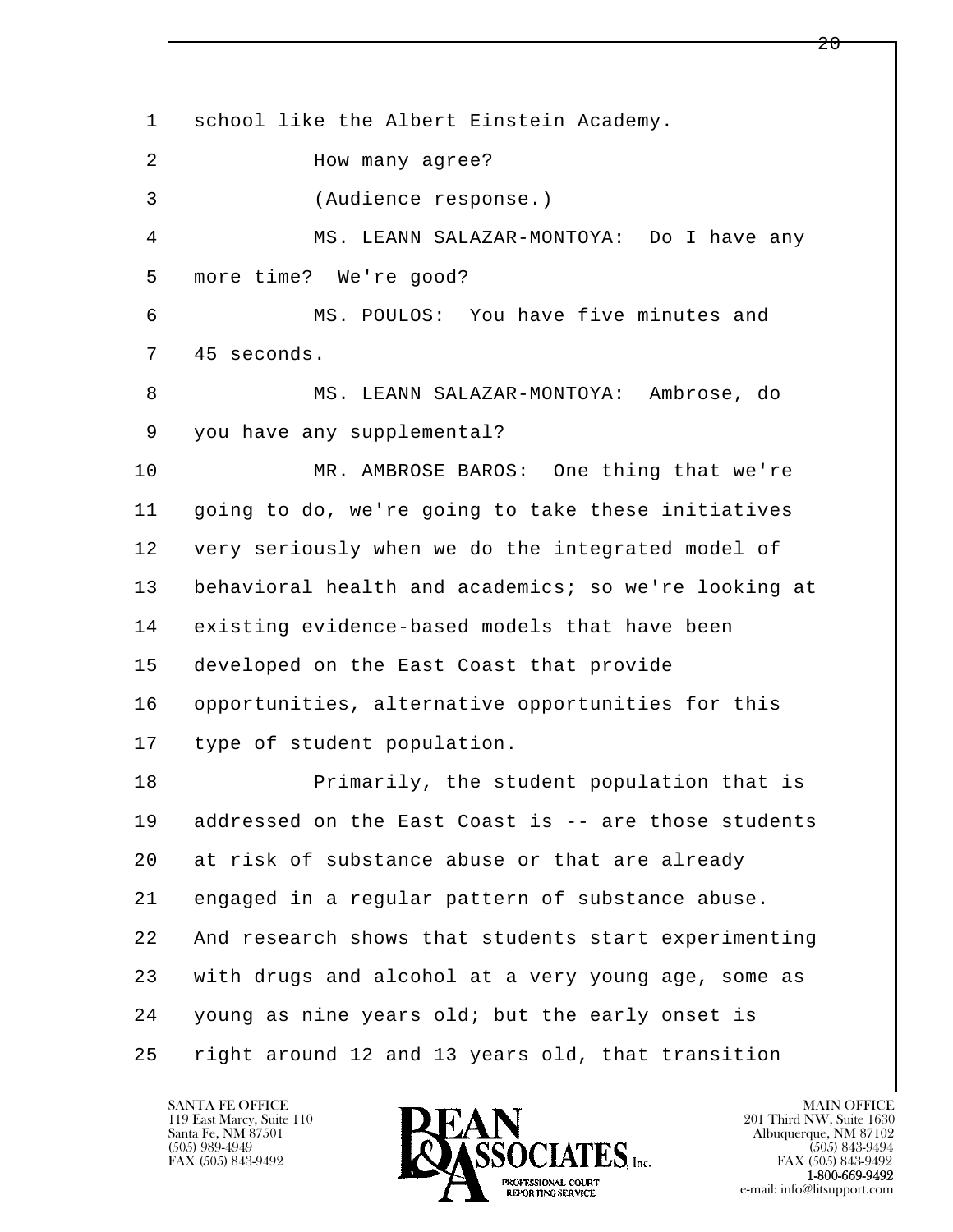1 age group.

| $\overline{a}$ | A regular pattern of addiction is usually            |
|----------------|------------------------------------------------------|
| 3              | identified at 16 years of age. And I'm speaking in   |
| 4              | the Española community, from the research that we    |
| 5              | have done, that, you know, poses these questions to  |
| 6              | students and individuals who are really battling     |
| 7              | addiction.                                           |
| 8              | The brain doesn't fully develop until the            |
| 9              | age of 21, you know. So when they say the -- the     |
| 10             | drinking age is 21, that's just not a magic number.  |
| 11             | That number was set up because your brain doesn't    |
| 12             | fully develop till the age of 25; but 21, that       |
| 13             | prefrontal cortex has mainly developed.              |
| 14             | And so a lot of our students, a lot of our           |
| 15             | kids are self-medicating at a very young age.<br>And |
| 16             | it's developing a disease, the addiction disease, in |
| 17             | the brain that's formed in the midbrain, which is    |
| 18             | the reward system, where the dopamine is prominent.  |
| 19             | So the academic portion and the behavioral           |
| 20             | health portion will be taken very serious and        |
| 21             | integrated together to produce outcomes. And that's  |
| 22             | the goal of this school, to produce positive         |
| 23             | outcomes to get more students to graduate, to bring  |
| 24             | more students back to school that have already       |
| 25             | dropped out.                                         |

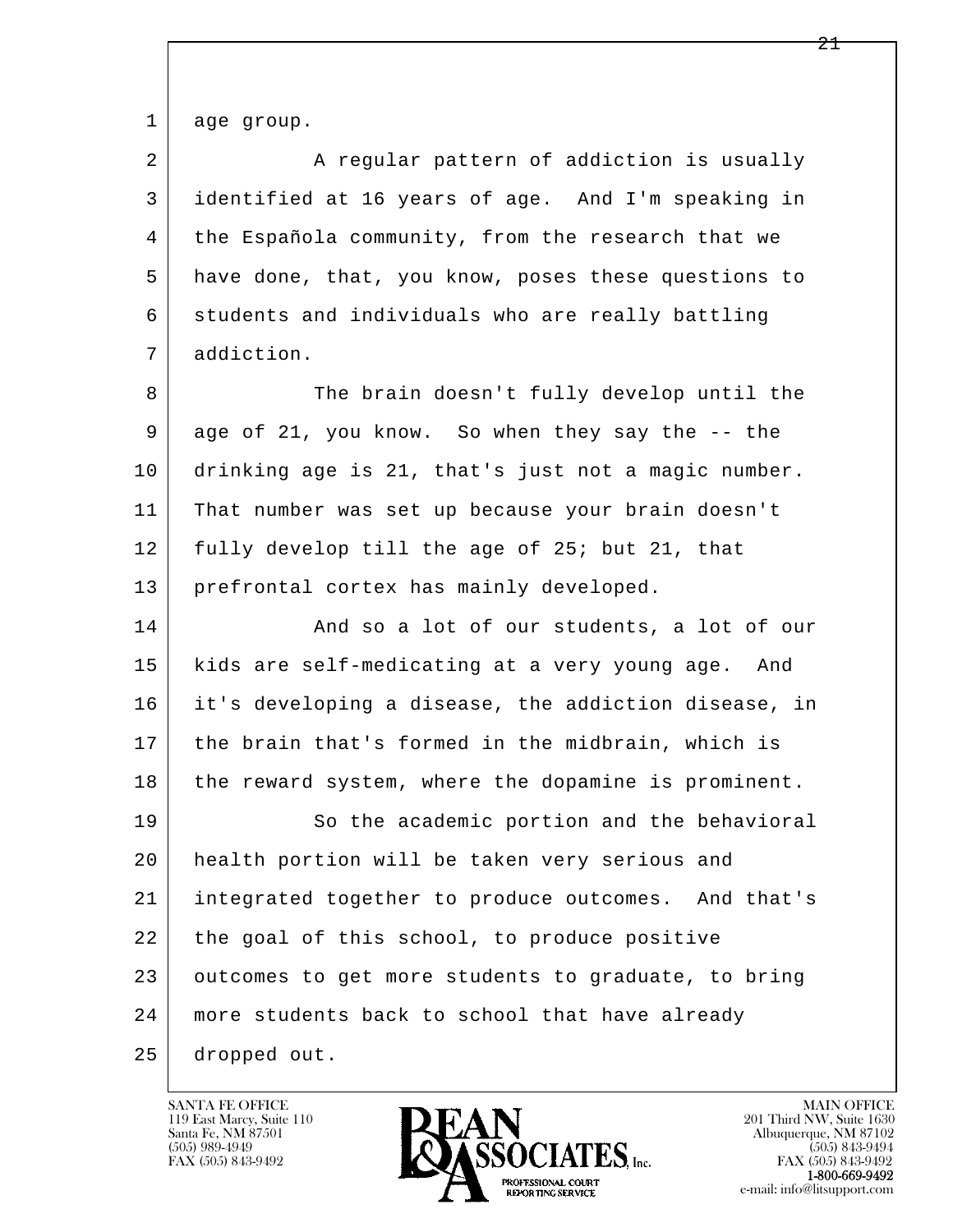l  $\overline{\phantom{a}}$ 1 | MS. LEANN SALAZAR-MONTOYA: So in closing, 2 I think what's important to remember is that we want 3 to be preventive. We want to catch the students 4 before they get to Mr. Baros and his treatment 5 center. We want to help those students who come 6 from homes who are suffering. 7 Many of our students who fall addiction, 8 fall into addiction because they come from homes of 9 addiction. We want to break that cycle, that 10 generational poverty, and we want to provide 11 opportunity. 12 We want to instill a hands-on type of 13 instruction. Many of our students learn better by 14 doing, and we want to have some of our elective 15 classes be learned by doing. 16 We want to create partnerships with 17 Northern New Mexico College and also provide them 18 access to post-secondary education and let them know 19 | how bright their future can be. 20 I know from working with these students 21 that when they are exposed to the hands-on, when 22 they're given the supports and they feel 23 respected -- so the Albert Einstein Academy is all 24 about finding these kids, respecting them, and 25 helping provide opportunity.

119 East Marcy, Suite 110<br>Santa Fe, NM 87501

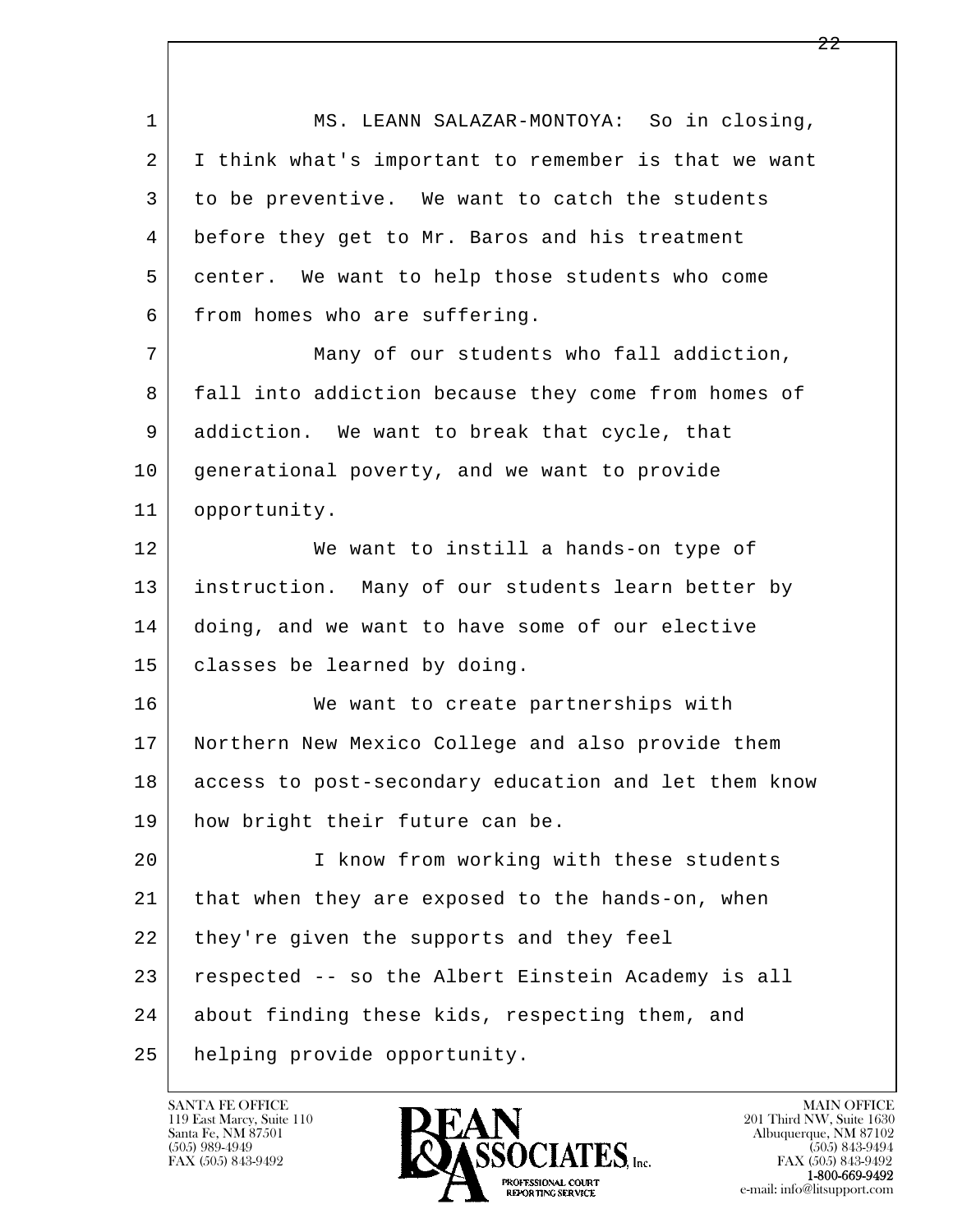| $\mathbf{1}$ | Many of our kids who drop out feel that                |
|--------------|--------------------------------------------------------|
| 2            | they haven't been respected, that they've fallen       |
| 3            | between the cracks, that nobody cares. We want to      |
| 4            | be the school that cares.                              |
| 5            | This is a project of passion for me.                   |
| 6            | Again, I want to reiterate, I was born and raised      |
| 7            | and grew up right here in the Española Valley.<br>Most |
| 8            | of these people in this room, I've never seen          |
| 9            | before. They're here because they care.                |
| 10           | I do feel that your support of this school             |
| 11           | is a support and a vote for a school that will make    |
| 12           | a difference. And when I became an educator and        |
| 13           | when I started pursuing my degree, it was all about    |
| 14           | making a difference and coming back to my community    |
| 15           | and taking what I learned and helping others.          |
| 16           | I know that it's because of people like me             |
| 17           | that I succeeded. It was people who encouraged me,     |
| 18           | people who provided me the framework, provided me      |
| 19           | the supports, that I succeeded. Statistics should      |
| 20           | have said I never should have succeeded. I -- I had    |
| 21           | my own troubles growing up. I was homeless at the      |
| 22           | age of 12. But because of supports and growing up      |
| 23           | here in the Valley, because we're a strong             |
| 24           | community, I succeeded, and I am where I am today.     |
| 25           | I know of another individual in here                   |

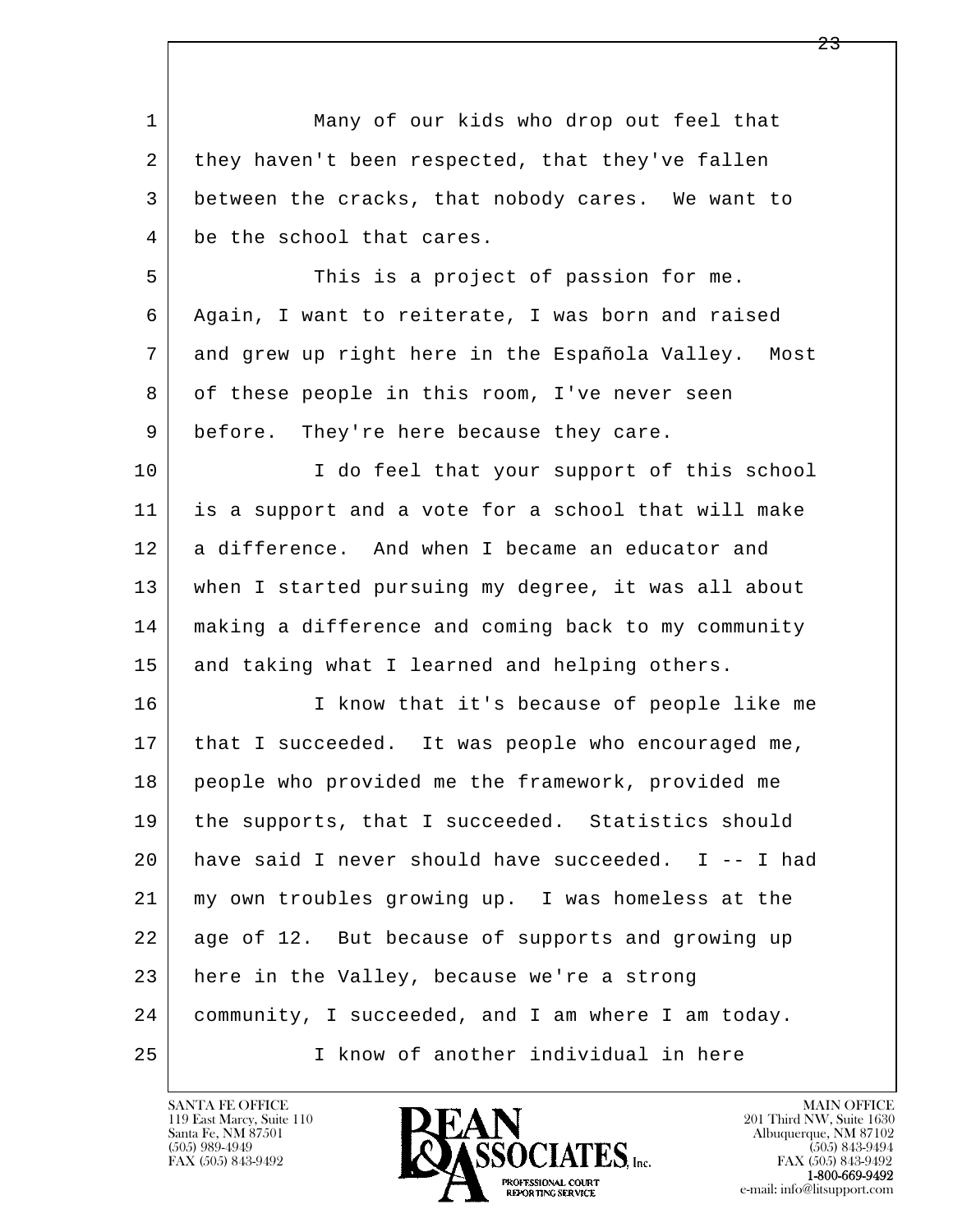l  $\overline{\phantom{a}}$  1 today, holds a master's degree in social work. And 2 she, too, dropped out at the age of 15. But she's 3 here standing, supporting this school because of 4 people who supported her. 5 And we need a school who has a focus on 6 just that. Our doors are open to everyone. 7 Let me reiterate. We'd be more than happy 8 to have the Einsteins of Española Valley be there to 9 provide the role modeling that our other students 10 | need. We're non-discriminatory; it's open to 11 everyone. But we do want to make sure that we have 12 the supplements for the students who need the 13 preventive measures, whether it be counseling, 14 | social work, academic support. 15 MR. BAROS: I think that phrase is the 16 biggest key, being a community member and having 17 worked in the Española Public School system. We're 18 open to everyone. We will not reject any student 19 that comes through our doors that needs academic 20 services, no matter if they're involved in gangs, if 21 | they're involved in substance abuse, if they've been 22 in trouble behaviorally in the school district that 23 they came from. We're setting up a system to 24 address just that.

25 My experience is behavioral health.

119 East Marcy, Suite 110<br>Santa Fe, NM 87501



FAX (505) 843-9492<br>1-800-669-9492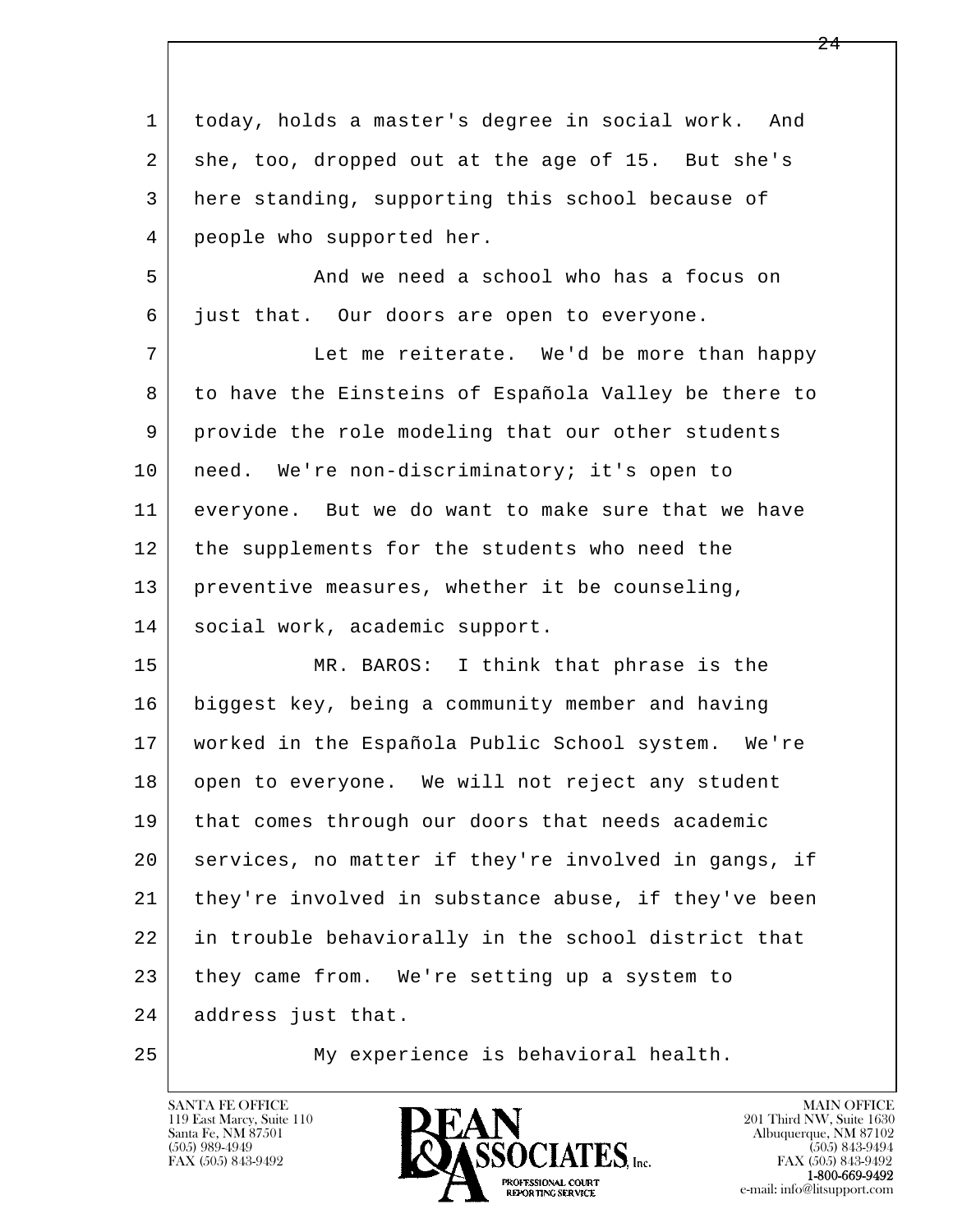l  $\overline{\phantom{a}}$  1 That's exactly what I've dedicated my life to doing. 2 And these students need academic -- we need 3 education instilled in them, so they can have a 4 sense of hope, like I said, and direction for when 5 they get older. 6 MS. LEANN SALAZAR-MONTOYA: So again, a 7 vote for the Albert Einstein Academy is a vote for 8 the future of the kids in the Española Valley. 9 I think we're done. I think we've kind of 10 brought our message home. 11 THE CHAIR: That's fine. It's a maximum. 12 You don't have to -- 13 MS. LEANN SALAZAR-MONTOYA: I don't want 14 to keep reiterating. I really think we've shared 15 what we think is central to our model and that we're 16 here to help. We're here to provide opportunity. 17 THE CHAIR: Okay. Thank you so much. 18 Is there anyone here from the Española 19 School District? 20 Okay. 21 | FROM THE FLOOR: I'm representing the Hoy 22 program, as well; but I am an employee with the 23 Public Schools. As far as the administration -- 24 THE CHAIR: The time allotted is for 25 superintendent --

119 East Marcy, Suite 110<br>Santa Fe, NM 87501



FAX (505) 843-9492<br>**1-800-669-9492**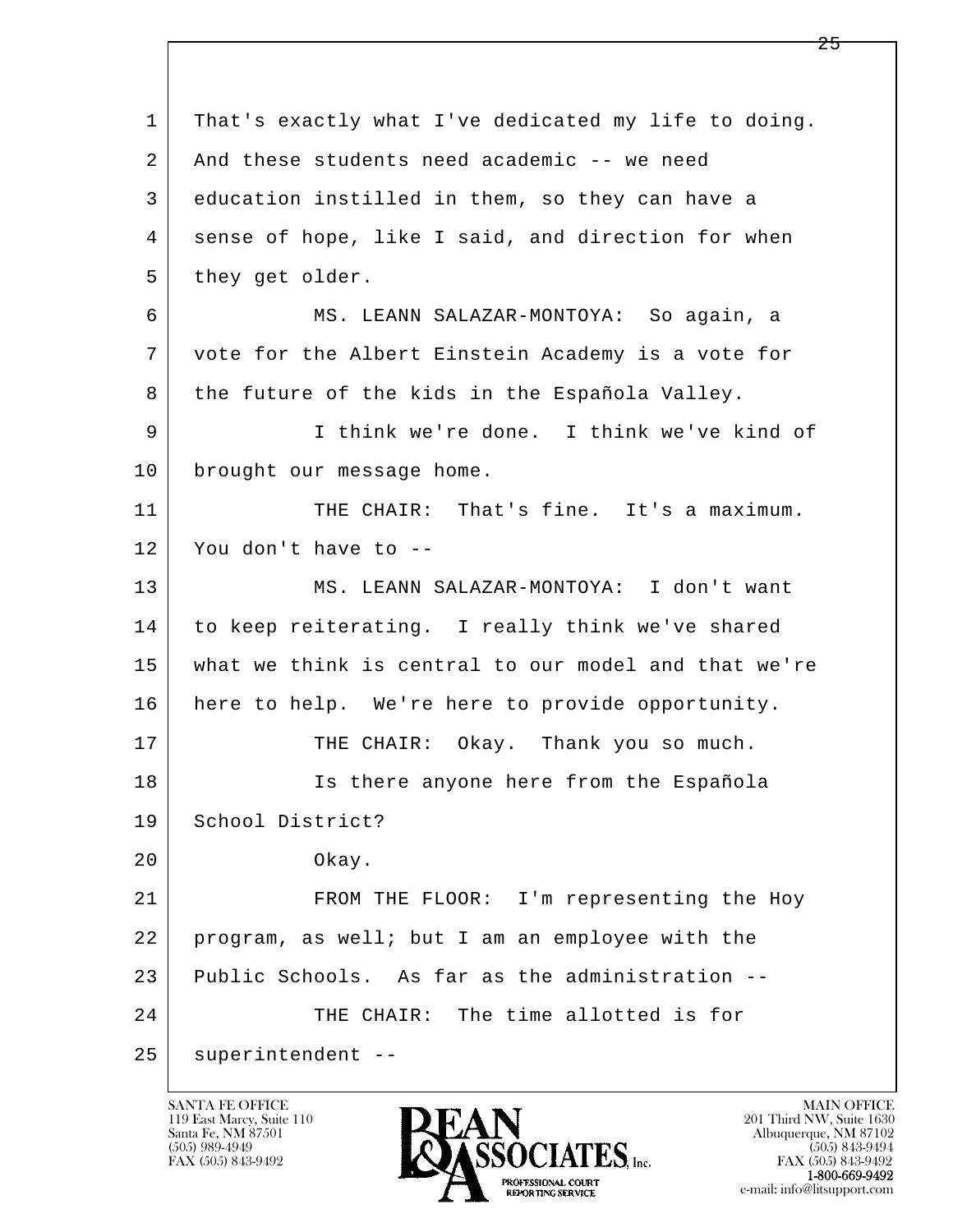l  $\overline{\phantom{a}}$ 1 FROM THE FLOOR: Okay, yeah. 2 THE CHAIR: -- board members, if they 3 chose to speak. 4 FROM THE FLOOR: I'm just a -- I'm a 5 teacher. 6 MR. AMBROSE BAROS: You're on the public 7 comment. 8 THE CHAIR: You're not here to speak for 9 the Española School District. That's what -- sorry, 10 that's what I was saying. There is no one here from 11 the Española School District to speak? 12 MR. AMBROSE BAROS: At the superintendent 13 or board-member level? Is that what you're asking? 14 THE CHAIR: It's superintendent, board 15 member, or administration. 16 MS. LEANN SALAZAR-MONTOYA: There is no 17 district administrator here, that I can see. 18 THE CHAIR: All right. Well, I'm not 19 asking you. I'm asking the group if there's anyone 20 here to speak. Okay. 21 MR. AMBROSE BAROS: Anyone in the hallway? 22 THE CHAIR: Is there anyone who hadn't 23 | gotten into the room? 24 | Chay. So we can -- we can move on. 25 So now we are to the public comment

119 East Marcy, Suite 110<br>Santa Fe, NM 87501

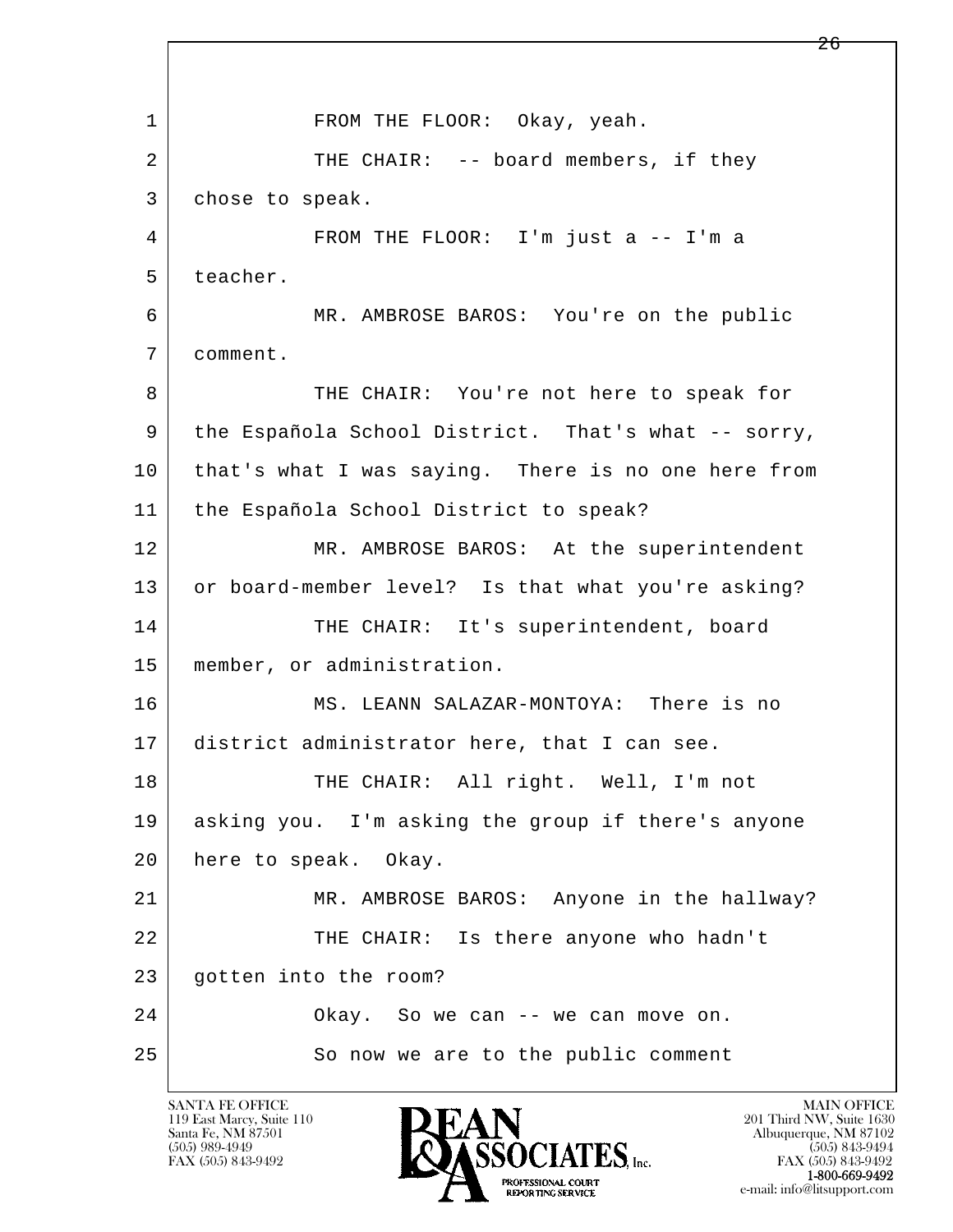l  $\overline{\phantom{a}}$  1 section. So if someone could pass me -- because 2 we're going to have to divide out the -- oh, okay. 3 Oh. I kept looking at that. I thought 4 that was the public comment sign-in. And I thought, 5 | "They're going to get 30 seconds." 6 So there are eight people that have signed 7 up to speak. So you do not have to use the 8 two-and-a-half minutes. But each person has up to 9 two-and-a-half minutes to speak. And we do have a 10 timer. So the first one on the list -- and I 11 apologize -- 12 COMMISSIONER ARMBRUSTER: Commissioner 13 Gipson, where did you want those people to stand? 14 THE CHAIR: They're going to have to stand  $15$  here, at best -- 16 COMMISSIONER ARMBRUSTER: That's fine. 17 | THE CHAIR: -- so that Cindy can see them. 18 | So if when you do get up to speak, if you 19 could just come to this end of the table so the 20 court reporter can -- can follow you? 21 And I apologize. Handwriting I can't 22 | read. The first one is Derrick Voigt. So if you 23 would introduce yourself and spell your last name 24 for the record? 25 MR. DERRICK VOIGHT: Okay. My name is

119 East Marcy, Suite 110<br>Santa Fe, NM 87501

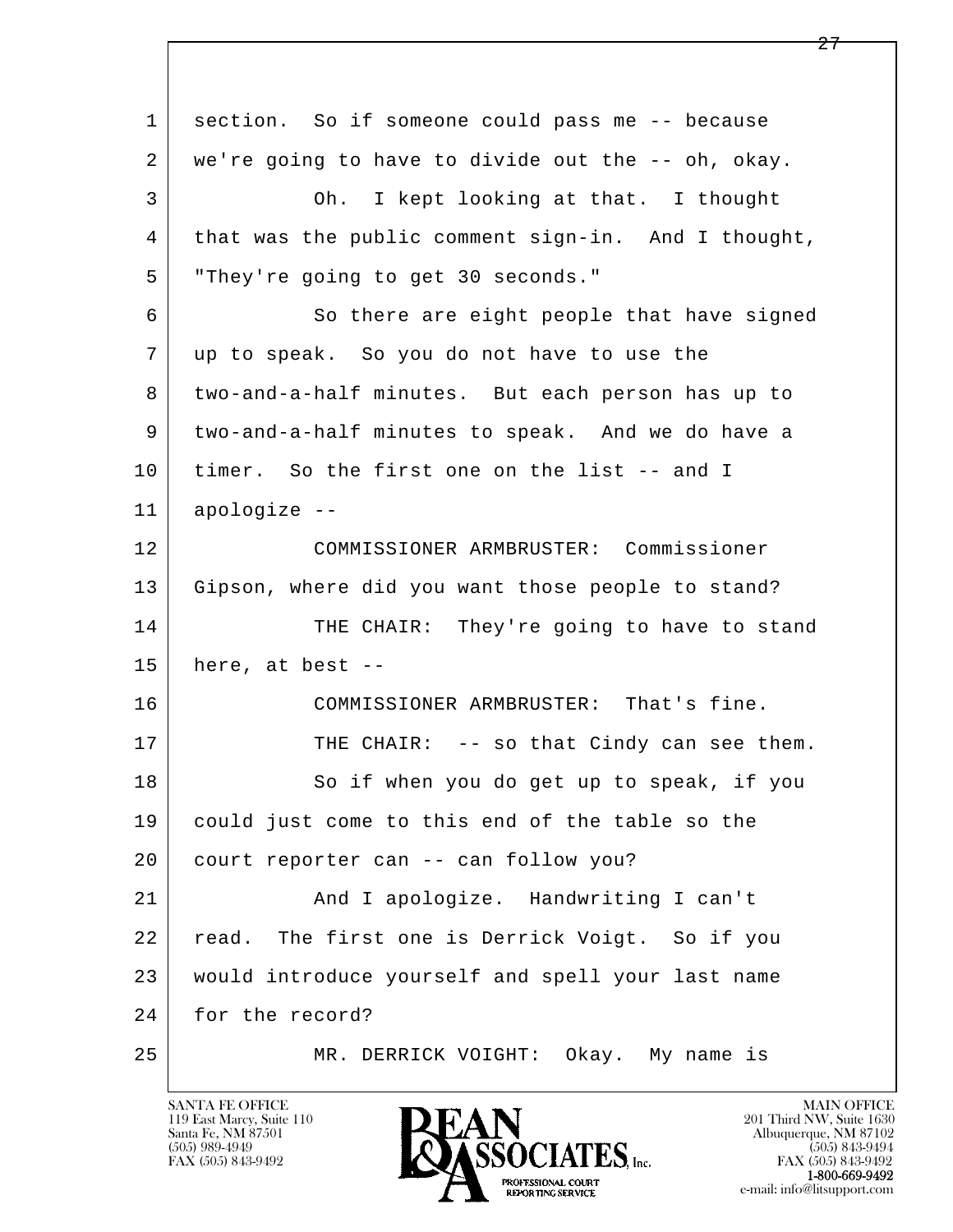l  $\overline{\phantom{a}}$  1 Derrick Voight, V-O-I-G-H-T. And I'm here to 2 represent the Albert Einstein Academy. 3 COMMISSIONER SHEARMAN: Pardon me. I 4 can't hear you. 5 MR. DERRICK VOIGHT: You can't hear me? 6 Okay. Like I said, my name is Derrick Voigt. I'm 7 here to represent the Albert Einstein Academy. I, 8 personally, was one of the students that was left to 9 fend for himself when I was young. I was always in 10 trouble for petty little things in school. They 11 kind of just kind of shoved me out. 12 I think I was 14 years old when I dropped 13 out of school. I ended up getting into the 18th 14 Street gang. 15 We can fast-forward a few years if you 16 want. I ended up getting into trouble. I ended up 17 going to prison. I've had to see a lot of people 18 die. I've done a lot of different things. But it 19 was because I didn't -- when I was in school, I 20 didn't have it. I didn't get what they were trying 21 to give me at the Española Schools. There wasn't 22 teachers that really cared. 23 There was -- it was basically just me 24 fending for myself, like I said. And so I ended up 25 in prison. I ended up getting my GED in prison,

119 East Marcy, Suite 110<br>Santa Fe, NM 87501

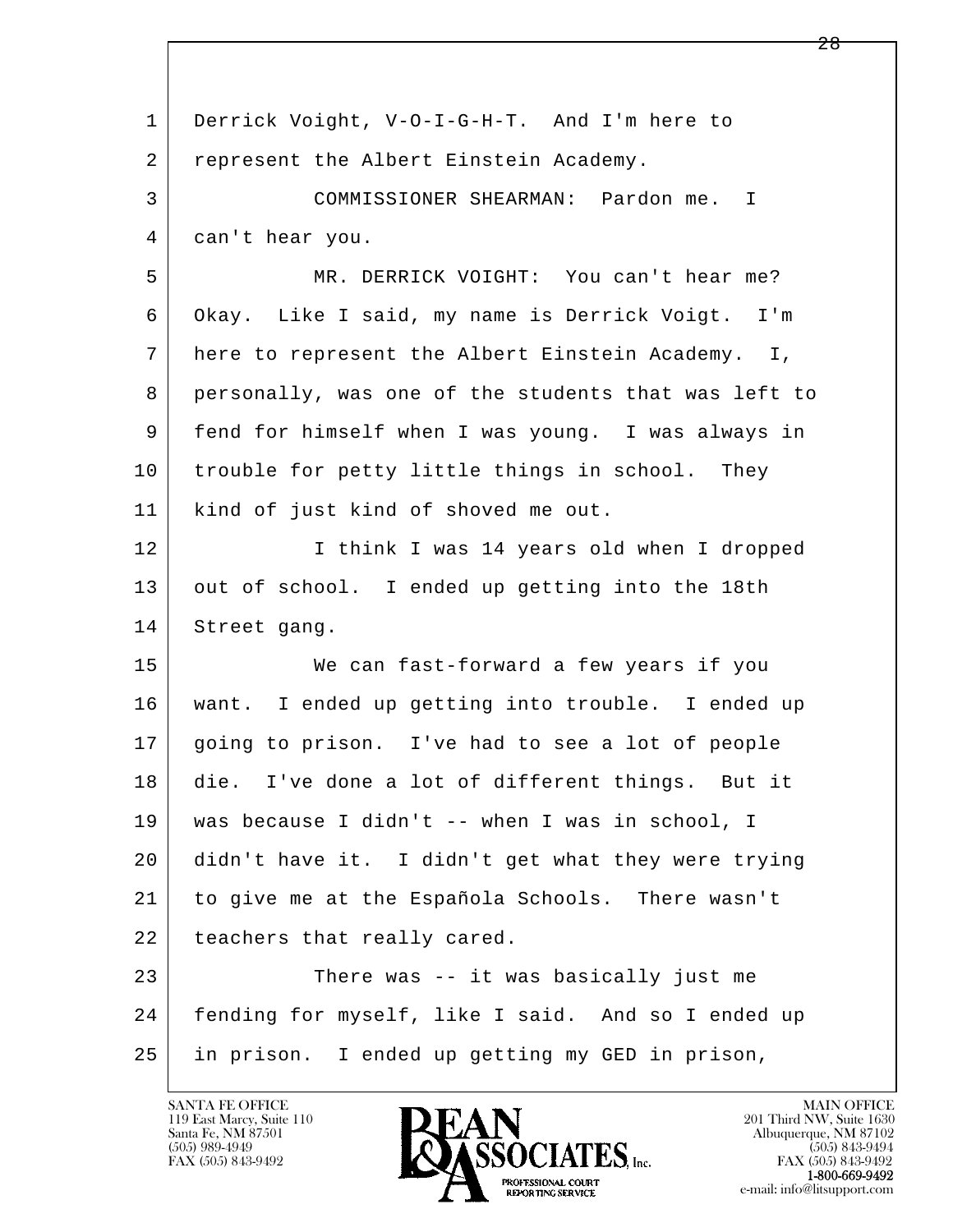l  $\overline{\phantom{a}}$  1 because it was people like Leann. My teacher's name 2 was "Mr. B"; but he's not here today no more. He's 3 passed away. 4 But if it wasn't for people like Leann 5 trying to start something like this, there's going 6 to be a lot of kids that are going to be on that 7 street. And I can attest to it, because I was 8 | there. I  $-$  I've had to live it, you know. I'm one 9 of those kids. I didn't have family. I didn't have 10 | nobody but my gang, you know. 11 | And now, I wouldn't be -- I haven't 12 made -- we'll say it like this: I haven't made the 13 Dean's List once, but twice, here at Northern. I'm 14 actually going -- I'm four classes away from getting 15 my associate's degree. And if it wasn't for people 16 like Leann -- 17 COMMISSIONER SHEARMAN: In what? 18 MR. DERRICK VOIGHT: In electrical 19 technology. If it wasn't for people like Leann and 20 some of the people here today investing in me and 21 believing in me and pushing me, I wouldn't be where 22 I'm at today. And I believe, personally -- and 23 along with everybody else -- that this is something 24 | good, and our community needs it; the Valley needs 25 it, because there's a lot of people -- I know kids

119 East Marcy, Suite 110<br>Santa Fe, NM 87501



FAX (505) 843-9492<br>1-800-669-9492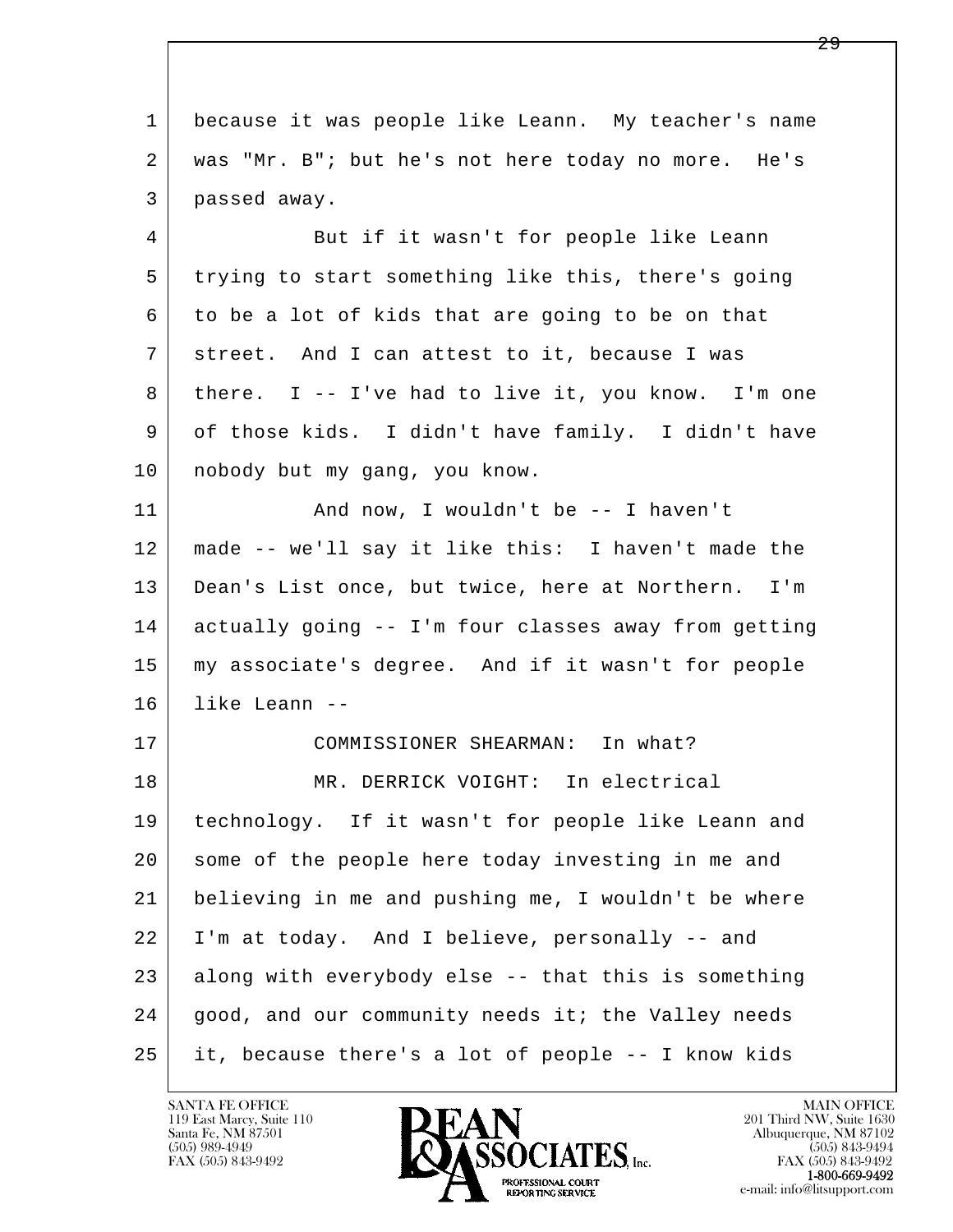l  $\overline{\phantom{a}}$ 1 that are sticking needles in their arms, because --2 and I can't say it's because of the school. But 3 it's from broken-down families. It's from all these 4 different things. 5 But they're just not getting it in the 6 school, either. That's part of what being a teacher 7 is, is to give yourself, giving yourself to the kids 8 and teaching them and teaching them the right way.  $9$  But  $-$ 10 MS. POULOS: Time. 11 | MR. DERRICK VOIGHT: But I thank you, 12 | guys, for your time, and thank you, guys. 13 (Applause.) 14 THE CHAIR: Next on the list is Mario 15 Valerio. 16 MR. MARIO VALERIO: Hello. I'm Mario 17 Valerio. 18 THE CHAIR: I'm sorry. Spell your last 19 name. 20 MR. MARIO VALERIO: Yeah. "V" for 21 "Victory" -A-L-E-R-I-O. So I struggled in the 22 Española School system. It started probably about 23 middle school. I remember a lot of the kids started 24 | snorting pills and stuff in school. I remember  $25$  seeing them right in class doing drugs when  $-$ - I

119 East Marcy, Suite 110<br>Santa Fe, NM 87501

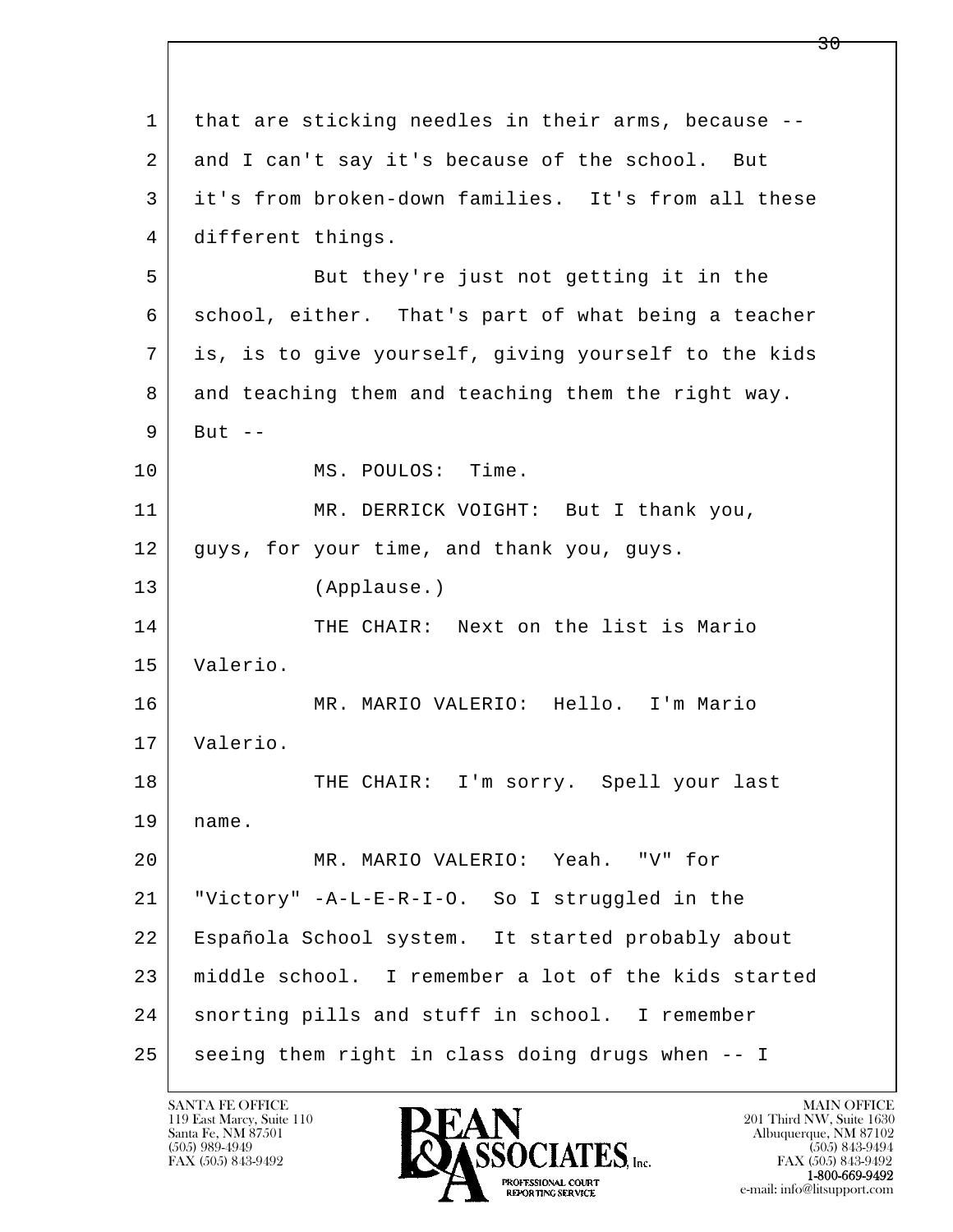l  $\overline{\phantom{a}}$  1 think Mr. Ambrose is his name -- said, it's about 12 2 or 13 when it starts. 3 Made it to high school. C, B, student; 4 but I was always very high on the -- I can't  $5$  remember what they're called -- the Compass test, 6 the standardized testing. I was also very high in 7 the standardized testing. 8 Then I came to high school. And it's kind 9 of like Mr. Derrick said. I ended up with some 10 teachers I didn't like. I started missing school. 11 I started ditching his class. I saw more kids do 12 drugs. 13 I ended up in a position where I dropped 14 out. I was working a lot of dead-end jobs at Burger 15 | King and all that stuff. And by the grace of God, I 16 found somebody called "Linda." She worked in the 17 health program. She pulled me in. When I got my 18 GED, I got it like that. 19 I guess I knew enough to get it; but when 20 I got to the college level, my English and math was 21 so bad, it was horrible. I mean, I spent probably 22 three semesters fixing that. 23 Now, I'm getting an associates in IT 24 technology. I'm going to go be taking calculus. 25 I'm sure it's not going to be a problem now. But

119 East Marcy, Suite 110<br>Santa Fe, NM 87501

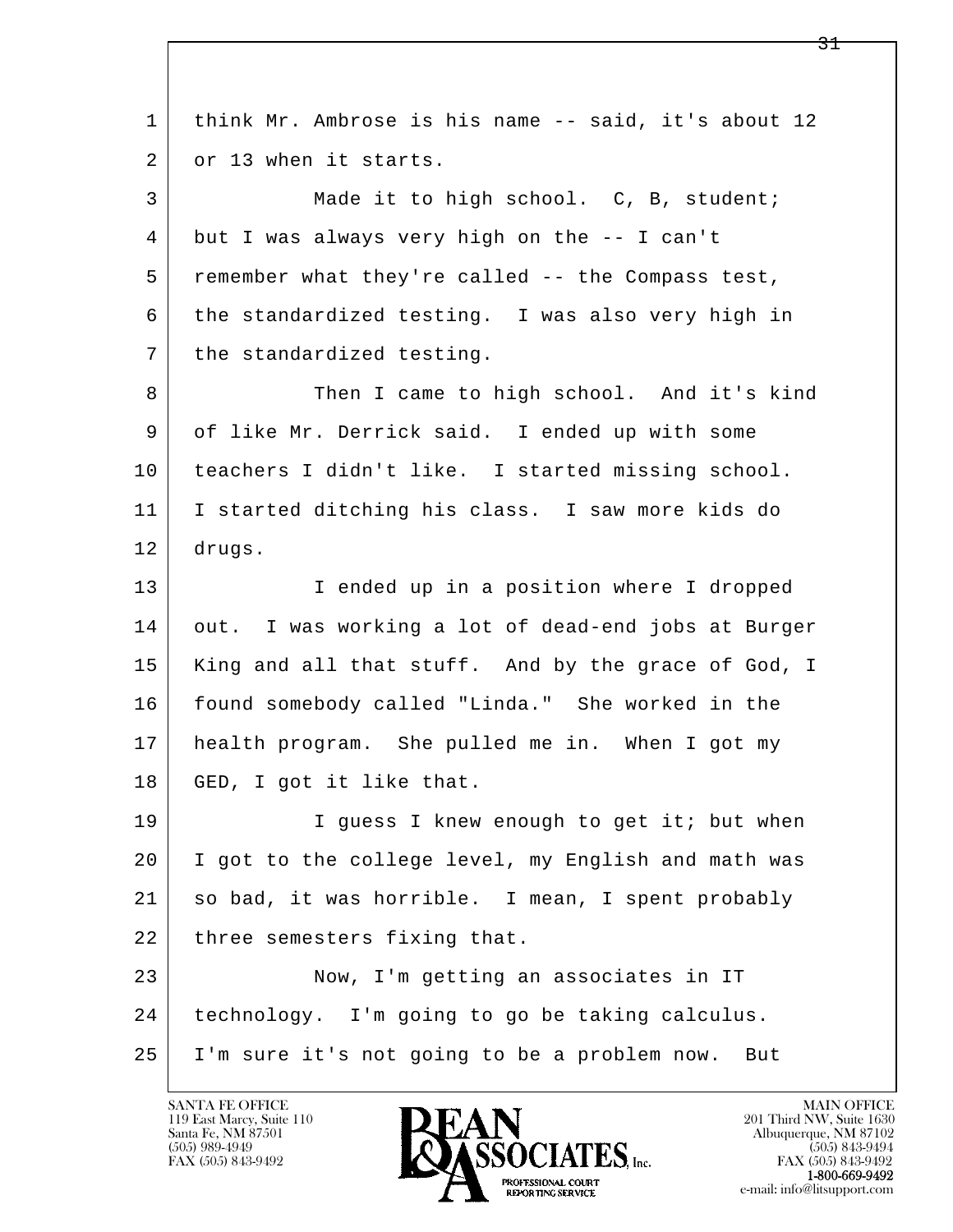l  $\overline{\phantom{a}}$ 1 our community --2 THE CHAIR: It was for me. 3 COMMISSIONER SHEARMAN: It was for me,  $4$  too. 5 MR. MARIO VALERIO: But our community 6 needs these schools; because I've seen a lot of my 7 friends whose stories were similar to mine, but they 8 didn't make it. They didn't. Some of my friends 9 can't even get jobs at fast food. Some of them -- 10 they've just struggled their whole life. I tried to 11 get them to come get their GED; but they're stuck in 12 their drugs, stuck in things they've been in since 13 mid-school. 14 We need something like this. Other than 15 that, the counselors, they only cared about the 16 smart students at Española. They never cared when I 17 | got into trouble. 18 I started getting into trouble -- a couple 19 of my friends started smoking marijuana. One day at 20 school, I did it, all stupid. Of course, I got 21 busted, suspended, and all kinds of stuff. The 22 counselor never cared. I did it again a couple of 23 weeks later and nothing. 24 So, I mean, at that point, I dropped out. 25 High school wasn't for me. If nobody was going to

119 East Marcy, Suite 110<br>Santa Fe, NM 87501

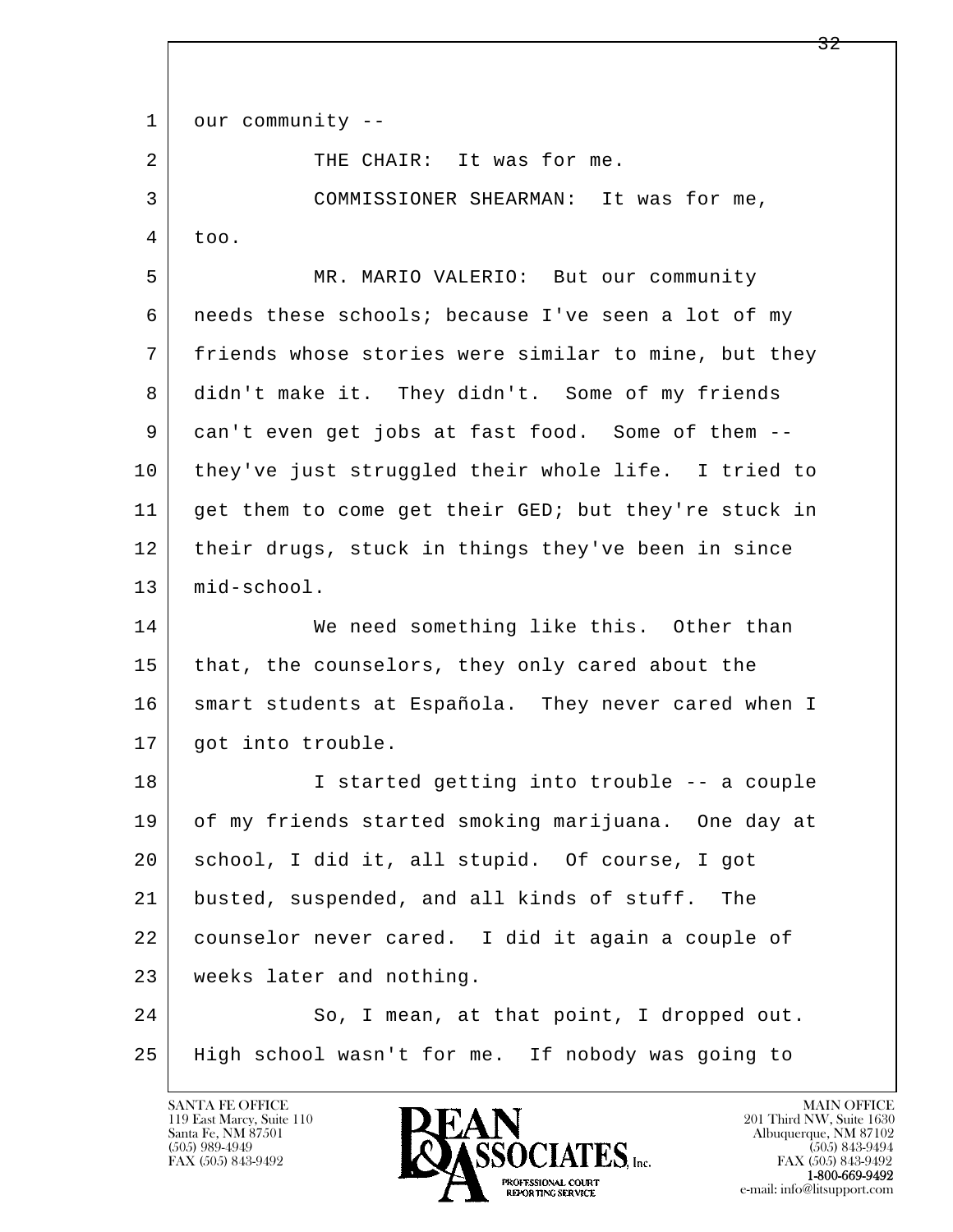l  $\overline{\phantom{a}}$ 1 care, I'd have to do it myself. 2 MS. POULOS: Time. 3 THE CHAIR: Thank you very much. 4 MR. MARIO VALERIO: Thank you. 5 THE CHAIR: Next on the list is Jacob 6 Gomez. 7 MR. JACOB GOMEZ: Hi. My name is Jacob 8 Gomez. Last name is G-O-M-E-Z. 9 Start this off, when I was a -- when I was 10 born, my mom and dad were users; they were drug 11 dealers. And in the womb, I was addicted to heroin. 12 When I came out, I was premature. I had seizures 13 and fevers that were higher than 108 degrees up 14 until I was three years old. That came with some 15 | serious brain damage. 16 My mom went to school to kind of fix what 17 happened after she got off drugs. She did her best. 18 But growing up through school, I had a mental 19 disability. And it was a learning disability. I 20 needed extra -- not extra attention; but like when I 21 would see problems on a test or something, and there 22 were like 50 problems, it was overwhelming. I 23 couldn't do it; it was like, "No way. There's no 24 way I can do that." 25 | Rhout seventh grade, I basically pretty

119 East Marcy, Suite 110<br>Santa Fe, NM 87501

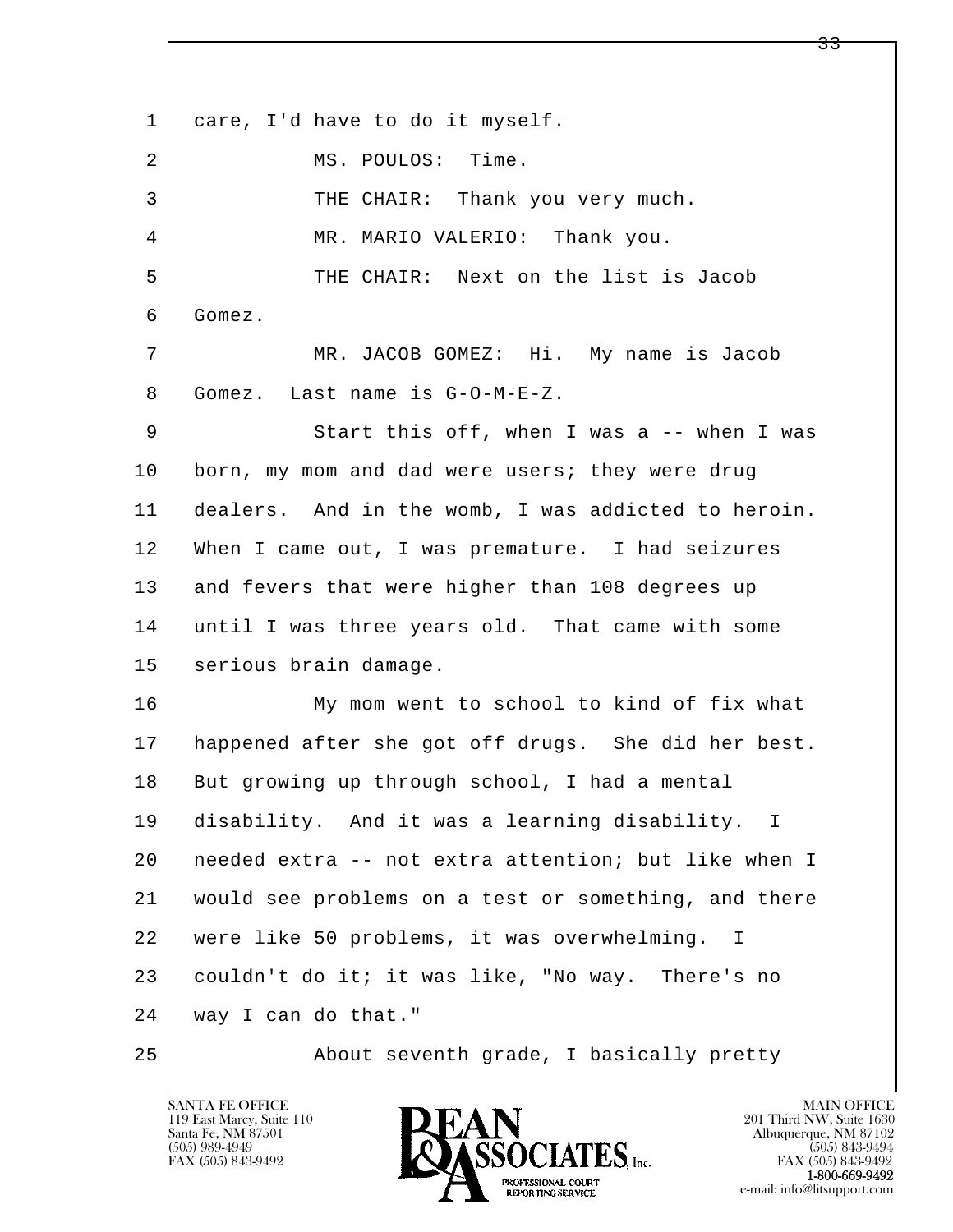l  $\overline{\phantom{a}}$  1 much dropped out of school. I started stealing 2 cars, smoking weed. And then I learned how to sell 3 weed, and I got into that, because that's what I 4 could focus on. 5 I went back to school. I ended up lasting 6 in school for about another maybe two or three 7 years. I dropped out in the ninth or the tenth 8 grade and went full-force into the drug dealing 9 game. Since then -- I've been a career criminal 10 since then. I'm unfortunately up to four felonies 11 right now. I'm looking at nine years if I don't 12 complete three years probation. 13 If we could have done something about it 14 back in fifth, sixth, seventh grade or something 15 like that -- seventh grade, even -- it could have 16 | changed my life drastically, changed my life, my 17 cousins, older brothers and sisters. It could have 18 | changed the whole community that I came from. But 19 it just wasn't there. And here I am, trying to do 20 the best with what I got. 21 | THE CHAIR: Thank you. 22 MR. JACOB GOMEZ: Thank you. (Applause.) 23 | THE CHAIR: I believe Patrick Archuleta. 24 MR. PATRICK ARCHULETA: Hi. My name is 25 Patrick Archuleta, A-R-C-H-U-L-E-T-A. I stand in

119 East Marcy, Suite 110<br>Santa Fe, NM 87501

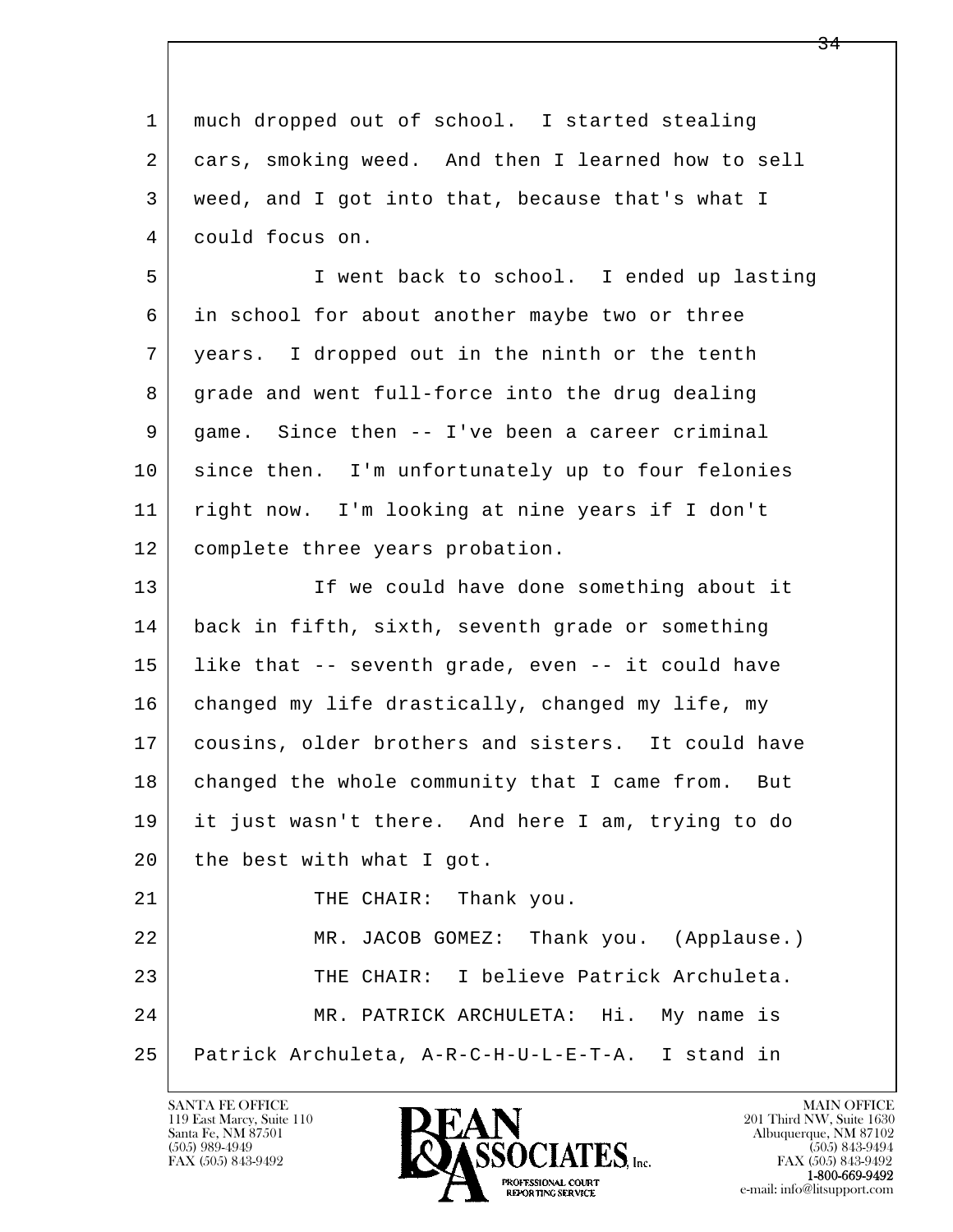l  $\overline{\phantom{a}}$  1 full support of the Albert Einstein school. I am a 2 | licensed elementary education teacher. I am 3 employed with Española Public Schools. I teach 4 seventh-grade science. I've taught eighth-grade 5 physical science. I've also taught at Cariños 6 Charter School. I taught the fifth grade and the 7 sixth grade. 8 | I'm from this community, 39 years. I, 9 myself -- I actually came to school here first. I 10 | got my basic foundation here at McCurdy Christian 11 School, before it became a charter school. I went 12 on to play athletics at Española Valley High School. 13 But the high school didn't have the structure that I 14 needed, that I was used to. It was shaky -- a shaky 15 foundation. I ended up dropping out in tenth grade. 16 I worked random jobs -- well, good jobs; I 17 | got some good jobs, but I never went to college. I 18 | got my GED at 17. I, you know, picked up some bad 19 habits. And it's -- you know, there's thousands 20 upon thousands upon thousands of those stories in 21 our community. And I don't need to go over them. 22 But we do know they exist. 23 | And more opportunity needs to be in place 24 in this community. We have, you know, 13, 14 25 schools, part of Española Public Schools, and we



FAX (505) 843-9492<br>**1-800-669-9492**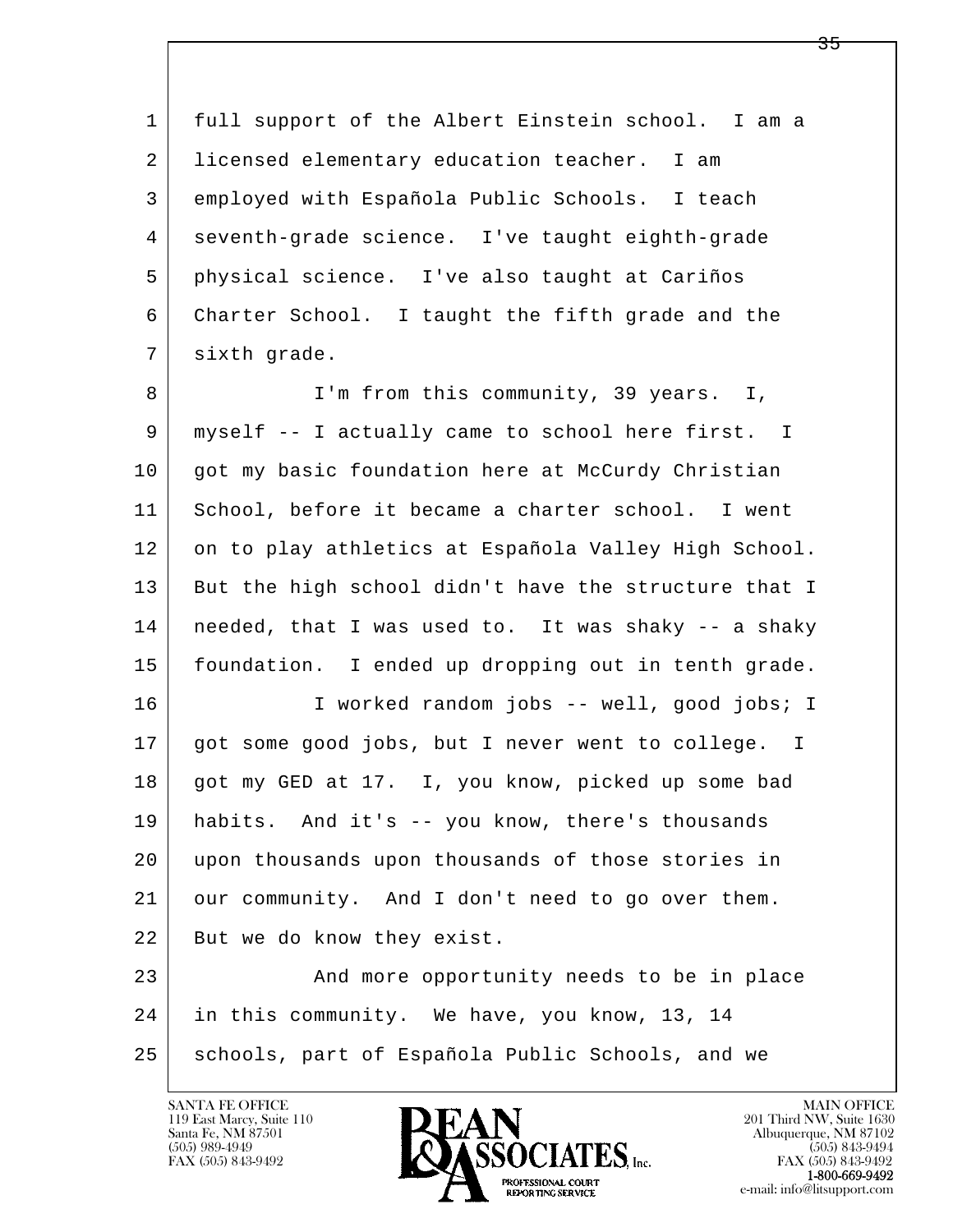1 have two charter schools with Cariños and McCurdy. 2 And I believe that a new one would help, because I 3 believe that McCurdy fills up, and there's people on 4 | waiting lists to get here. At Cariños, it was good; 5 but there was a kind of a lack of certain things 6 that this school can provide.

7 The main thing I think that is a very big 8 plus is the behavioral health component that they're 9 implementing in this school. So that's a really big 10 plus.

 11 I've been found to be an effective 12 instructor at Carlos Vigil. But what I've seen 13 | there is there's too many students for each 14 | classroom. My classrooms are 34 kids, 30 kids, 15 31 kids, 28 and 24; for one teacher, no teacher 16 assistant. It's overwhelming when you have over  $17$  160 kids in one day.

18 | The Mand there are very, very intelligent kids 19 in our -- in our district. We have great kids, 20 | great people here.

l  $\overline{\phantom{a}}$ 21 But there are a few that make your 22 classroom management a little difficult. And I 23 believe that this school can provide an alternative 24 to the public school classroom. So I really want to 25 urge you to consider this and put it forward because

119 East Marcy, Suite 110<br>Santa Fe, NM 87501

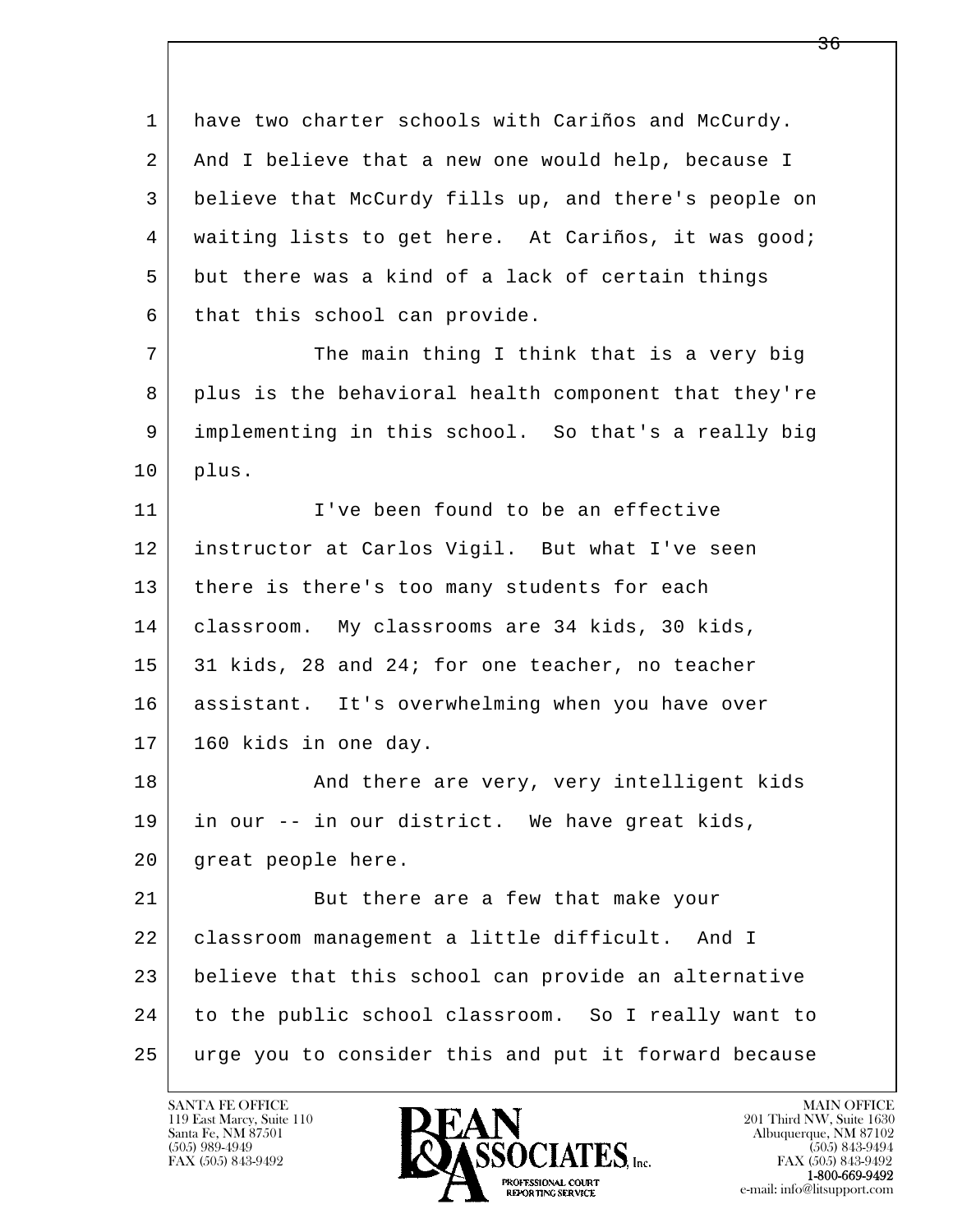l  $\overline{\phantom{a}}$  1 we need it. 2 Thank you. 3 MS. POULOS: Time. 4 THE CHAIR: Thank you. Another first name 5 is "Nicholas." I can't read the last name. 6 MR. NICHOLAS BACA: My name is Nicholas 7 Baca, B-A-C-A. I'm from the Northern New Mexico 8 community. I'm not going to sit here and tell you 9 guys any story. I just want you guys to know this 10 is very, very real. The communities are starting at 11 younger and younger ages today, and they've been for 12 a long time. You know this is an epidemic where 13 we're from. I don't know if you guys have kids or 14 | grandchildren. I know for one thing. You wouldn't 15 want them involved in what kids are involved in 16 these days. 17 This school is a very big necessity to 18 | this community; not only this community, but very 19 many communities in Northern New Mexico. If we 20 could start right now with you guys making the first 21 step to breaking this cycle, we could make a 22 difference. 23 These young children are the future of 24 America. You don't know that one kid could be the 25 next Michael Jordan. He could be the next president

119 East Marcy, Suite 110<br>Santa Fe, NM 87501

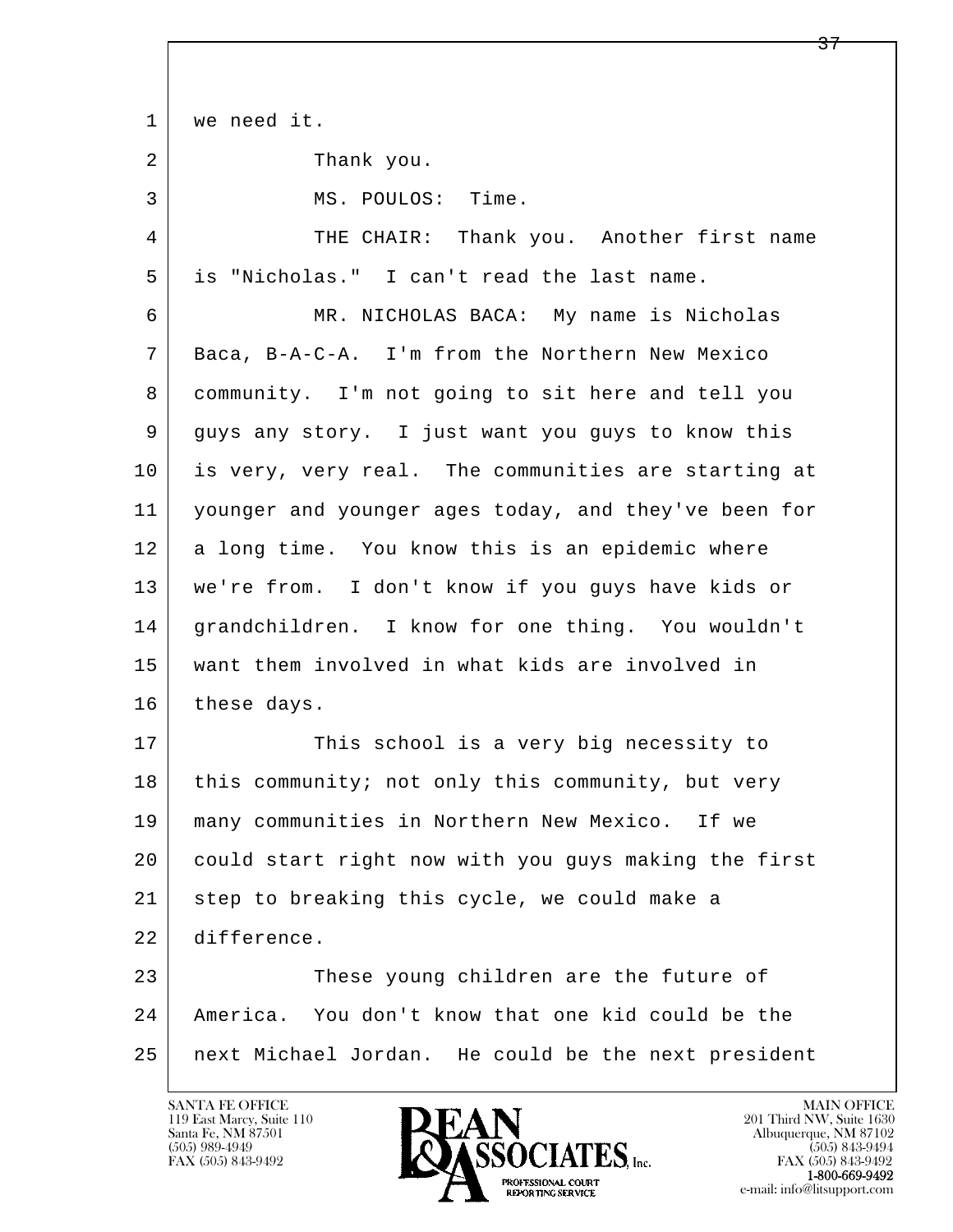| $\mathbf{1}$ | of America, and you just don't know, because most    |
|--------------|------------------------------------------------------|
| 2            | people aren't willing to take that risk to find out. |
| 3            | I know as a child, I got introduced to               |
| 4            | drugs at a very young age. I've done a prison        |
| 5            | sentence, 12 to 15 years of federal prison, because  |
| 6            | I didn't have the tools or knowledge at a young age  |
| 7            | to deal with my problems inside. So I turned to      |
| 8            | drugs. I got addicted, and it ruined my life. I      |
| 9            | don't wish that on anybody. If you see this little   |
| 10           | kid right here, there's a few years that he's going  |
| 11           | to be involved in this situation. And the last       |
| 12           | thing any of us, or anyone in this room want to see  |
| 13           | is to go through the things we went through.         |
| 14           | So I really appreciate your guys' thought            |
| 15           | and consideration into this school. I really         |
| 16           | believe it could make a difference, and it could be  |
| 17           | the first step in breaking this cycle throughout our |
| 18           | Northern New Mexico communities.                     |
| 19           | Thank you.                                           |
| 20           | THE CHAIR: Thank you.                                |
| 21           | (Applause.)                                          |
| 22           | THE CHAIR: I'm sorry. It's "Vince." I                |
| 23           | can't read the last name.                            |
| 24           | MR. VINCENT BENAVIDEZ: Neither can I.                |
| 25           | I'll just spell it. Vincent Benavidez,               |
|              |                                                      |

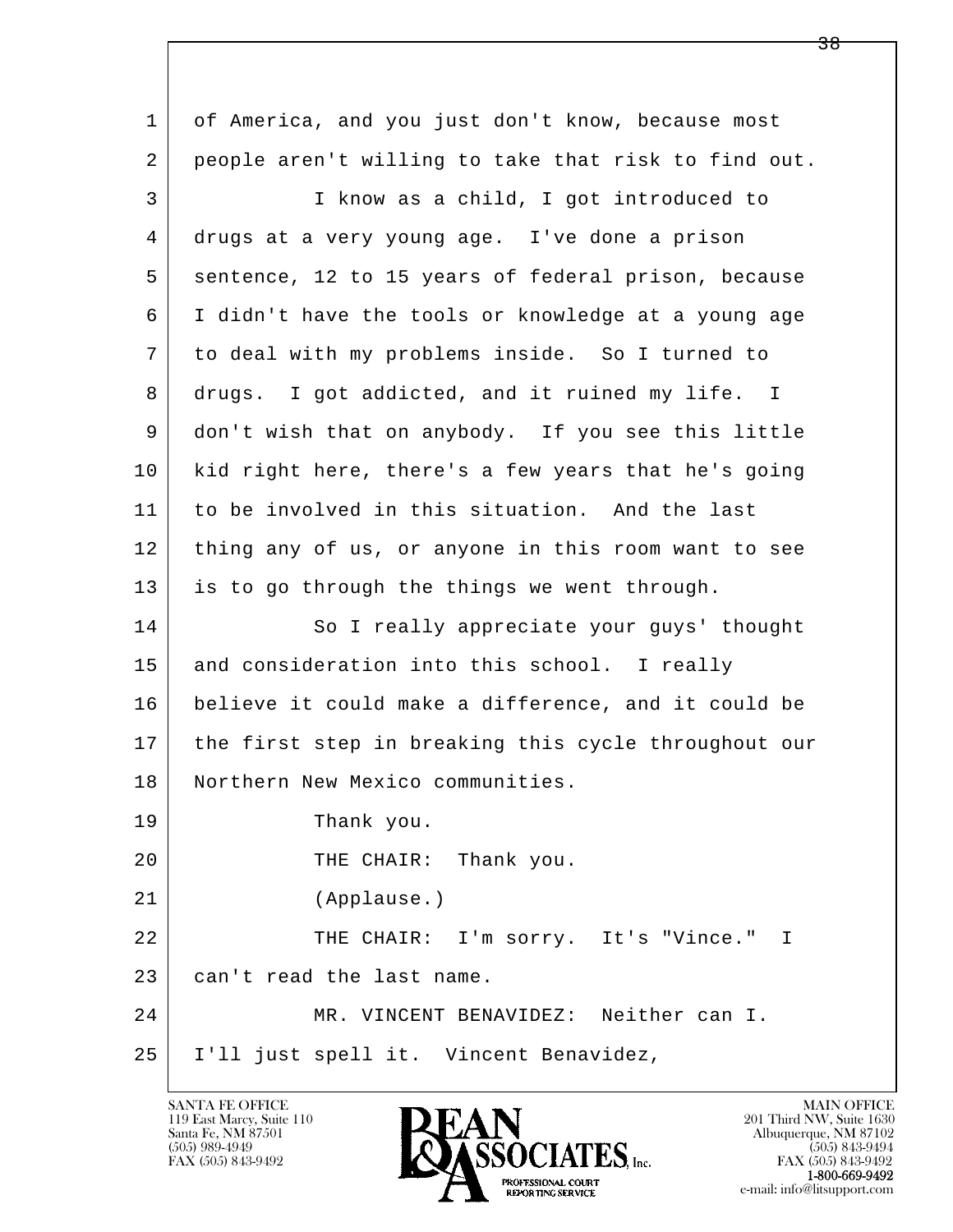l  $\overline{\phantom{a}}$  $1$  B-E-N-A-V-I-D-E-Z. 2 I'm from Bernalillo, New Mexico. I grew 3 up up here in Cuba in the mountains, you know. 4 Bernalillo, all through the schools, there wasn't no 5 good schools. I dropped out a month before 6 graduation, 'cause I really -- I don't know why. I 7 wanted to be an electrician, okay? I didn't have -- 8 | there was no good teachers there, no good schools. 9 I wish we had something like this then. I 10 probably would be -- hopefully, would be nice to be 11 sitting in the position like she's in right now, you 12 know, that's good for our kids. 13 We all got kids. I got three, and I don't 14 want them growing up and seeing them drop out of 15 | school. You know, there was the math program there; 16 it was bad. Everybody uses math daily, whether you 17 | realize it or not. That's the strongest subject, I 18 | think, for me, personally. 19 When I dropped out of school, I was barely 20 doing pre-algebra. Then I taught myself to do all 21 of it. Calculus, taught myself, and helped a few 22 other people. And we need programs like this 23 into -- whether it's here, Chama, wherever it's at, 24 Gallina. It would be nice to see them spread 25 everywhere.



FAX (505) 843-9492<br>**1-800-669-9492**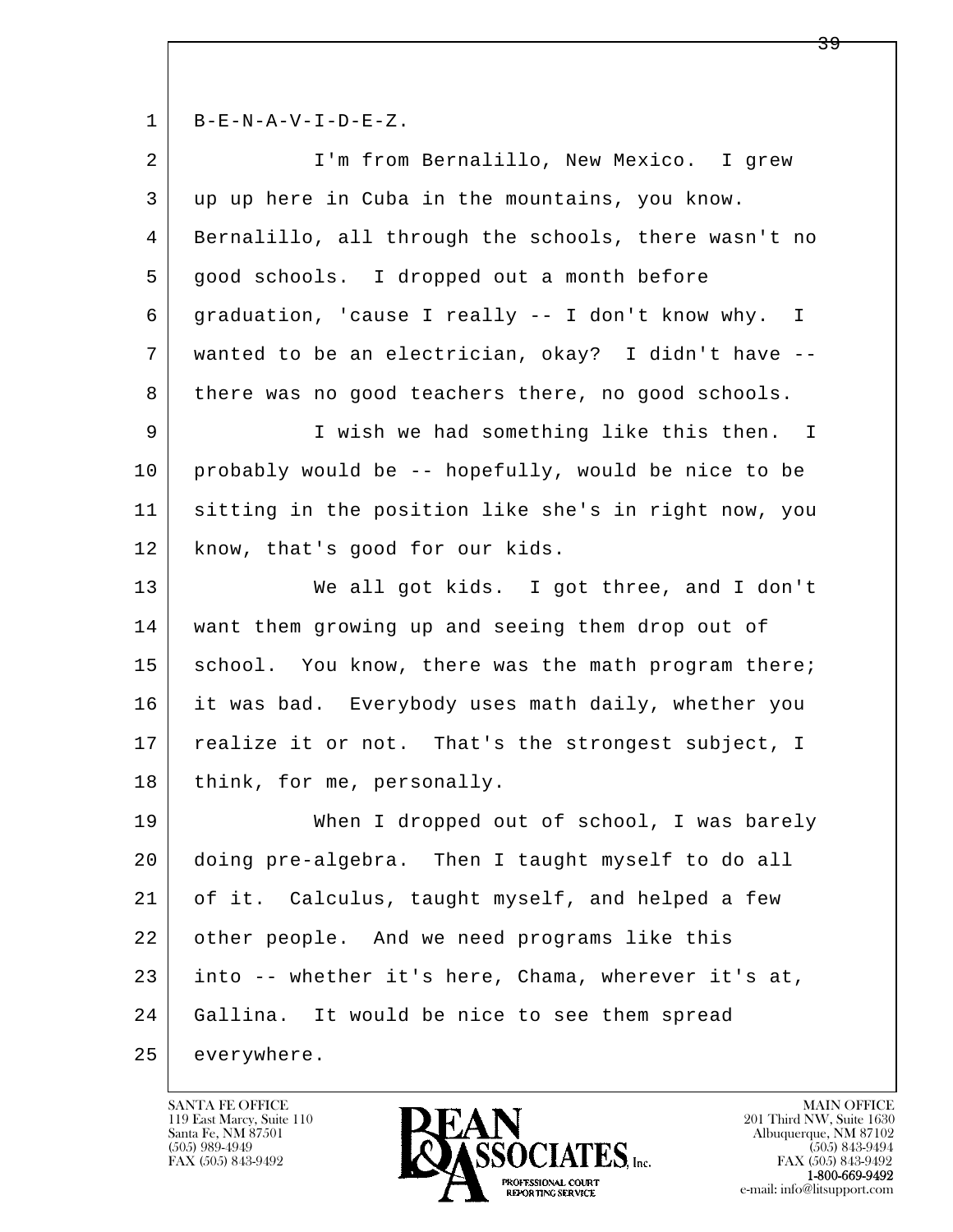l  $\overline{\phantom{a}}$ 1 He could be the next president right 2 | there. It would be good to see something. 3 And with your guys' help, it would be 4 appreciated, because if we can have it in New Mexico 5 anywhere, who says we can't have it in many other 6 states? So that's all I got. 7 (Applause.) 8 THE CHAIR: Thank you very much. Next is 9 Timothy Flores. 10 MR. TIMOTHY FLORES: Hello. My name is 11 Timothy Flores. I'm originally from Albuquerque, 12 New Mexico. Actually, whenever I was in the school, 13 I never really got into drugs. I was actually, you 14 | know, kind of educated. 15 | But I got kicked out because of my 16 behavior problems. I was always getting into fights 17 and things like that; and eventually, I got kicked 18 out of school. 19 | I wasn't allowed to go to any other public 20 | school; so I was at home. And kind of being around, 21 you know, the bad neighborhood and the people I was 22 around, I ended up, you know, going to using drugs. 23 From there on, I -- you know, I started just going 24 downhill. I lost everything I had. 25 I had a good job. I had my family. I had

119 East Marcy, Suite 110<br>Santa Fe, NM 87501

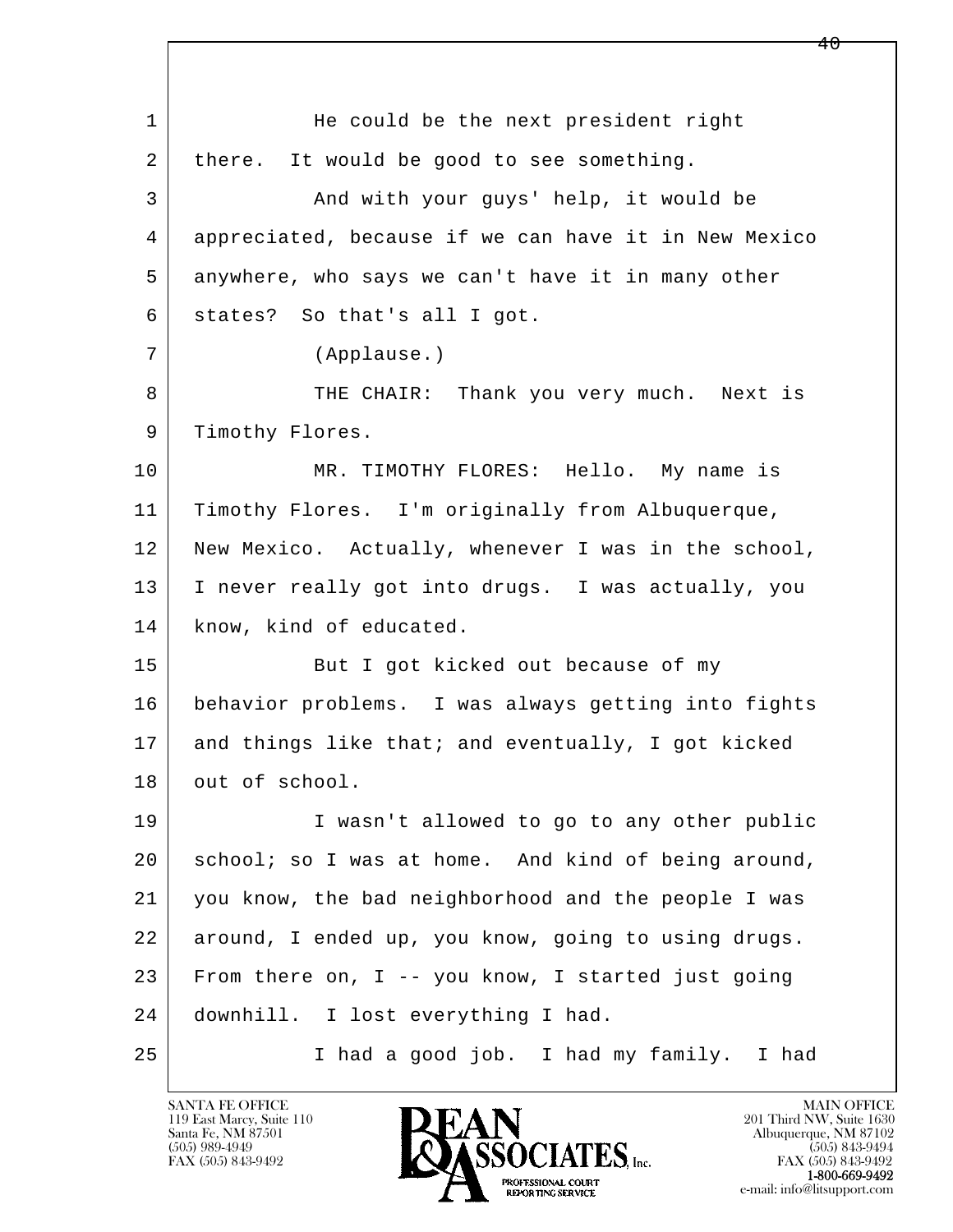| $\mathbf{1}$ | a car. And I lost everything, you know. And there   |
|--------------|-----------------------------------------------------|
| 2            | for a while, you know, I was into, you know,        |
| 3            | stealing cars and robbing people. And eventually I  |
| 4            | went to prison for it.                              |
| 5            | While I was in there, I always thought              |
| 6            | about getting my GED; but I never, you know, wanted |
| 7            | to actually go and do it. I always stalled on doing |
| 8            | it.                                                 |
| 9            | Now, I'm actually in treatment, and I want          |
| 10           | to further my education. And the thing is, is a     |
| 11           | program like this, the school, would be awesome for |
| 12           | me to get myself into; because, honestly, I don't   |
| 13           | know where to start. As soon as I leave, my         |
| 14           | education needs to further more. I want to get into |
| 15           | counseling, and, you know, be a counselor.          |
| 16           | But other than that, you know, just -- I            |
| 17           | think people who have been in this position have    |
| 18           | opportunities, just, they're blind to it; because   |
| 19           | the world shows them that, you know, that there's   |
| 20           | nothing out there. And I think this would be a good |
| 21           | Thank you.<br>program.                              |
| 22           | THE CHAIR: Thank you very much.                     |
| 23           | (Applause.)                                         |
| 24           | THE CHAIR: And the last person on the               |
| 25           | list -- I believe the first name is "Lloyd"? I --   |

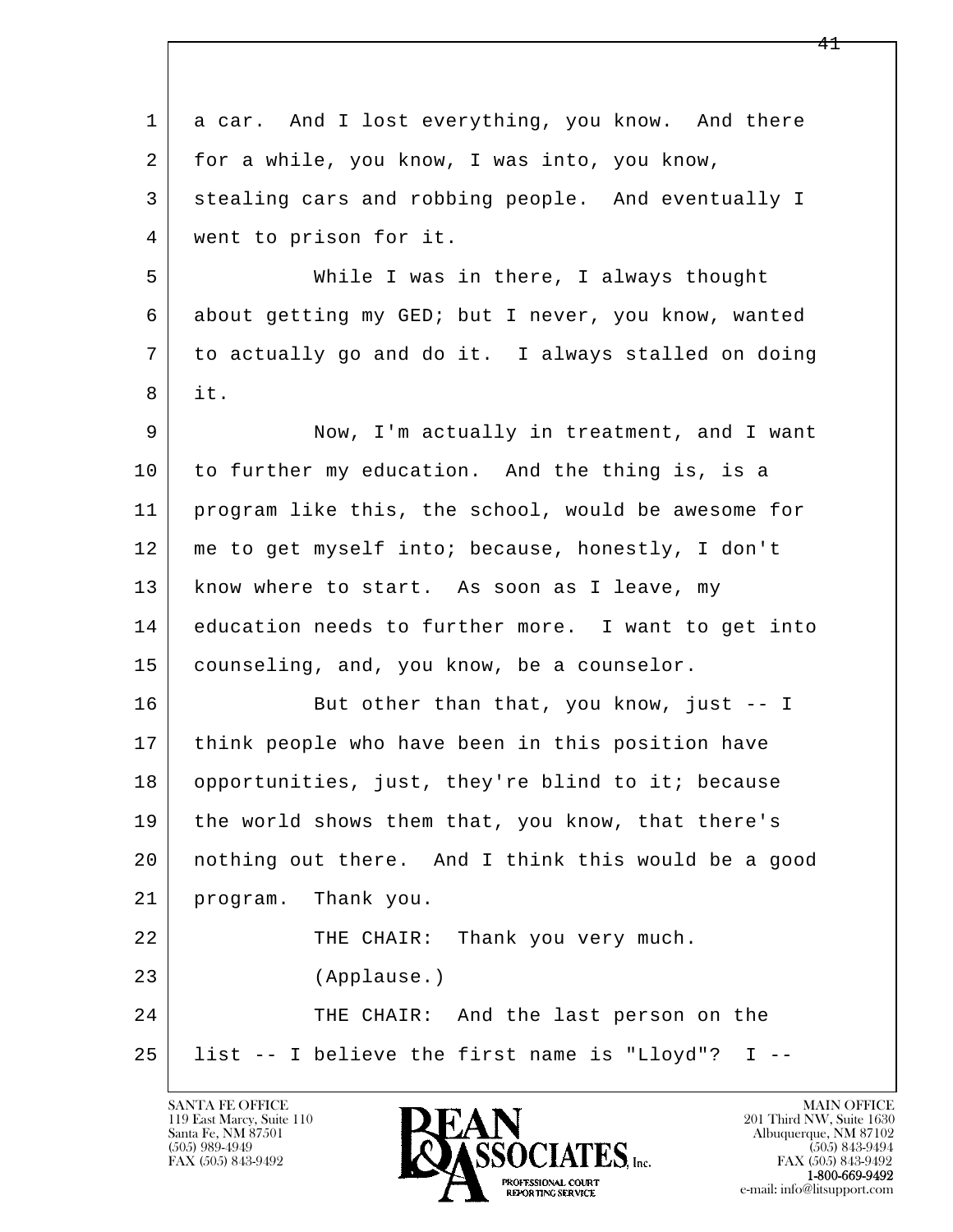l  $\overline{\phantom{a}}$ 1 | honestly can't read this at all. 2 MS. LEANN SALAZAR-MONTOYA: It was you. 3 You were the last sign-in. 4 MR. LLOYD VIGIL: I was just signing in. 5 COMMISSIONER SHEARMAN: I can't even say. 6 I believe it's -- 7 MR. LLOYD VIGIL: It is me, yeah. I 8 wasn't sure I was supposed to speak. My voice 9 carries. Can I stand here? Can I stand here? Is 10 that okay? 11 THE CHAIR: Is that okay? Okay. 12 MR. LLOYD VIGIL: So it's a pleasure to 13 welcome everybody. It's nice to be a part of a 14 community-based program such as this. 15 I currently am a psychologist at a school 16 district. I also provide services to a charter 17 | school. And I have to tell you that it's really 18 | enlightening for me to hear people talk about their 19 stories. 20 What I want to offer is maybe a science 21 piece to a charter school; because the charter 22 school that I'm currently involved in here, McCurdy, 23 really does provide the piece these people are 24 | really alluding to, which is both the science and 25 art of instruction.

119 East Marcy, Suite 110<br>Santa Fe, NM 87501

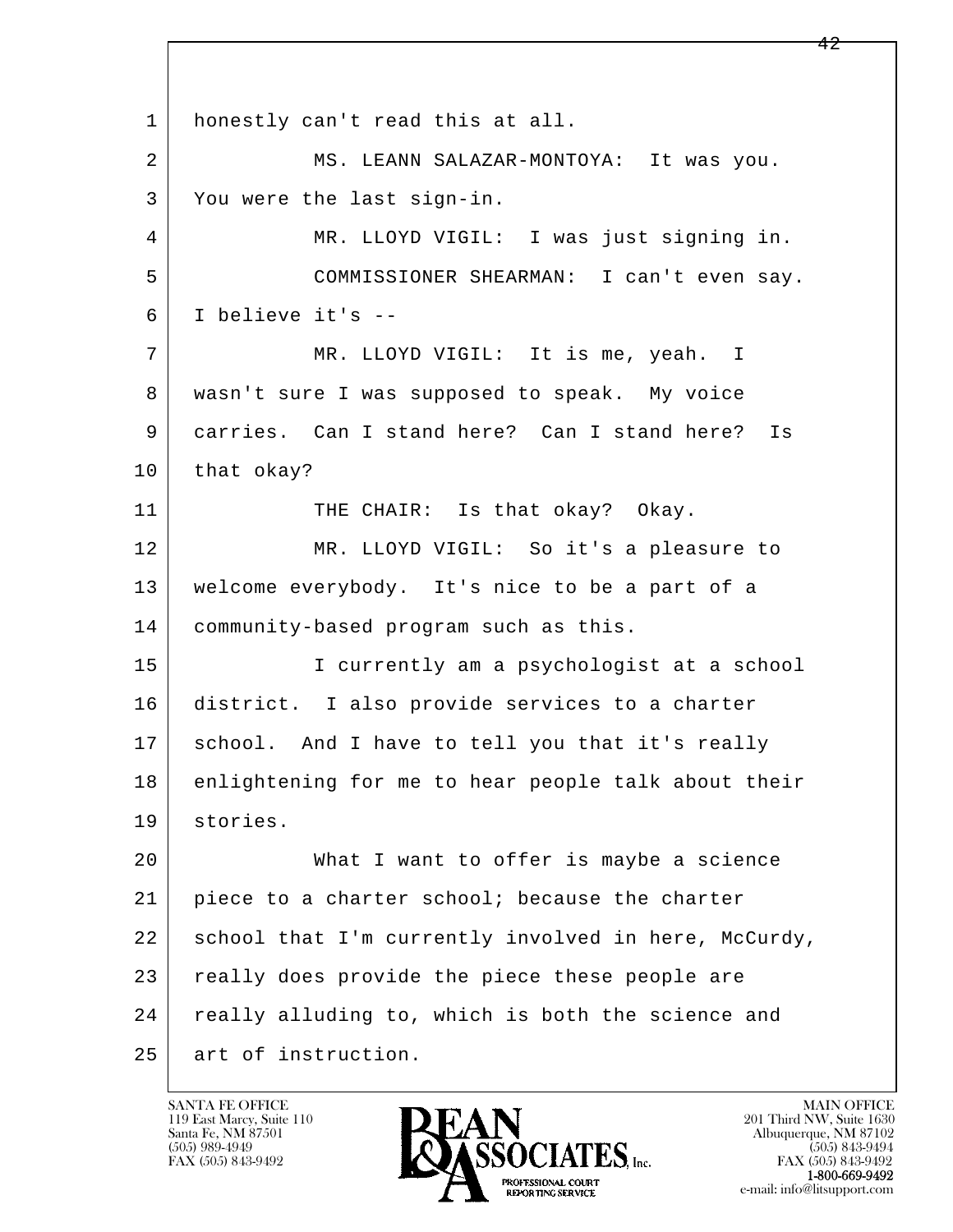l  $\overline{\phantom{a}}$ 1 and I know that for many of us who work 2 with students, who have the capacity to learn, 3 sometimes they don't have the ability to learn 4 unless people can recognize each developmental level 5 of each student. So every student brings to a 6 school their capacities. Oftentimes, it takes a 7 charter school to really identify those individual 8 capacities that then promote into abilities. 9 So I think a charter school really is in a 10 position to offer that kind of individualized 11 instruction, considering all the different 12 components of a community, both gender-specific, 13 cultural, different talents, both left- and 14 right-brain talents. And oftentimes, the public 15 | schools don't have the ability to do that because of 16 the number of students. 17 But charter schools, when they're able to 18 identify people in a curriculum, really do provide 19 those fundamental skills that some people talk -- 20 that are alluding to; because if you don't capture 21 those elements early on, oftentimes you have kids 22 who are constitutionally 17, but emotionally 14, and 23 sometimes even younger than that. 24 So my experience with charter schools and 25 some of the research I've done in the past is that

119 East Marcy, Suite 110<br>Santa Fe, NM 87501

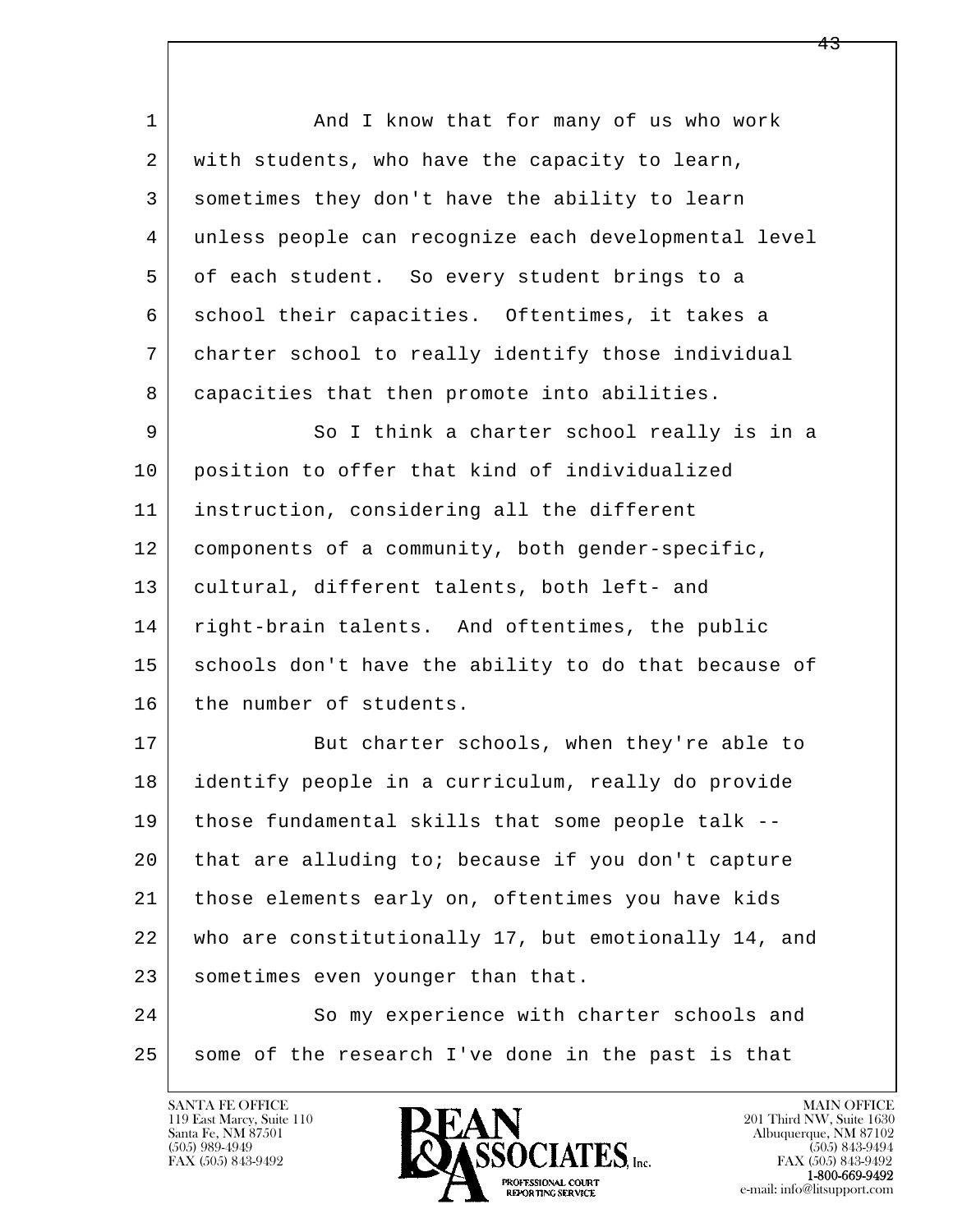l  $\overline{\phantom{a}}$  1 you want to be able to synthesize the constitutional 2 and developmental needs of kids so that they match  $3 | up.$  4 What's oftentimes a sad thing in high 5 schools is that people graduate in twelfth grade, 6 and they're actually 17 years old; but oftentimes 7 they're not functionally readers, even though 8 they're walking down receiving diplomas. 9 The sad thing for me, as a mental health 10 professional, is that you see people who are 11 constitutionally 18 years old, but still 10 years 12 old emotionally. We should have caught that in 13 public schools. Oftentimes even private schools 14 don't catch that. 15 But because of the uniqueness of this 16 community and the wealth of knowledge and people who 17 are really, really attuned to helping our kids grow 18 and flourish, we really have the capacity in a 19 charter school to recognize when kids maybe aren't 20 flourishing to their full potential. 21 So there's that science and art piece that 22 I think -- I recognize every day in a public school. 23 But I also see the real benefits of McCurdy, this 24 charter school, where I also help them with their  $25$  kids.

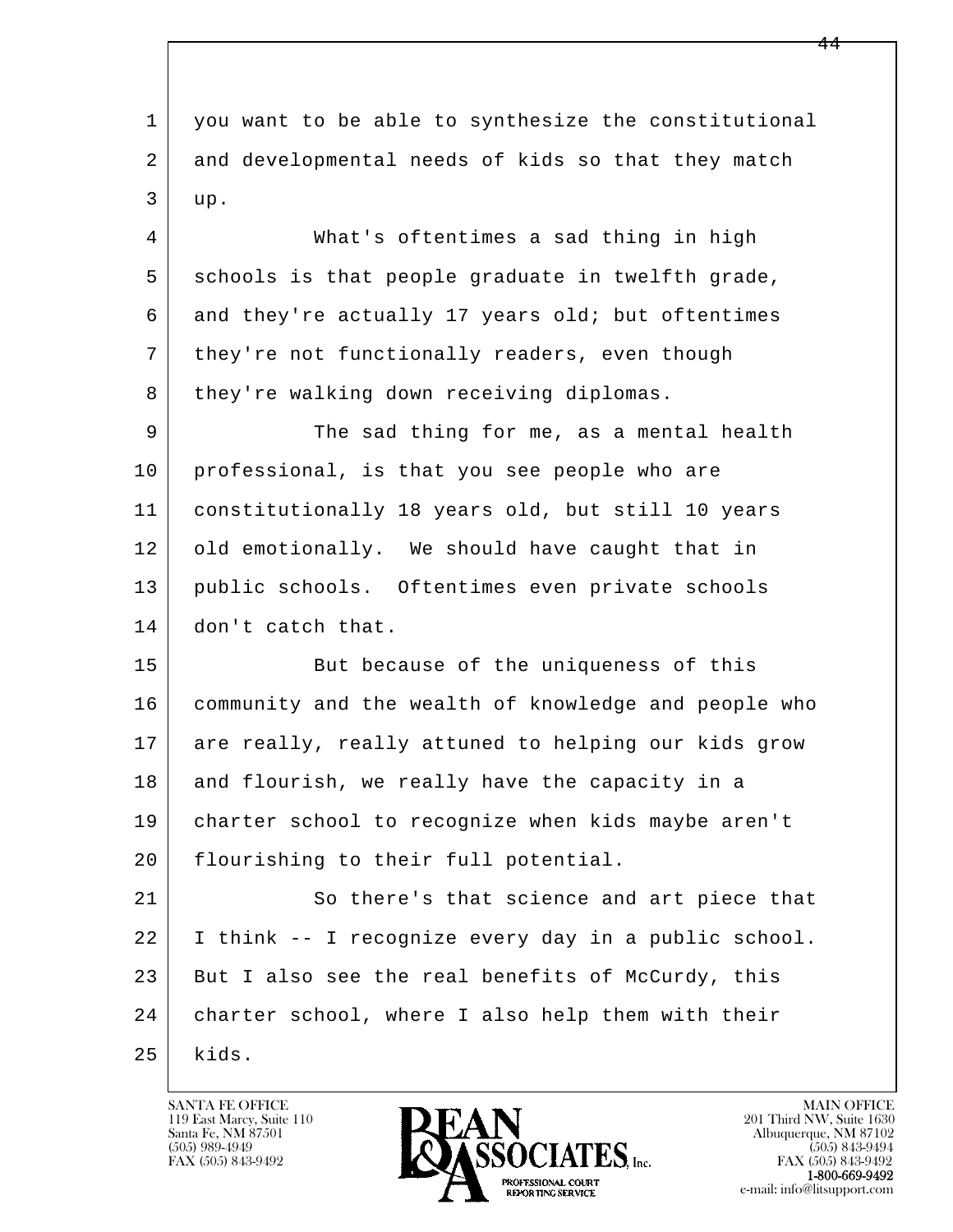l  $\overline{\phantom{a}}$ 1 So I just want to say that there's that 2 piece to really promoting that kind of intelligence 3 and emotional piece to kids learning. 4 | THE CHAIR: Thank you so much. 5 (Applause.) 6 (Court reporter requests clarification.) 7 THE CHAIR: So now we are on to the Public 8 Education Commission portion. And I will just say 9 thank you to everyone. There is no doubt that there 10 is a need here. I'm going to take up this little 11 bit of time. 12 I taught back East. I taught in a school 13 that had an intervention and alternate program. And 14 I taught kids; I was a history teacher. And I'll 15 just tell you I'm from Las Cruces; so I'm from that 16 area now. And I know the difficulties. I see the 17 problems. I think we've all had family that have 18 had those circumstances. And we know -- we 19 understand the joy when we can touch those students. 20 And there is a -- there is an express need here. 21 The problem we face is the application is 22 incomplete. And we base our decision on the 23 | application, on the material that is presented. 24 And we don't even have a budget. The 25 application is complete to us -- is incomplete to

119 East Marcy, Suite 110<br>Santa Fe, NM 87501

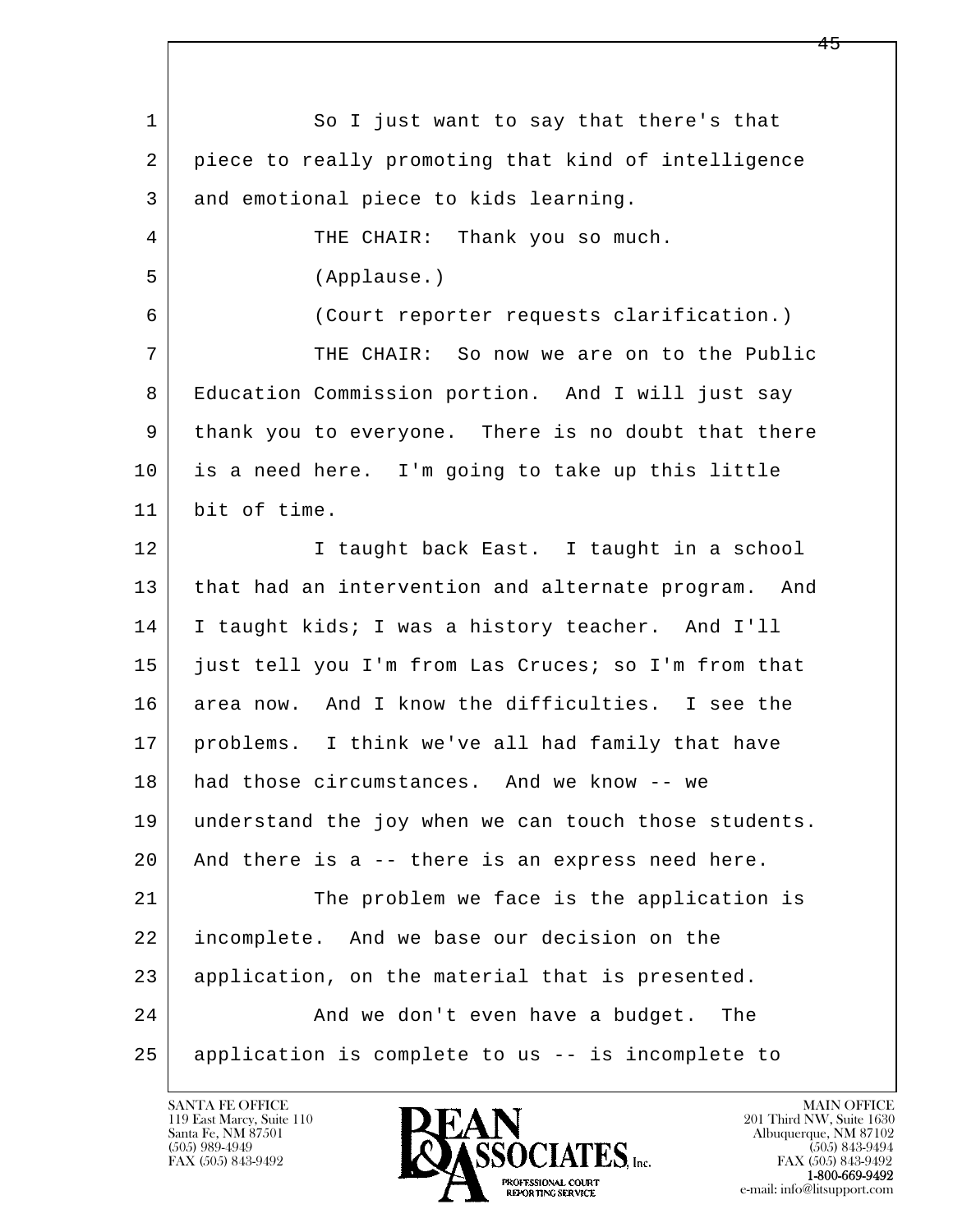1 | us. I'm sorry.

| $\overline{a}$ | There are one, two, three, four -- there             |
|----------------|------------------------------------------------------|
|                |                                                      |
| 3              | are five pieces of the application that we do not    |
| 4              | have; so we cannot make a decision on a school with  |
| 5              | an incomplete application.                           |
| 6              | And it has always been -- and we voted on            |
| 7              | it at the last meeting -- that materials cannot come |
| 8              | in after the application process has closed.         |
| 9              | So it is unfortunate; but I cannot vote              |
| 10             | for a school that has an incomplete application.     |
| 11             | And many of our questions that we would have would   |
| 12             | absolutely be based on, in particular, that budget   |
| 13             | for you today. And we can't -- we can't make those   |
| 14             | questions, because we don't have the information.    |
| 15             | And $I$ -- $I$ -- you know, I apologize. But we -- I |
| 16             | can't.                                               |
| 17             | So I will pass it on to other                        |
| 18             | Commissioners now.                                   |
| 19             | I think<br>COMMISSIONER SHEARMAN:                    |
| 20             | Commissioner Carr and I are probably the longest     |
| 21             | serving members on this Commission. It has always    |
| 22             | been the policy of this Commission, we have to have  |
| 23             | everything from the very beginning. Just like you    |
| 24             | teach class, just like I taught class, we've got to  |
| 25             | have it all. There are no shortcuts.                 |

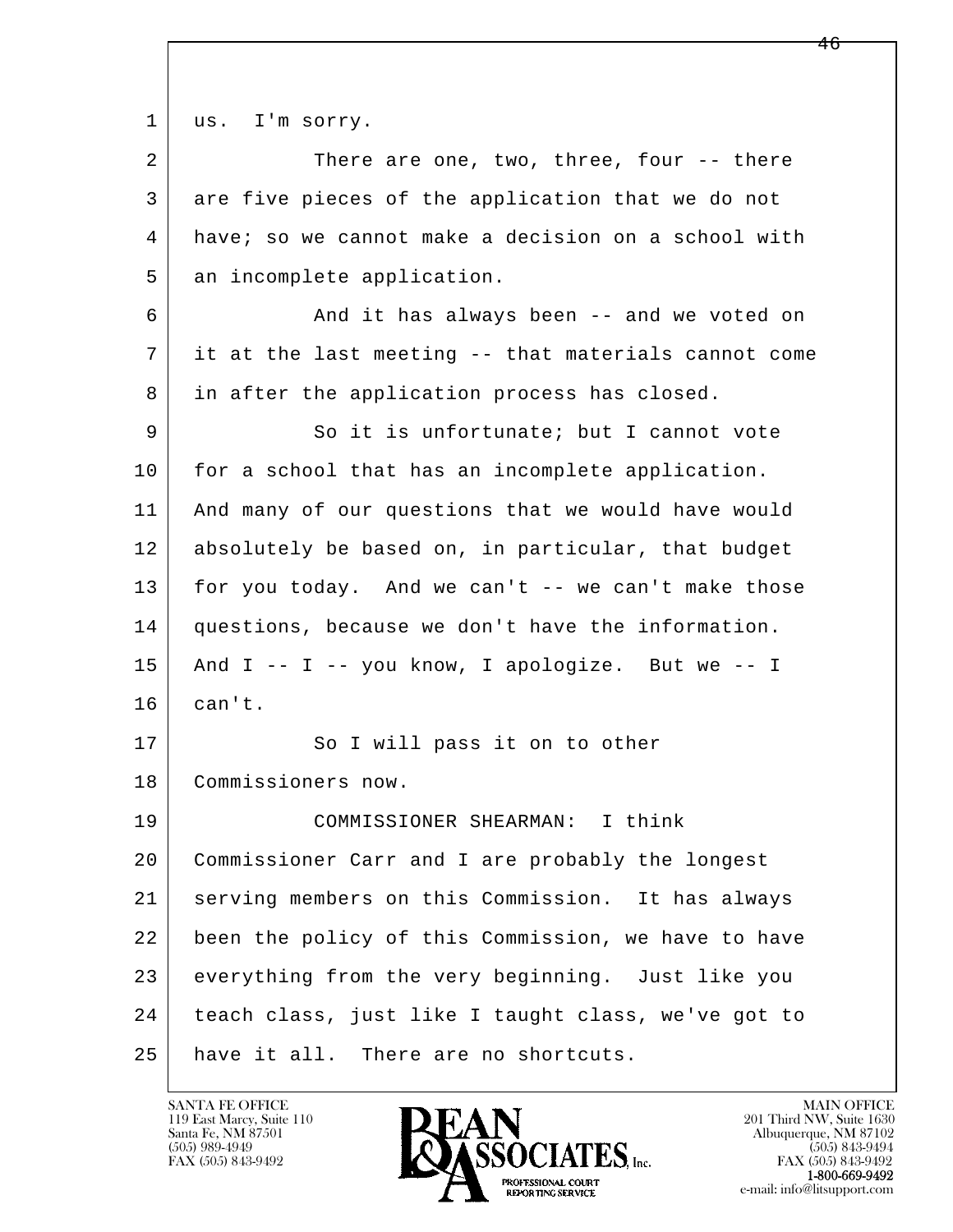l  $\overline{\phantom{a}}$ 1 So while I think you have a good idea, and  $2$  | I know there's a need  $-$  I hear it; I believe you  $-$  3 this application is incomplete. It -- I cannot vote 4 to approve it. And I don't -- the Commission, I do 5 | not think, can vote to approve it. 6 I would hope that you would come back next 7 year with what you've learned this year and with one 8 | that just sails through the process; but it's got to 9 be complete. That's the bottom line. 10 THE CHAIR: Commissioner Peralta? 11 COMMISSIONER PERALTA: Yeah. Thank you, 12 Chair. Like anything, you know, everything is a 13 process, and everything takes steps. And so I'm one 14 of the Commissioners who -- very stingy-minded on 15 charter school applications, you know. I believe 16 that we've got a bit too many charter schools -- 17 some good charter schools, but some not so good 18 | charter schools. So very narrow-minded about 19 decisions when it comes to approving charter school 20 applications and what have you. 21 But you're eliciting -- you did a great 22 selling job to me, in my mind. And the community 23 support, as mentioned, there is a dire need for 24 something like this. And I think it's a very 25 promising idea.

119 East Marcy, Suite 110<br>Santa Fe, NM 87501



FAX (505) 843-9492<br>**1-800-669-9492**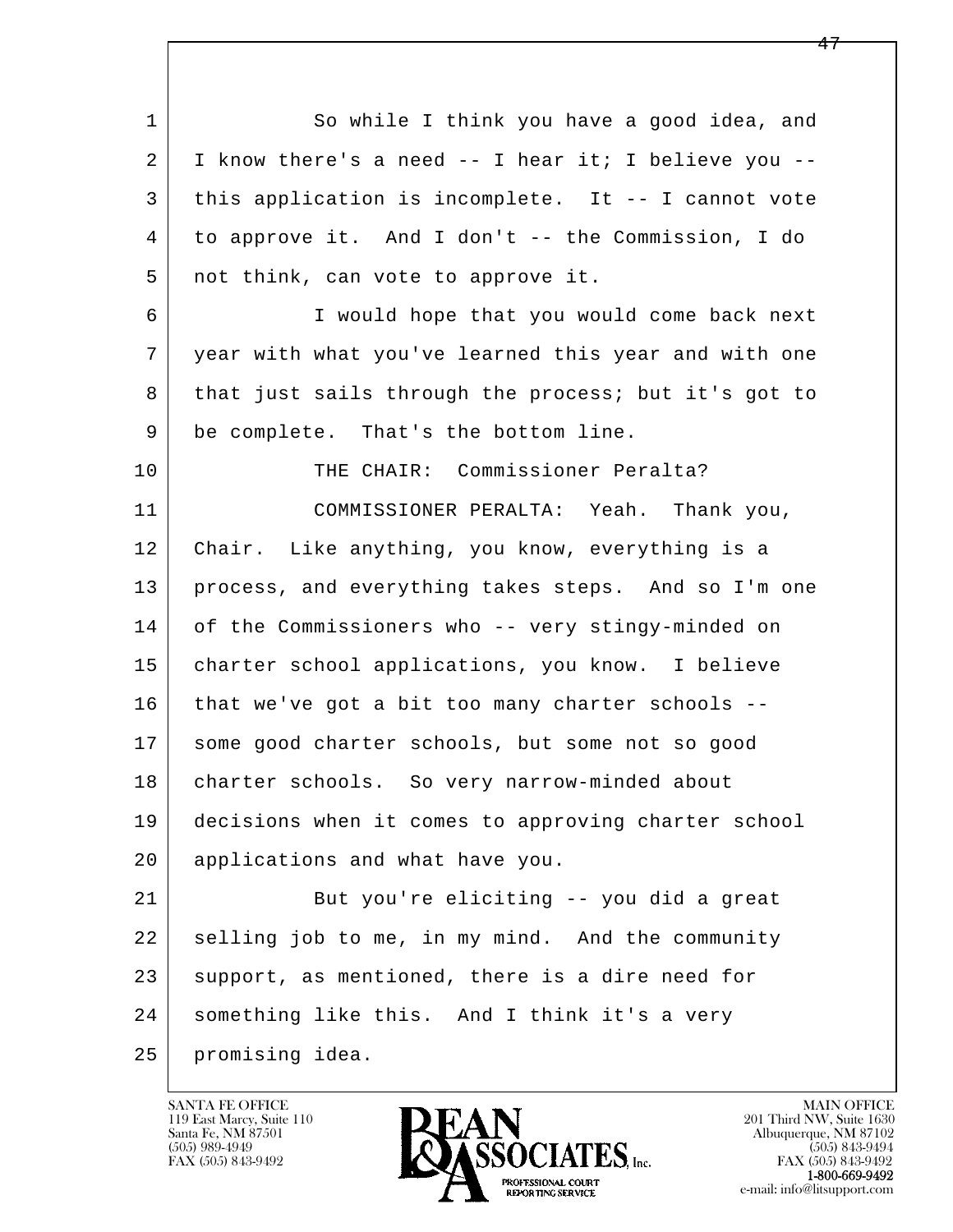l  $\overline{\phantom{a}}$ 1 I just want to encourage you to come back 2 next year with -- you know, fill in the gaps and 3 make that application complete so that we can start 4 moving in the right direction and help the community 5 where there is a need. 6 So thank you very much for showing up and 7 | sharing your stories and speaking up. 8 | Thank you. 9 | THE CHAIR: Thank you. 10 Commissioner Carr? 11 COMMISSIONER CARR: What I heard today was 12 a lot of people really speaking from your heart. I 13 have taught students like you most of my teaching 14 career. I've been in Taos, where in my last 15 three -- I'm at a charter school now up there. But 16 before that, I was teaching 200 students a day. I 17 had a former student who dropped out, came up to me  $18$  at a gas station  $-$ - who dropped out  $-$ - and he said, 19 "Mr. Carr, I didn't listen to you." 20 And he's homeless. I gave him some money, 21 and I gave him a big hug. And I said, "Please, you 22 know, work -- do something to turn your life 23 around." 24 I don't know what I can do. I was -- 25 like, the only thing I could do then, you know, was

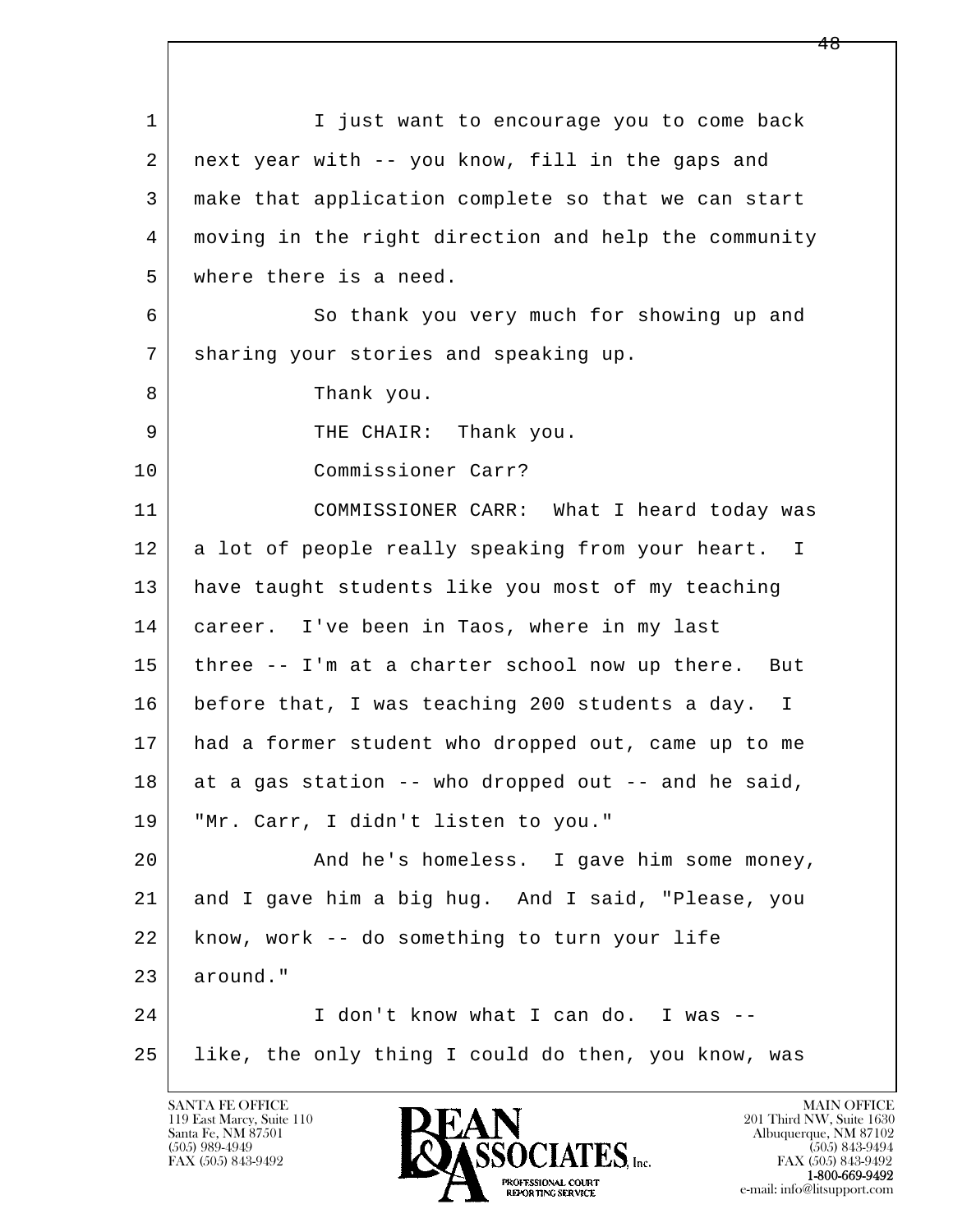| 1  | show him some love, give him a little help. It's         |
|----|----------------------------------------------------------|
| 2  | all I ever could do.                                     |
| 3  | I could have very easily ended up in                     |
| 4  | prison or juvenile -- juvie. I think my two older        |
| 5  | brothers taught me that that wasn't a good way to        |
| 6  | go.                                                      |
| 7  | And I -- I heard the word "resiliency"                   |
| 8  | today. I know what it's like to grow up poor. I          |
| 9  | think I got some breaks because I was White. I           |
| 10 | shouldn't have; but I probably did. And I don't          |
| 11 | know if I did or not, but I think that was the only      |
| 12 | breaks I got.                                            |
| 13 | And -- and I heard the word "no excuses"                 |
| 14 | today. And our Governor likes to say that. And I         |
| 15 | says, "Well, yeah, no excuses. But I will recognize      |
| 16 | that it's harder for some people who are poor and        |
| 17 | people who are in bad circumstances to get where         |
| 18 | they need to go to have -- have a life."                 |
| 19 | So keep that in mind. Don't give up.                     |
| 20 | I -- I -- you know, the way it sounds like, it's not     |
| 21 | going to make it this year. But you have adults in       |
| 22 | here and people here who are advocates for these         |
| 23 | kids. And I applaud you. And I -- you know, it's         |
| 24 | wonderful. And without that, there would be no hope      |
| 25 | for these kids. We'd be spending $$50,000$ , $$60,000$ a |

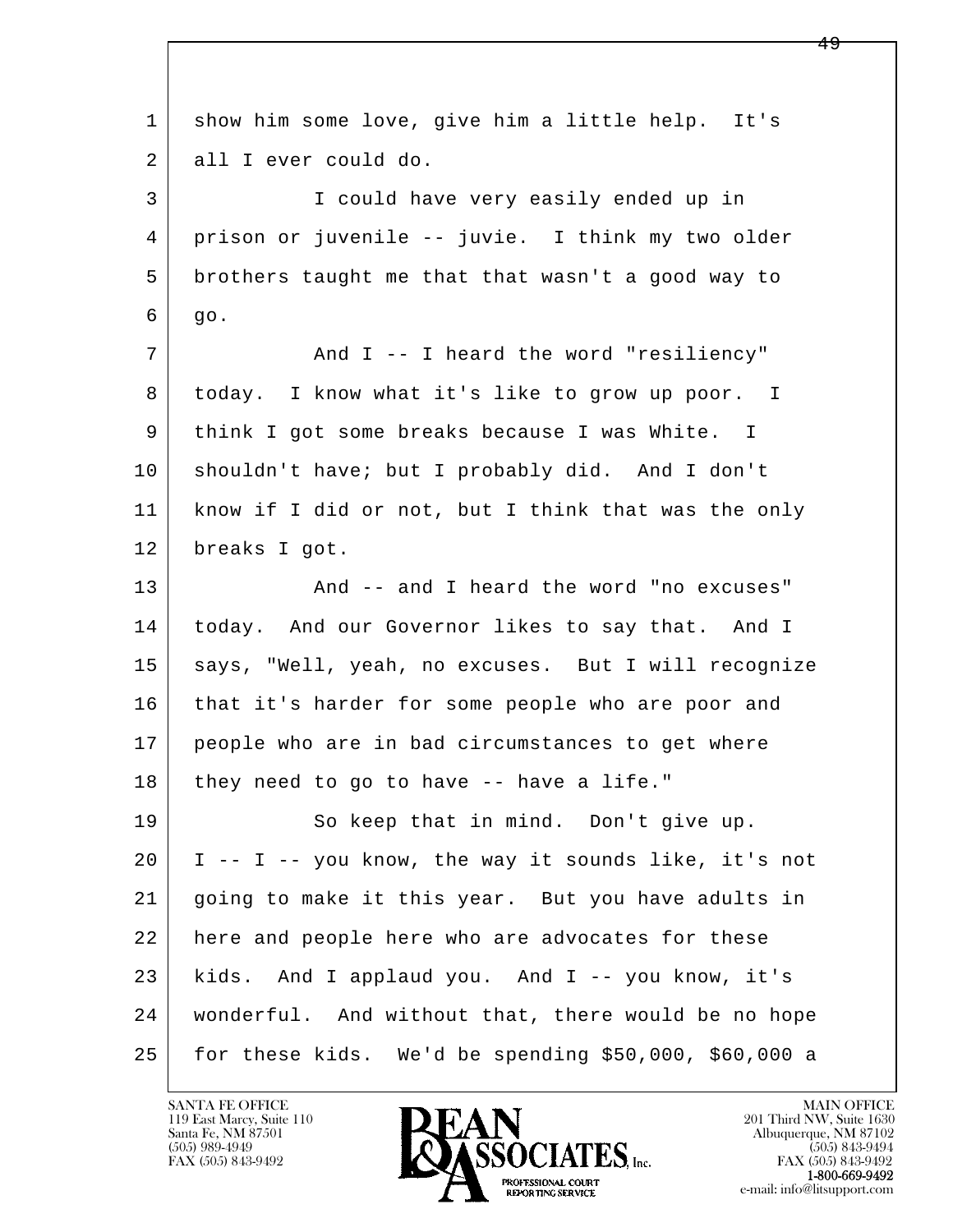l  $\overline{\phantom{a}}$  1 year in prison, instead of spending \$8,000 or 2 \$10,000 a year educating them. That's ridiculous, 3 you know. 4 So, I mean, if I could wave a magic 5 wand -- we're not -- the State of New Mexico is not 6 serving you like they should. And I wish we had the 7 power to change that here. But we, together, our 8 Commission, can't do that; but we together can 9 change that in New Mexico, and in Española and in 10 Taos and all the other communities that are 11 suffering the same type of situation, you know? 12 I don't -- I -- and I -- I -- I know I'm 13 pontificating, and I'm sorry. But I just want to 14 let you know I'm an advocate for you and for all the 15 other people like that around the state that have 16 | not been served in the past and need to be. And 17 | that needs to change. 18 | And to just lock you up and throw away the 19 key is not the answer. You know, just punishing you 20 is not the answer. We need to reach out our hand 21 and say, "What can I do for you? How can I help 22 you," rather than slap you down, you know. 23 So I'll be quiet. But I -- I feel all the 24 pain that you guys feel, and I understand it. And 25 somehow, I worked my way out of it, like a lot of

119 East Marcy, Suite 110<br>Santa Fe, NM 87501

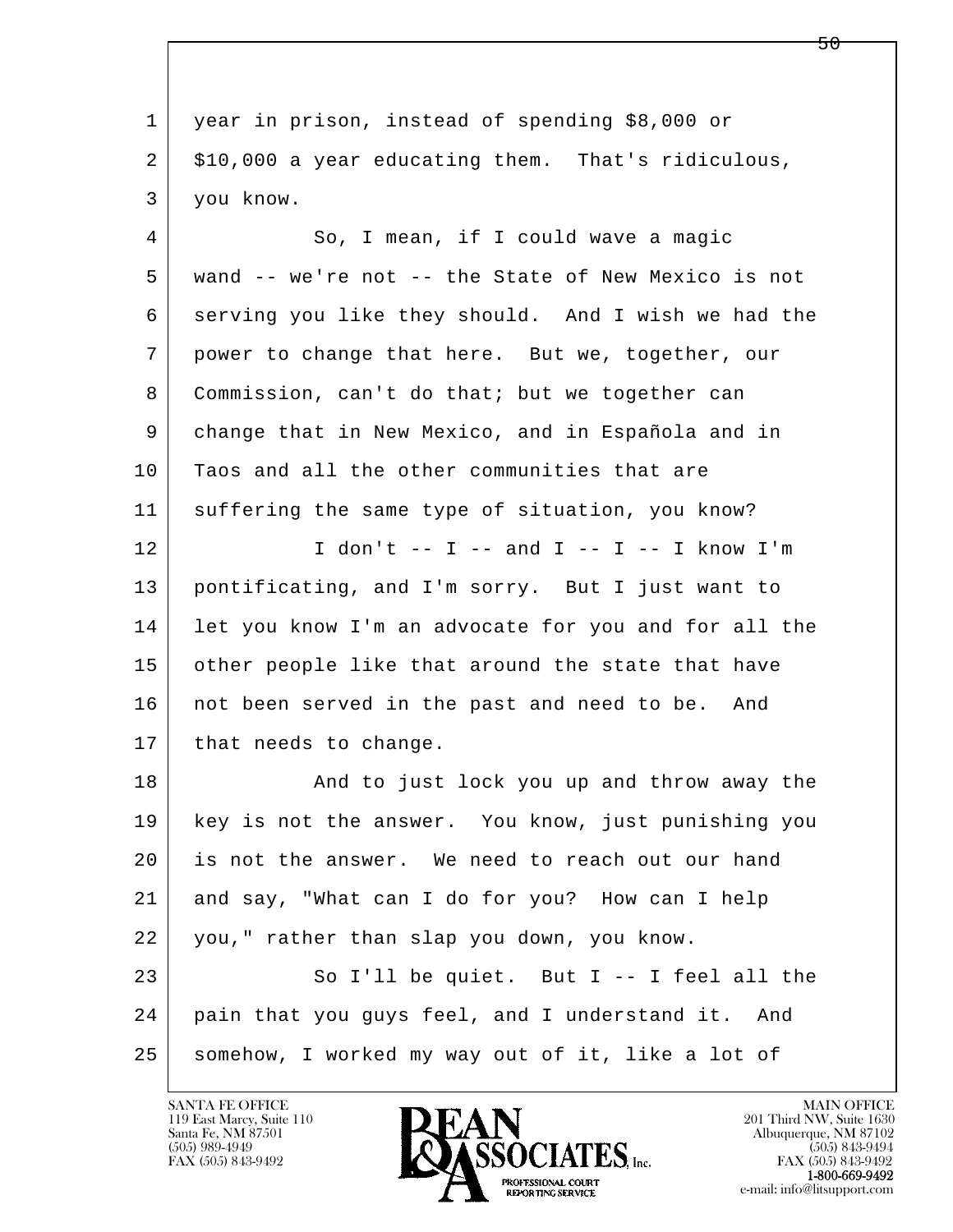| 1  | you did. And -- and so keep -- keep working. Don't   |
|----|------------------------------------------------------|
| 2  | give up. That is the one part of success, you know.  |
| 3  | You may remember Albert Einstein; but the other one  |
| 4  | is the founder of the light bulb.                    |
| 5  | COMMISSIONER ARMBRUSTER: Thomas Edison.              |
| 6  | COMMISSIONER CARR: Thomas Edison. He                 |
| 7  | failed a thousand times before he discovered the     |
| 8  | light bulb. So the secret to success is not giving   |
| 9  | up, no matter what. It's just -- just keep going.    |
| 10 | Keep going. And $I$ -- I hope that you guys can come |
| 11 | back next year.                                      |
| 12 | I -- you know, I don't know how                      |
| 13 | everybody's going to vote. There's nine of us. But   |
| 14 | it doesn't sound great; but I -- I'll stop now.      |
| 15 | Thank you.                                           |
| 16 | THE CHAIR: Thank you.                                |
| 17 | Commissioner Toulouse?                               |
| 18 | COMMISSIONER TOULOUSE: Madam Chair, I                |
| 19 | want to tell you, you impressed me. I spent          |
| 20 | 30 years in Human Service programs. I have lost a    |
| 21 | sister who died from the results of many years of    |
| 22 | alcohol and drug abuse. There were five of us, and   |
| 23 | now there are four, and I'm the oldest. I know       |
| 24 | those feelings.                                      |
| 25 | My family started in the north. We were              |

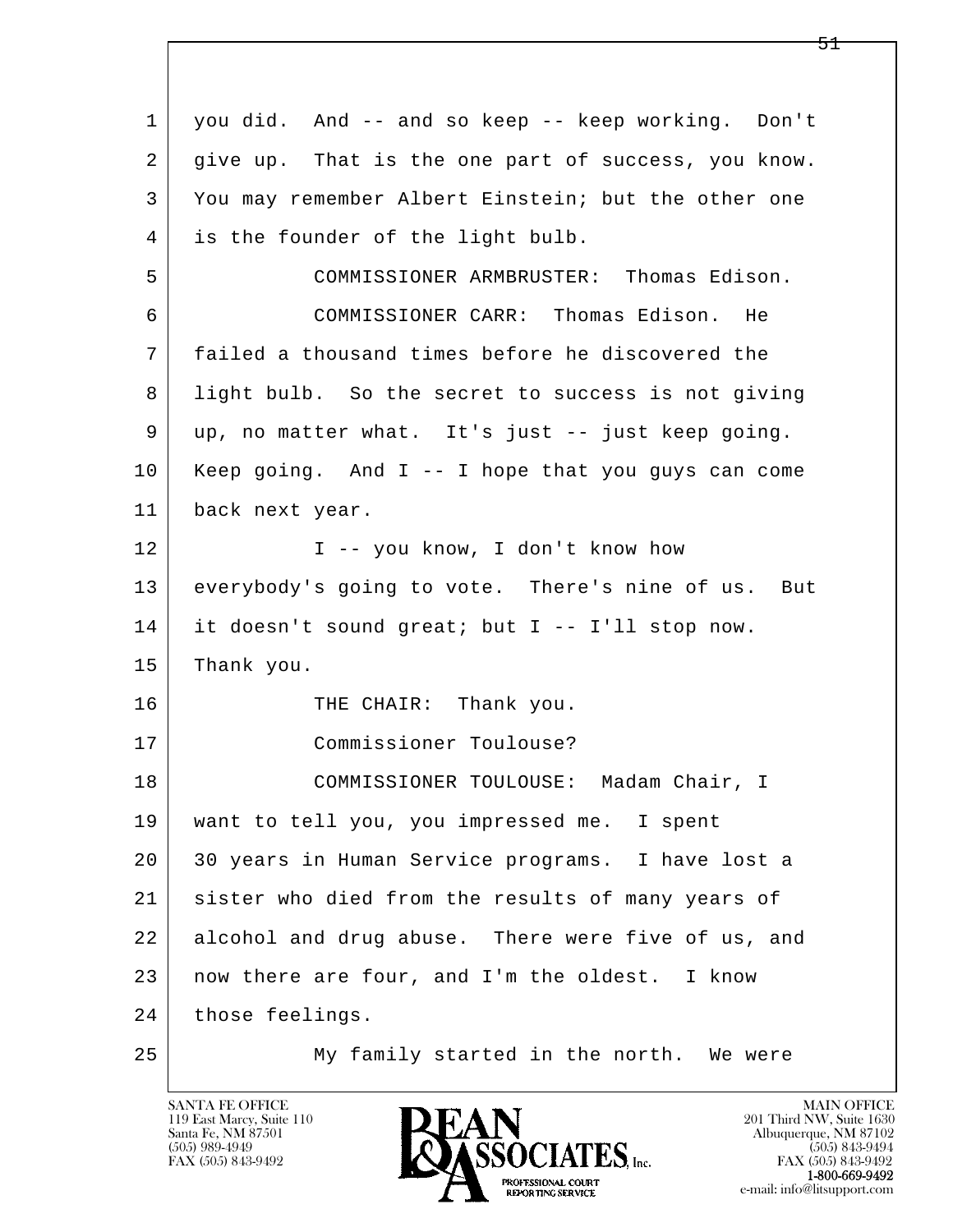l  $\overline{\phantom{a}}$  1 the French fur trappers and traders. And despite my 2 looks -- my mother's were Scandinavian -- I have 3 cousins all over the north and through the central 4 part of the state. 5 I want to see you back next year. If you 6 had the budget part -- I do budgets. I'm not an 7 educator; you know, I was a bureaucrat. But I need 8 | the budgets; we need the budgets. But this school, 9 you impressed me so much. I know this school is 10 needed. 11 | In my years in Human Services, in 12 Albuquerque and out in Estancia and down in Belen 13 and up in Santa Fe, if there had been schools 14 then -- it was prior to most charter schools -- that 15 | I could have sent some of my client students to, 16 there wouldn't have been a next generation. 17 | And I just -- I don't know how I can vote 18 without that budget, either. And it's bureaucratic. 19 And I know it. 20 But don't give up, because you impressed 21 me. If there was anything I could have done 22 without -- you know, if there was a budget here, and 23 it didn't all make sense, I could have gone with it. 24 But I want to see you next year. Mr. Carr will not 25 be on the Commission; Ms. Shearman will not be. The

119 East Marcy, Suite 110<br>Santa Fe, NM 87501

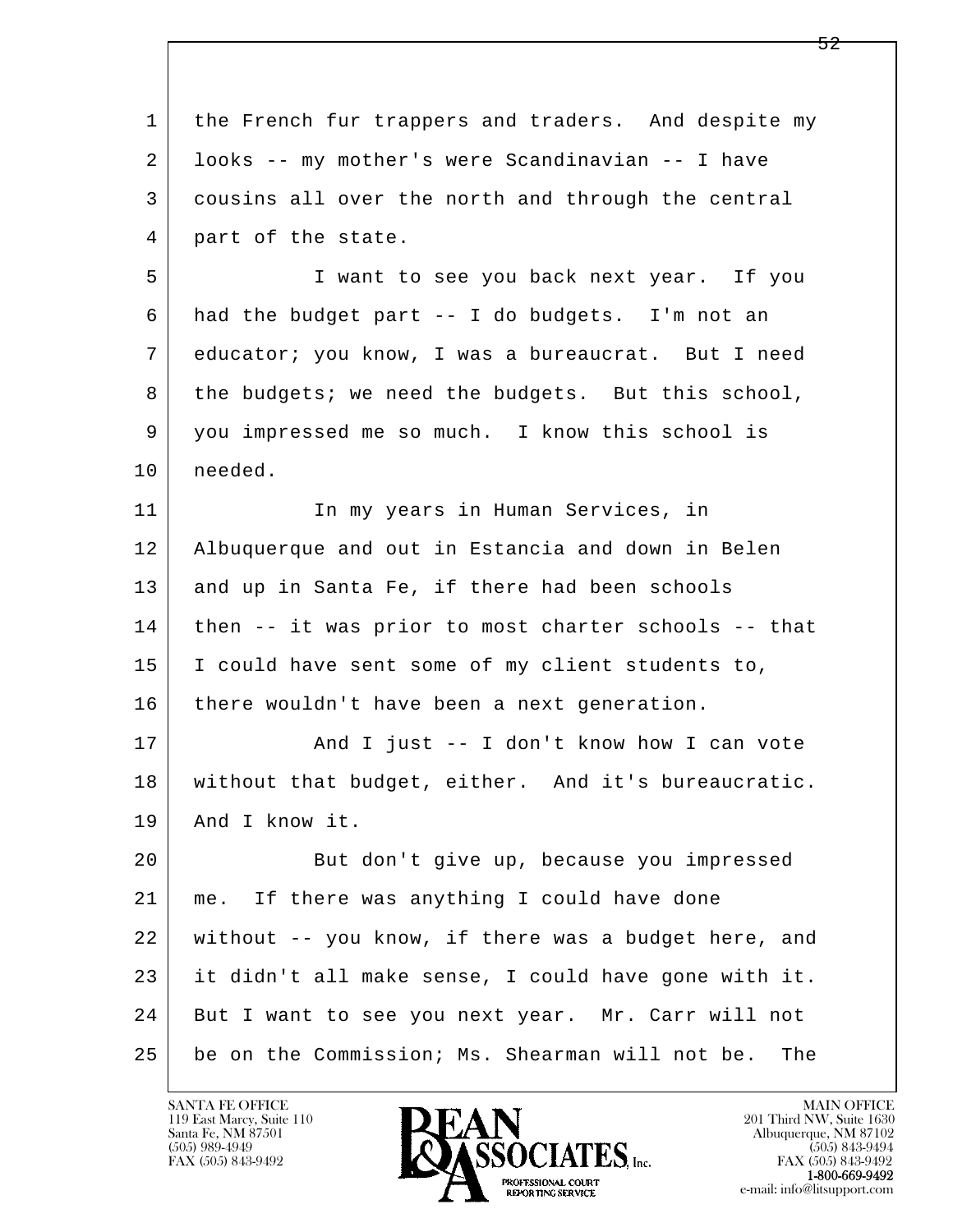| 1  | other ones of us will be, with a couple of new       |
|----|------------------------------------------------------|
| 2  | people.                                              |
| 3  | But I think you'd sell anybody. And so do            |
| 4  | not give up. I know the disappointed feeling. I      |
| 5  | know what it's like to work on something and not get |
| 6  | it.                                                  |
| 7  | But my message to you, and to all of you             |
| 8  | out there, nobody gives this up, and everybody gets  |
| 9  | behind Leann and Ambrose, and you keep this going,   |
| 10 | and you make sure that every single piece of that    |
| 11 | application and the budget -- if you need help with  |
| 12 | the budget, the charter school -- the association -- |
| 13 | the Coalition of Charter Schools can -- I'm just     |
| 14 | saying, to get it formatted right, to get it to      |
| 15 | upload -- because that's -- because if it came       |
| 16 | across to us, we can deal with it. If it doesn't,    |
| 17 | we can't take it in paper.                           |
| 18 | If we did it for one -- some years, we've            |
| 19 | had 15 applicants or more. But I just want to tell   |
| 20 | this whole community, you owe these people a lot,    |
| 21 | and you need to back them and get everybody back     |
| 22 | here next year.                                      |
| 23 | Thank you.                                           |
| 24 | THE CHAIR: Anyone else? Okay.                        |
| 25 | COMMISSIONER ARMBRUSTER:<br>Quickly -- I             |
|    |                                                      |

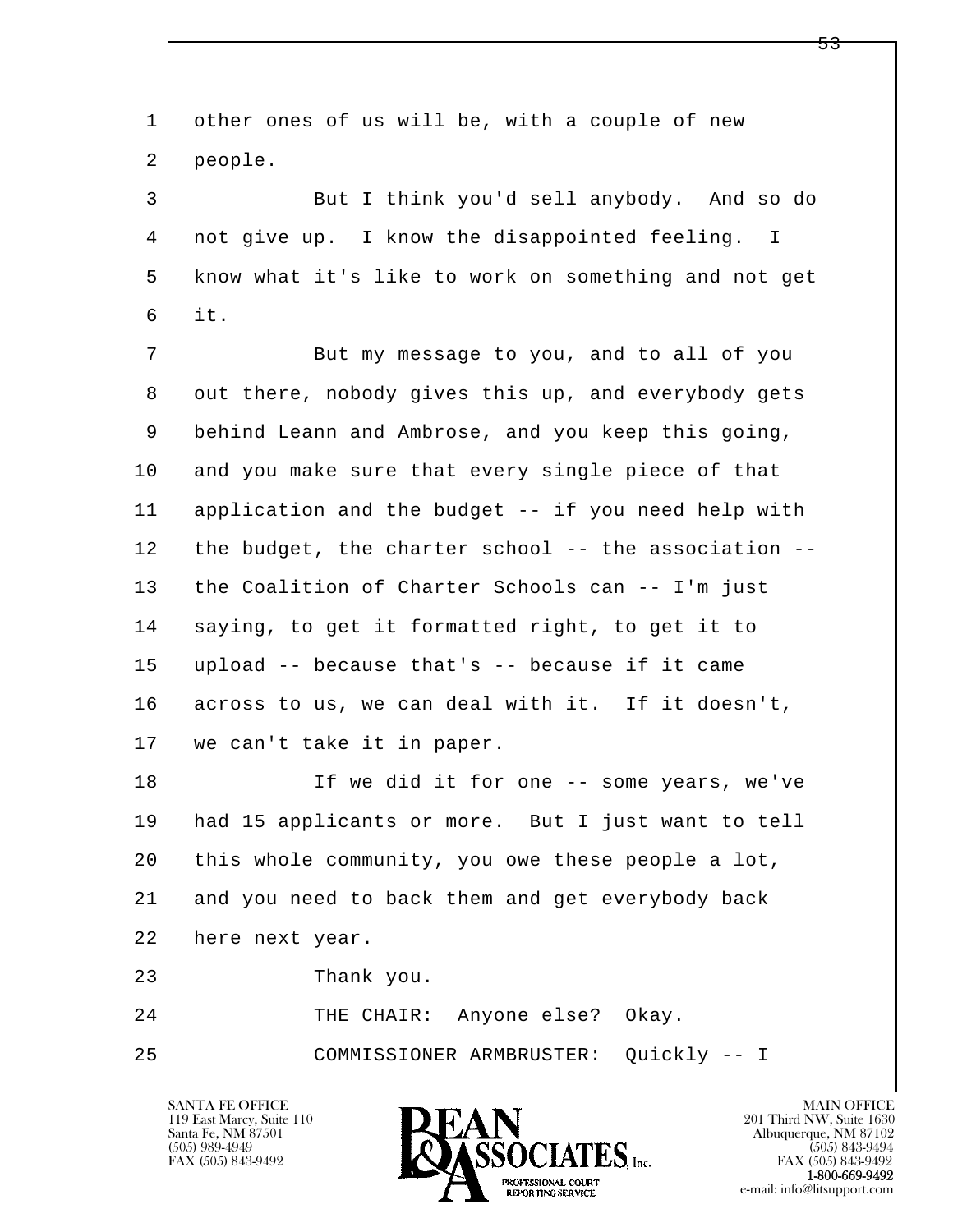l  $\overline{\phantom{a}}$  1 won't go through all this stuff. I want to say that 2 I had this plain old middle-class growing up in the 3 Midwest. But I am an educator and have been for 4 40 years; so it's not that I have -- do not 5 understand this. 6 But what I'd like to say is storm the 7 board meeting. Storm the board meeting. Get some 8 changes now. 9 I want you to continue. I think that you 10 | can bring this school to fruition. But we're bound 11 by laws that you have to do this, and you have to do 12 that. And so our hands are tied. It's not a -- 13 it's not a choice that we can make. 14 But I think you've heard from every single 15 person here to continue that. And then meanwhile -- 16 because you can't take every child in Española, I 17 think -- I would storm the board meeting and make 18 | some demands. If you get this many people at a 19 board meeting, you can -- 20 MR. AMBROSE BAROS: The problem with the 21 community is many people are hopeless. They don't  $22$  feel  $-$ 23 | THE CHAIR: I'm sorry. This is -- there's 24 no discussion. 25 MR. AMBROSE BAROS: Sorry.

119 East Marcy, Suite 110<br>Santa Fe, NM 87501

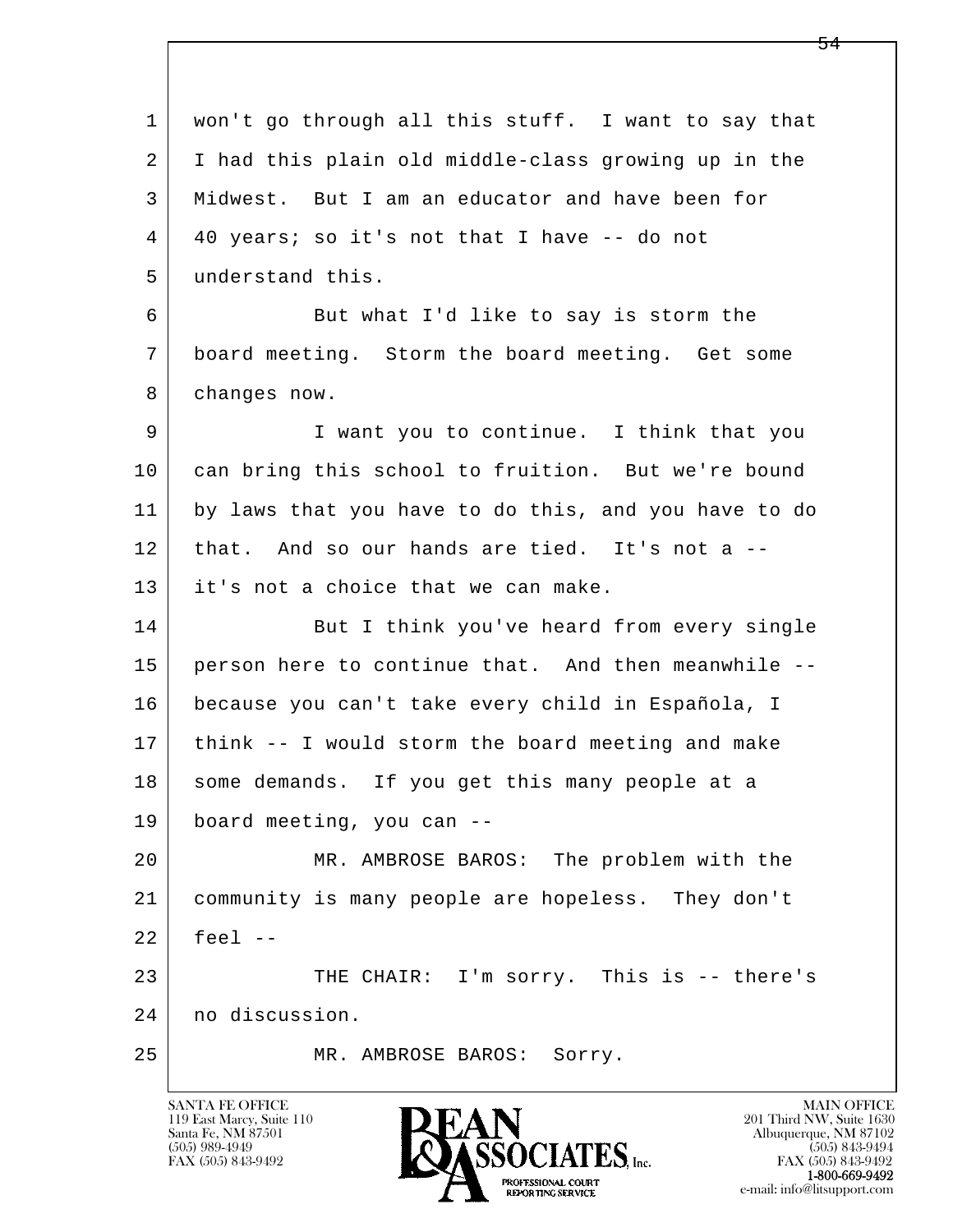l  $\overline{\phantom{a}}$  1 COMMISSIONER ARMBRUSTER: I was just 2 saying my part. 3 THE CHAIR: You can't ask them a question. 4 COMMISSIONER SHEARMAN: No, it's not a 5 discussion -- 6 THE CHAIR: Sorry. 7 COMMISSIONER SHEARMAN: -- or a debate. 8 THE CHAIR: Okay. Thank you. 9 COMMISSIONER ARMBRUSTER: Sorry. 10 THE CHAIR: In closing, any member of the 11 public, including the applicants, may submit written 12 input following this hearing. Written comments can 13 be sent to the Commission via the PED website, 14 mailed or hand-delivered. The details and addresses 15 are listed on the handout at the back of the room. 16 Make -- or here -- I'm sorry -- in front 17 of the room. 18 Make sure you identify the school you're 19 commenting on in the drop-down menu. Please note 20 that any written input must be received by no later 21 than 5:00 p.m. on the third business day following 22 the hearing on the application on which you wish to 23 comment. 24 So for today, that means it must be 25 submitted by Friday, July 22nd, 2016, by 5:00 p.m.

119 East Marcy, Suite 110<br>Santa Fe, NM 87501

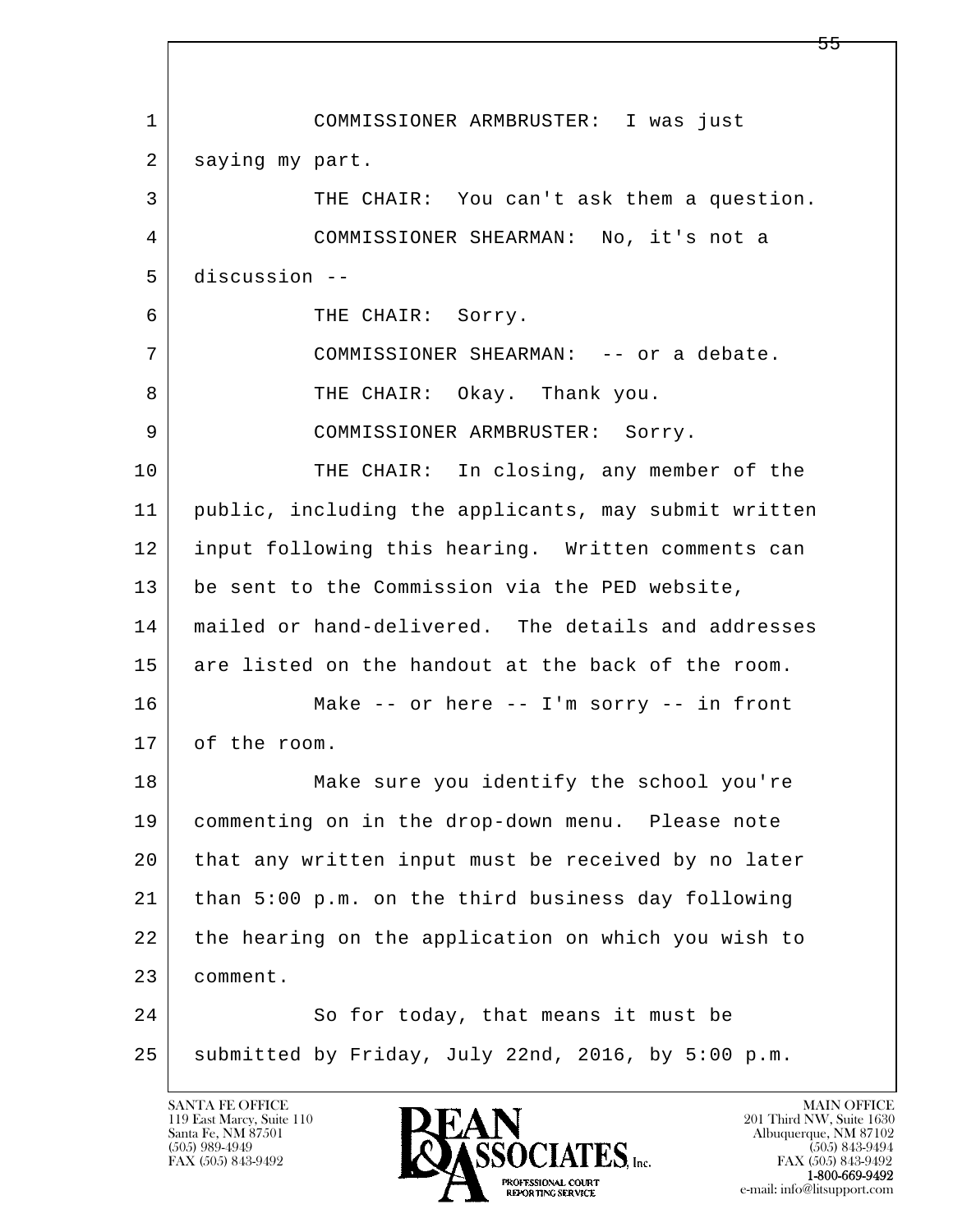l  $\overline{\phantom{a}}$ SANTA FE OFFICE MAIN OFFICE MAIN OFFICE MAIN OFFICE MAIN OFFICE 1 Thank you all for your presentation today. 2 The Public Education Commission will meet in 3 Santa Fe August 31st and September 1st, 2016, to 4 render their decision on approval or denial of this 5 and other new charter school applications. 6 And I will now ask the Commission for a 7 motion to adjourn the Public Education Commission 8 hearings. 9 | COMMISSIONER CARR: So move. 10 COMMISSIONER SHEARMAN: Second. 11 THE CHAIR: There was a motion by 12 | Commissioner Carr and a second by Commissioner 13 Shearman. 14 Thank you so much. 15 (Proceedings concluded at 2:05 p.m.) 16 17 18 19  $2.0$  21 22 23 24 25

119 East Marcy, Suite 110<br>Santa Fe, NM 87501



FAX (505) 843-9492 FAX (505) 843-9492 e-mail: info@litsupport.com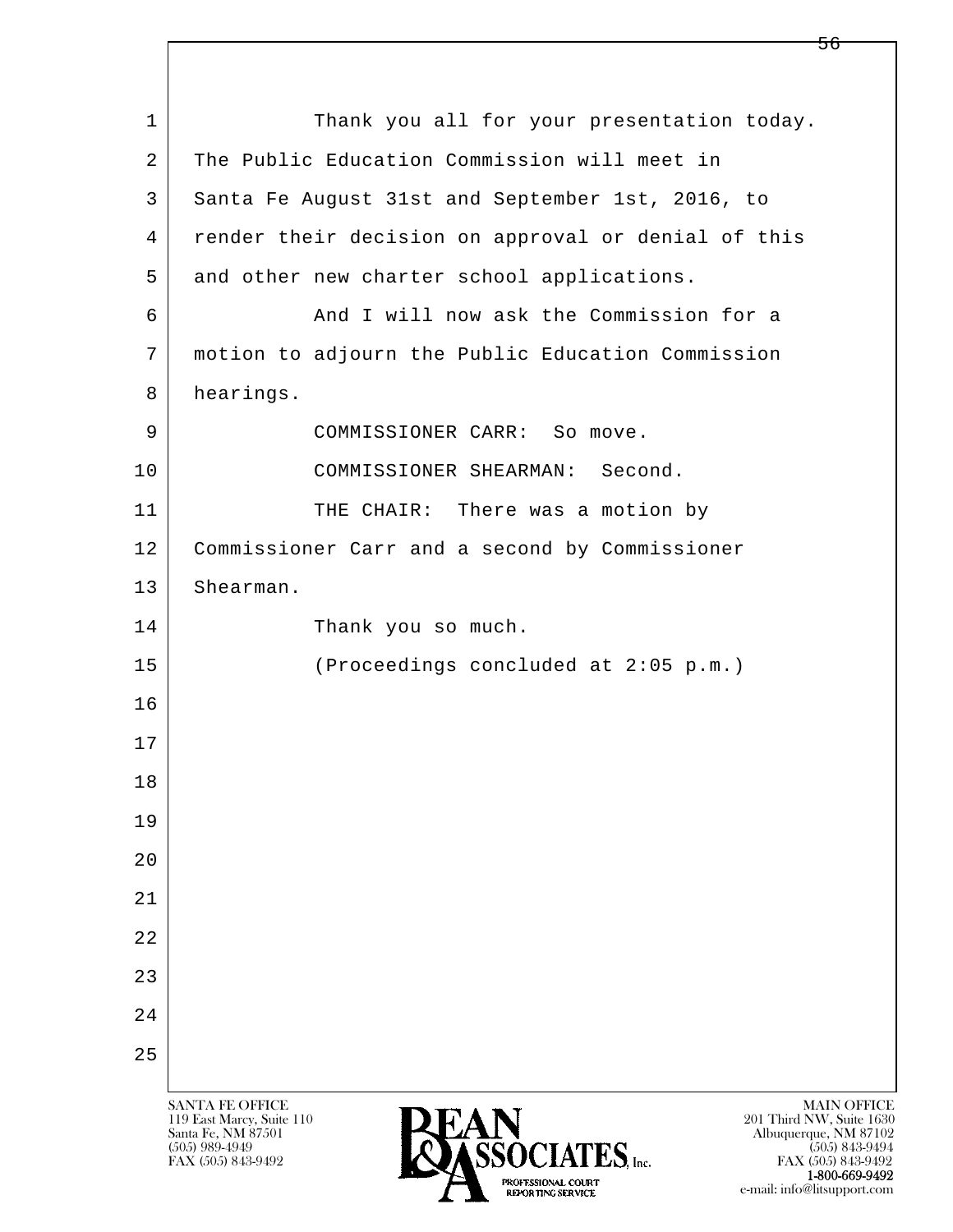| 1              | BEFORE THE PUBLIC EDUCATION COMMISSION                                                                                           |
|----------------|----------------------------------------------------------------------------------------------------------------------------------|
| $\overline{c}$ | STATE OF NEW MEXICO                                                                                                              |
| 3              |                                                                                                                                  |
| 4              |                                                                                                                                  |
| 5              | REPORTER'S CERTIFICATE                                                                                                           |
| 6              | I, Cynthia C. Chapman, RMR, CCR #219, Certified                                                                                  |
| $\overline{7}$ | Court Reporter in the State of New Mexico, do hereby                                                                             |
| 8              | certify that the foregoing pages constitute a true                                                                               |
| 9              | transcript of proceedings had before the said NEW                                                                                |
| 10             | MEXICO PUBLIC EDUCATION COMMISSION, held in the State                                                                            |
| 11             | of New Mexico, County of Rio Arriba in the matter                                                                                |
| 12             | therein stated.                                                                                                                  |
| 13             | In testimony whereof, I have hereunto set my                                                                                     |
| 14             | hand on August 2, 2016.                                                                                                          |
| 15             |                                                                                                                                  |
| 16             |                                                                                                                                  |
| 17             | Cynthia C. Chapman<br>Cynthia C. Chapman, RMR-CRR, NM CCR #219                                                                   |
| 18             | BEAN & ASSOCIATES, INC.                                                                                                          |
| 19             | 201 Third Street, NW, Suite 1630<br>Albuquerque, New Mexico 87102                                                                |
| 20             |                                                                                                                                  |
| 21             |                                                                                                                                  |
| 22             |                                                                                                                                  |
| 23             |                                                                                                                                  |
| 24             |                                                                                                                                  |
| 25             | Job No.: 5998L                                                                                                                   |
|                | SANTA FE OFFICE<br><b>MAIN OF</b><br>119 East Marcy, Suite 110<br>201 Third NW, Suite<br>Santa Fe, NM 87501<br>Albuquerque, NM 8 |

(505) 989-4949<br>FAX (505) 820-6349

 $\bigcup_{\alpha\in\mathbb{N}^n}$ 



MAIN OFFICE<br>
Third NW, Suite 1630<br>
uquerque, NM 87102<br>
(505) 843-9494<br>
FAX (505) 843-9492<br>
1-800-669-9492<br>
it: info@liteup.port.com e-mail: info@litsupport.com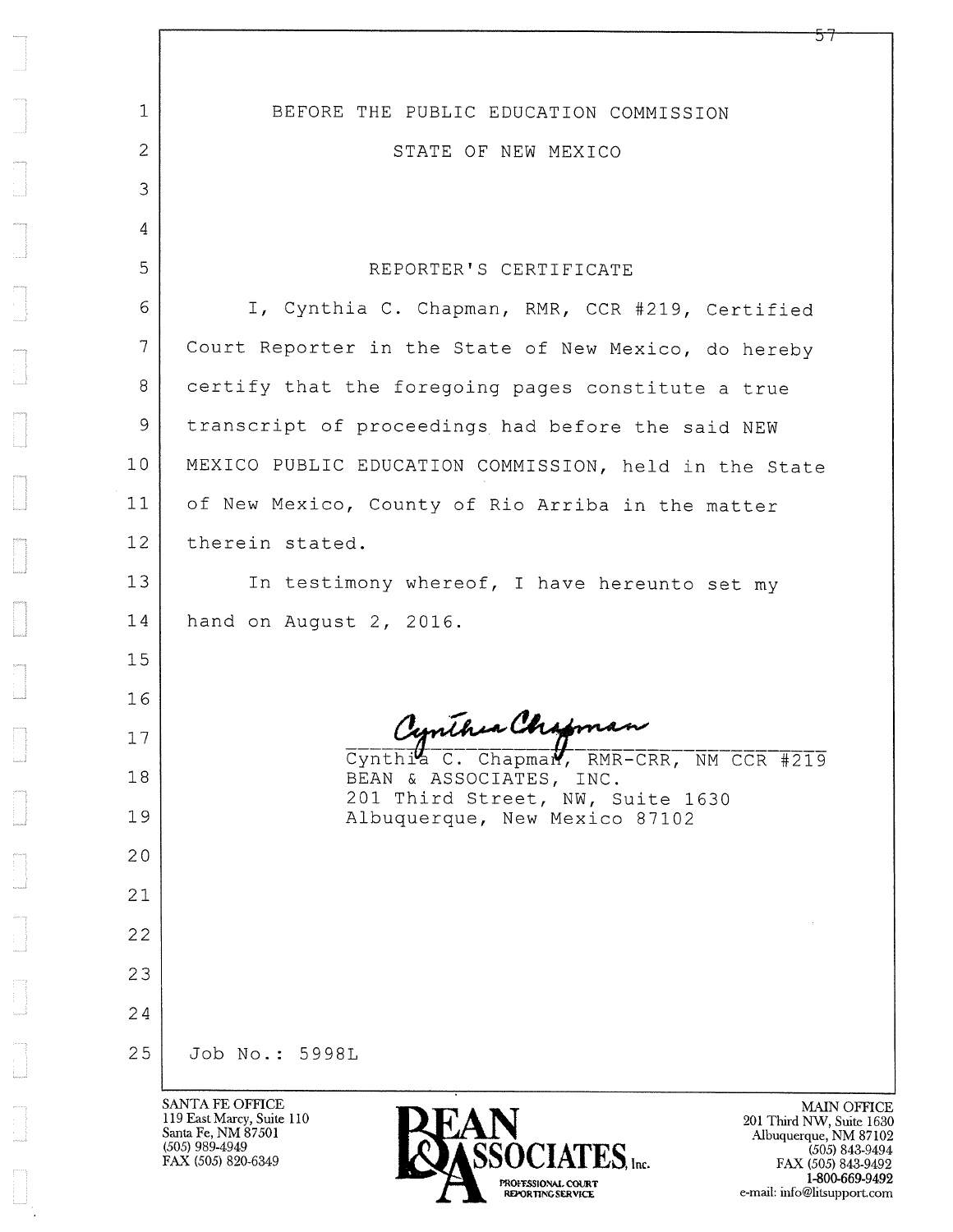

**STATE OF NEW MEXICO** PUBLIC EDUCATION DEPARTMENT 300 DON GASPAR SANTA FE, NEW MEXICO 87501-2786 Telephone (505) 827-5800 www.state.nm.us

HANNA SKANDERA **SECRETARY OF EDUCATION**  **SUSANA MARTINEZ** Governor

## VISITORS ATTENDING PUBLIC EDUCATION HEARING

For The Albert Einstein Academy

July 19, 2016

**Please Sign-in** 

| (Print)<br>Name                               | Representing                                                      |
|-----------------------------------------------|-------------------------------------------------------------------|
| anche 7                                       | ASA<br>$e$ K<br>nul Montoya S.<br>42a<br>$C\alpha$<br>$n$ nto $M$ |
| ran                                           | EleBuppo<br>$-$ Salhzar A<br>eanne Montaig                        |
| F.<br>$7'$ A<br>$\mathbb{Z}^n$<br>-OTV        | $S_{\leq}$<br>戸<br>$\ell$<br>heols<br>41y<br><b>CEN</b><br>M      |
| Gfle<br>CfESP'                                | 10001+                                                            |
| den                                           | RS                                                                |
| tustu<br>ASFEV<br>ucw/dn                      |                                                                   |
| Flores<br>hy<br>arow                          | NOON-<br>احترابيع<br>arvon                                        |
| Gailcsos                                      | كمأكحه                                                            |
| ette<br>aver<br>cas                           | H<br>ofriga                                                       |
| $\tilde{\mathfrak{a}}$ 6<br>\$U1              |                                                                   |
| checella<br>$\alpha$ m, $\mu_{\ell}$<br>julbe | dal Work<br>UPPO                                                  |
| Michelle R. Martinez                          |                                                                   |
| <u>ónathan Salazar</u><br>Antonio<br>Montoya  | Suppo<br>FA                                                       |
|                                               | $H$ EA                                                            |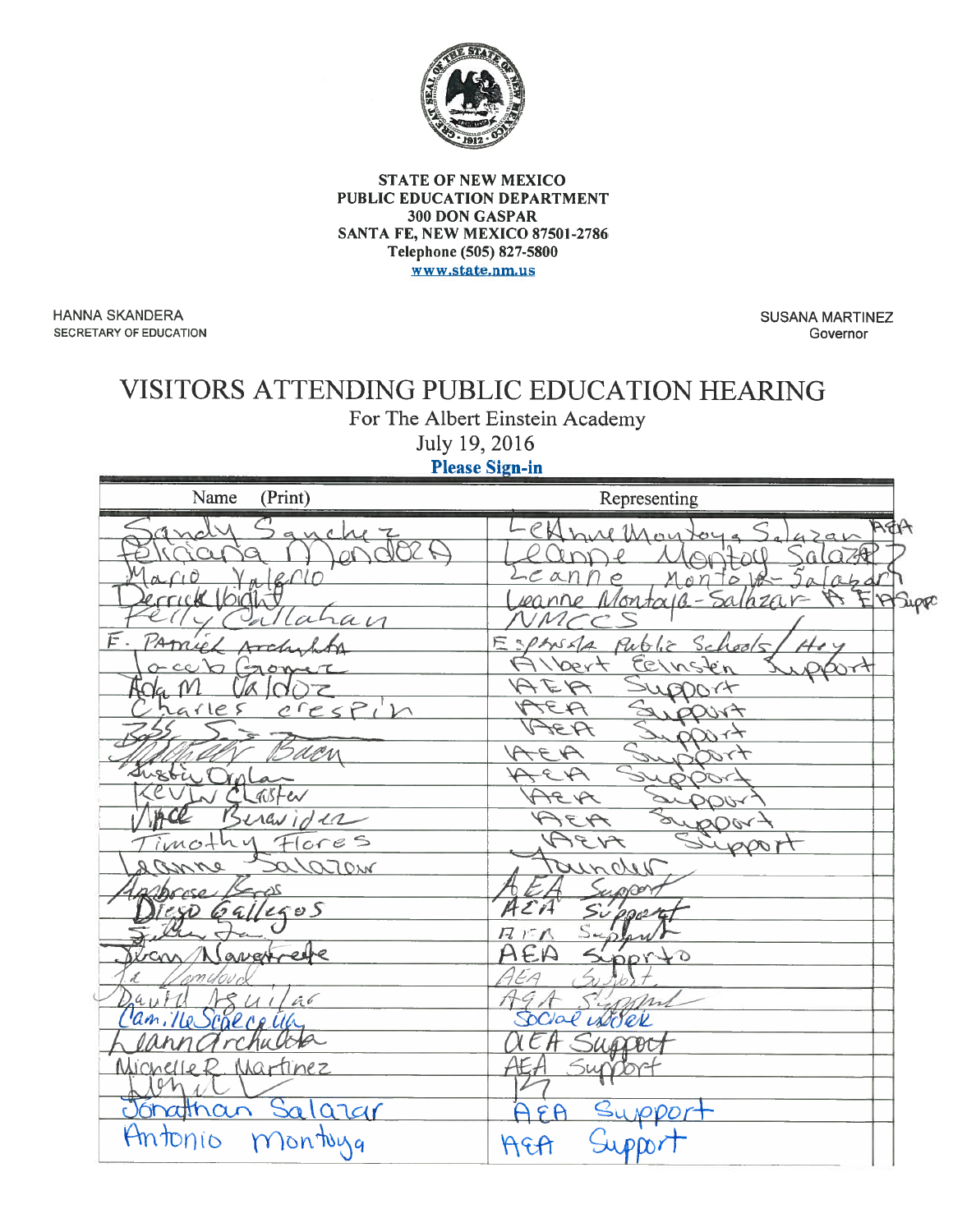| Name (Print)    | Representing<br>Albert Einestine Support |  |
|-----------------|------------------------------------------|--|
| udrea ?<br>eing |                                          |  |
| an              |                                          |  |
|                 |                                          |  |
|                 |                                          |  |
|                 |                                          |  |
|                 |                                          |  |
|                 |                                          |  |
|                 |                                          |  |
|                 |                                          |  |
|                 |                                          |  |
|                 |                                          |  |
|                 |                                          |  |
|                 |                                          |  |
|                 |                                          |  |
|                 |                                          |  |
|                 |                                          |  |
|                 |                                          |  |
|                 |                                          |  |
|                 |                                          |  |
|                 |                                          |  |
|                 |                                          |  |
|                 |                                          |  |
|                 |                                          |  |
|                 |                                          |  |
|                 |                                          |  |
|                 |                                          |  |
|                 |                                          |  |
|                 |                                          |  |
|                 |                                          |  |
|                 |                                          |  |
|                 |                                          |  |
|                 |                                          |  |
|                 |                                          |  |
|                 |                                          |  |
|                 |                                          |  |
|                 |                                          |  |
|                 |                                          |  |
|                 |                                          |  |
|                 |                                          |  |
|                 |                                          |  |
|                 |                                          |  |
|                 |                                          |  |
|                 |                                          |  |
|                 |                                          |  |
|                 |                                          |  |
|                 |                                          |  |
|                 |                                          |  |
|                 |                                          |  |
|                 |                                          |  |
|                 |                                          |  |
|                 |                                          |  |
|                 |                                          |  |
|                 |                                          |  |